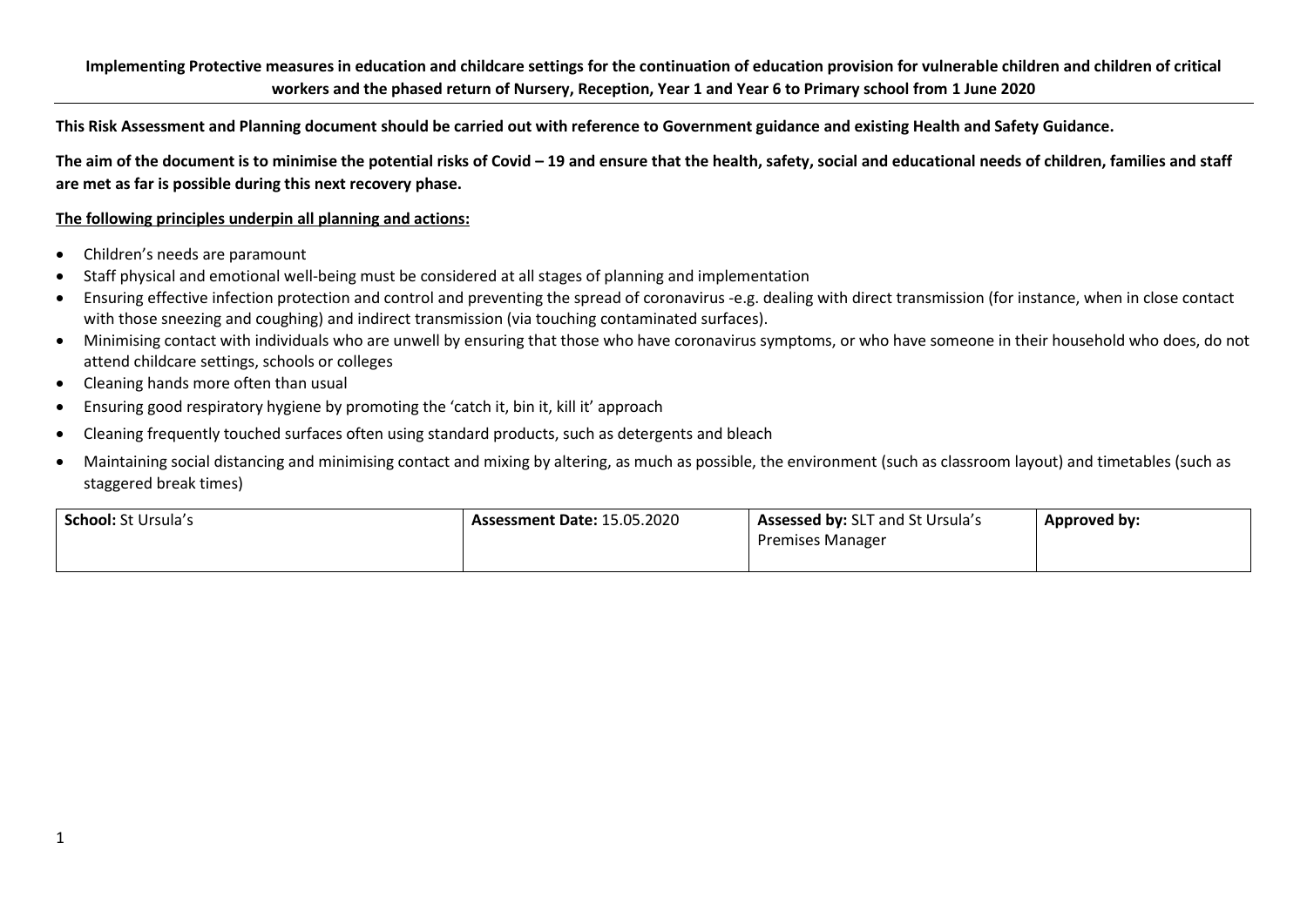|                        | <b>Consider the following steps</b>   | <b>Existing control</b>                   | <b>Additional Controls and actions</b>          | <b>Action by</b><br>who? | <b>Action by</b><br>when? | Without<br>additional | With<br>additional |
|------------------------|---------------------------------------|-------------------------------------------|-------------------------------------------------|--------------------------|---------------------------|-----------------------|--------------------|
|                        | and recommendations                   | measures in place                         | required                                        |                          |                           | controls              | controls           |
|                        | <b>Planning and Organising</b>        |                                           |                                                 |                          |                           |                       |                    |
| <b>Existing Health</b> | Review your current<br>$\bullet$      | <b>Current Health and</b><br>$\bullet$    | Conducting additional risk<br>$\bullet$         | <b>BAL</b>               | 8.06.20                   |                       |                    |
| and Safety             | <b>Health and Safety Plans</b>        | Safety policy is in                       | assessments which consider social               |                          |                           |                       |                    |
| compliance and         | and undertake any                     | place and is being                        | distancing, additional hygiene, use             |                          |                           |                       |                    |
| building               | existing actions.                     | followed                                  | of building, CPD/expectations for               |                          |                           |                       |                    |
| considerations         |                                       | <b>BAL has existing risk</b><br>$\bullet$ | staff and students, cleaning etc                |                          |                           |                       |                    |
|                        |                                       | assessment training                       | Stored in premises folder<br>$\bullet$          |                          |                           |                       |                    |
|                        |                                       |                                           | Changes will be made to mitigate<br>$\bullet$   |                          |                           |                       |                    |
|                        |                                       |                                           | risk                                            |                          |                           |                       |                    |
|                        |                                       |                                           | BAL to attend additional COVID-19<br>$\bullet$  |                          |                           |                       |                    |
|                        |                                       |                                           | risk assessment CPD for school's                |                          |                           |                       |                    |
|                        |                                       |                                           | reopening                                       |                          |                           |                       |                    |
|                        | Ensure health and safety<br>$\bullet$ | Usual compliance<br>$\bullet$             | Continue with compliance checks as<br>$\bullet$ | <b>BAL</b>               | 1.09.2020                 |                       |                    |
|                        | compliance checks have                | checks are underway                       | per policy                                      |                          |                           |                       |                    |
|                        | been undertaken in                    |                                           | Plan in place for quick closure (e.g.           |                          |                           |                       |                    |
|                        | required timescales. This             |                                           | not enough staff available so need              |                          |                           |                       |                    |
|                        | is particularly important             |                                           | to send students home or stop                   |                          |                           |                       |                    |
|                        | if the school premises                |                                           | students coming in)                             |                          |                           |                       |                    |
|                        | have been closed to                   |                                           | Normal fire procedures not<br>$\bullet$         |                          |                           |                       |                    |
|                        | pupils and staff for any              |                                           | effective. Update fire and                      |                          |                           |                       |                    |
|                        | periods of time since 23              |                                           | evacuation plan.                                |                          |                           |                       |                    |
|                        | <b>March 2020</b>                     |                                           | Will ensure new fire routes are<br>$\bullet$    |                          |                           |                       |                    |
|                        |                                       |                                           | rehearsed whilst observing social               |                          |                           |                       |                    |
|                        |                                       |                                           | distancing. In the event of a fire, a           |                          |                           |                       |                    |
|                        |                                       |                                           | safe and quick exit would supersede             |                          |                           |                       |                    |
|                        |                                       |                                           | social distancing.                              |                          |                           |                       |                    |
|                        |                                       |                                           | Staff briefing will continue to be              |                          |                           |                       |                    |
|                        |                                       |                                           | held on a Tuesday. Additional                   |                          |                           |                       |                    |
|                        |                                       |                                           | briefings will be held as needed                |                          |                           |                       |                    |
|                        |                                       |                                           | Reporting system to be created to<br>$\bullet$  |                          |                           |                       |                    |
|                        |                                       |                                           | report immediate issues. This is an             |                          |                           |                       |                    |
|                        |                                       |                                           | email to Admin.                                 |                          |                           |                       |                    |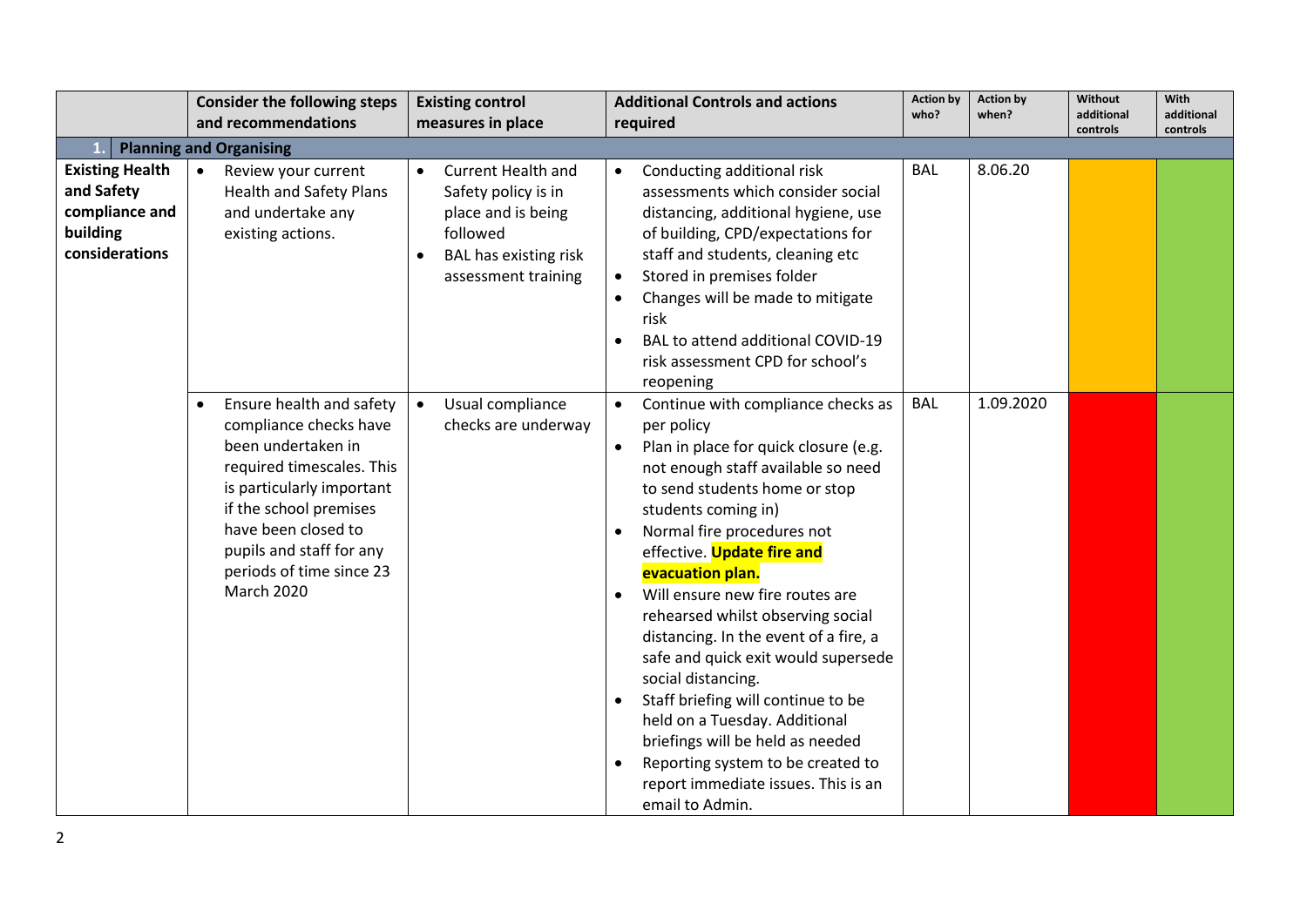| <b>Consider the following steps</b><br>and recommendations                                                  | <b>Existing control</b><br>measures in place                                   | <b>Additional Controls and actions</b><br>required                                                                                                                                                                                                                                                                                                                                                                                                                                                                                                                                                                                                                                                              | <b>Action by</b><br>who?                           | <b>Action by</b><br>when? | <b>Without</b><br>additional<br>controls | With<br>additional<br>controls |
|-------------------------------------------------------------------------------------------------------------|--------------------------------------------------------------------------------|-----------------------------------------------------------------------------------------------------------------------------------------------------------------------------------------------------------------------------------------------------------------------------------------------------------------------------------------------------------------------------------------------------------------------------------------------------------------------------------------------------------------------------------------------------------------------------------------------------------------------------------------------------------------------------------------------------------------|----------------------------------------------------|---------------------------|------------------------------------------|--------------------------------|
| Test all water systems,<br>$\bullet$<br>fire alarms, gas supply,<br>kitchen equipment                       | Usual compliance<br>checks are<br>underway/have been<br>conducted              | Continue with compliance checks as<br>$\bullet$<br>per policy<br>Consider additional checks to<br>$\bullet$<br>reassure those returning to work                                                                                                                                                                                                                                                                                                                                                                                                                                                                                                                                                                 | BAL                                                | 8.06.20                   |                                          |                                |
| <b>Consider Deep Cleaning</b><br>$\bullet$<br>by professional cleaners                                      | Cleaning taking place<br>in school                                             | Further meeting needed with<br>$\bullet$<br>cleaning supervisor to discuss<br>expectations and what additional<br>cleaning they will be providing and<br>how they will protect their staff<br>Meeting with catering team to<br>discuss expectations and what<br>additional cleaning they will need to<br>provide and how they will protect<br>their staff<br>Deep clean to take place ahead of<br>opening<br>Students will be told to bring their<br>own water bottles to school which<br>they will be told that they are not<br>able to refill their water bottles in<br>school.<br>Adapted cleaning will take place<br>each day. Cleaning company to<br>update cleaning plan for<br><b>September opening.</b> | <b>BAL</b>                                         | 15.07.20                  |                                          |                                |
| Conduct health and<br>$\bullet$<br>safety inspection with<br>the union health and<br>safety representatives | Union rep has been<br>$\bullet$<br>consulted on key<br>elements of<br>lockdown | Consult on plans with Union Rep<br>$\bullet$<br>and Governors. Continue to work<br>with TUR and Governors on<br>September plans.<br>Health and Safety walk through<br>with Governors (including Health<br>and Safety Governor) and school<br>union rep                                                                                                                                                                                                                                                                                                                                                                                                                                                          | SLT,<br>BAL,<br><b>TUR</b><br>and<br>Gover<br>nors | 17.07.20                  |                                          |                                |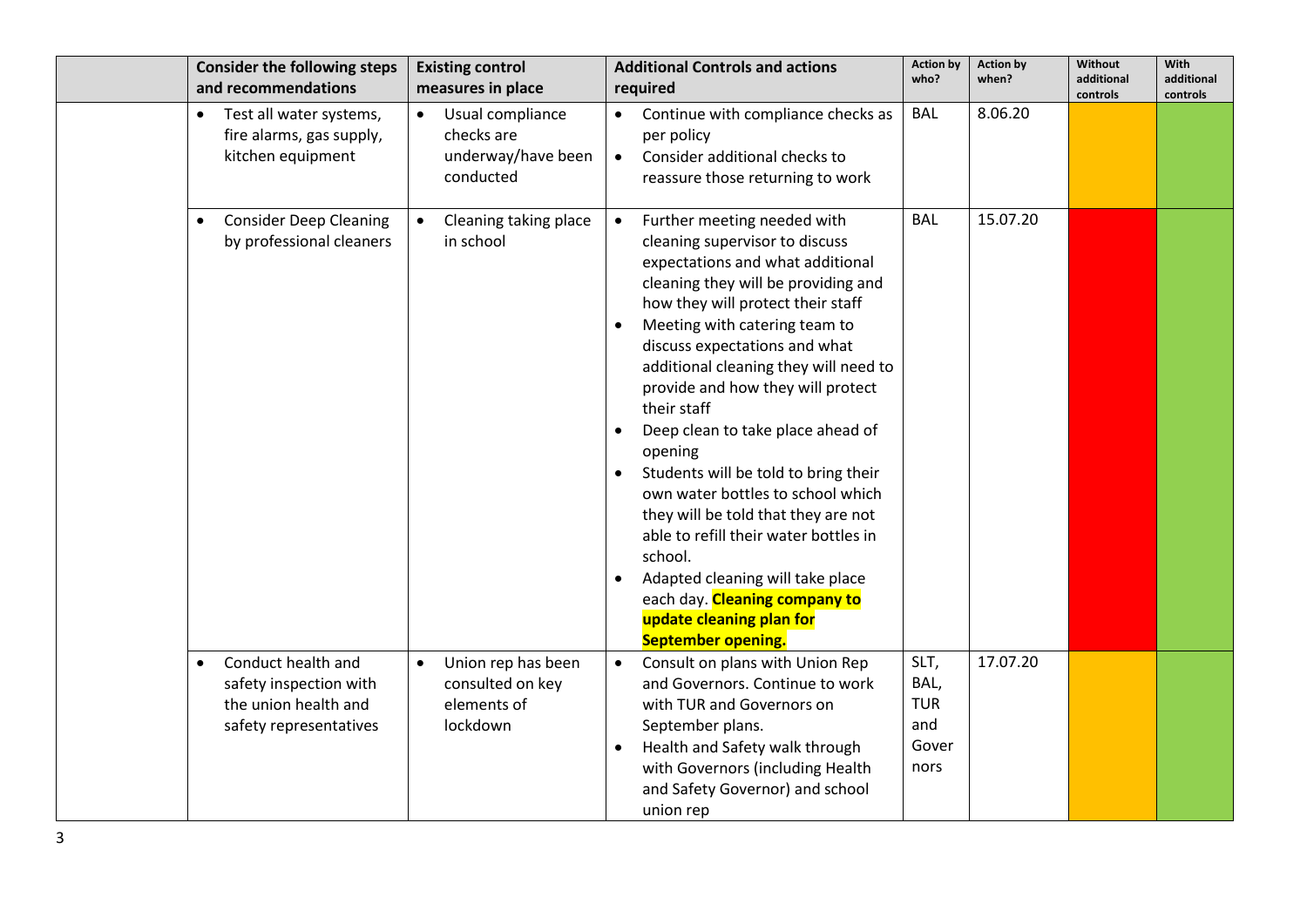| <b>Consider the following steps</b><br>and recommendations                                                                                                                                                                                                               | <b>Existing control</b><br>measures in place                                                                                                                                                                                                                                                                                                                                | <b>Additional Controls and actions</b><br>required                                                                                                                                                                                                                                                                                                                                                                                                                                                       | <b>Action by</b><br>who? | <b>Action by</b><br>when?                           | <b>Without</b><br>additional<br>controls | <b>With</b><br>additional<br>controls |
|--------------------------------------------------------------------------------------------------------------------------------------------------------------------------------------------------------------------------------------------------------------------------|-----------------------------------------------------------------------------------------------------------------------------------------------------------------------------------------------------------------------------------------------------------------------------------------------------------------------------------------------------------------------------|----------------------------------------------------------------------------------------------------------------------------------------------------------------------------------------------------------------------------------------------------------------------------------------------------------------------------------------------------------------------------------------------------------------------------------------------------------------------------------------------------------|--------------------------|-----------------------------------------------------|------------------------------------------|---------------------------------------|
| Assess availability and<br>$\bullet$<br>well-being of all staff<br>including staff who are<br>self-isolating, underlying<br>health conditions, family<br>considerations, staff who<br>are subject to shielding<br>or are in a household<br>where someone is<br>shielding | List collated of staff<br>$\bullet$<br>with underlying<br>medical conditions<br>Cascaded through LM<br>$\bullet$<br>with phone contact<br>once per week as<br>minimum<br>Many departments<br>$\bullet$<br>communicate using<br>WhatsApp groups<br>Some contact via<br>$\bullet$<br>Zoom<br>Counsellor and<br>$\bullet$<br>Chaplain have been<br>made available for<br>staff | Survey to assess staff wellbeing and<br>$\bullet$<br>feelings about returning to work<br>Identify whether any staff member<br>has been asked to shield<br>Identify whether any staff member<br>$\bullet$<br>is in a household where someone is<br>shielding<br>School will attempt to mitigate risk<br>$\bullet$<br>and address fears<br>Signpost counselling support to<br>$\bullet$<br>staff<br><b>Review additional Risk Assessments</b><br>$\bullet$<br>for staff who have not returned to<br>school | WIL<br><b>NOR</b>        | 17.07.20                                            |                                          |                                       |
| Assess transport<br>$\bullet$<br>arrangements for all<br>staff and parking<br>arrangements as<br>required<br>Availability of supply<br>$\bullet$<br>staff to cover any                                                                                                   | Anecdotal evidence<br>$\bullet$<br>of how staff<br>commute to and from<br>work<br>Premises monitor car<br>park<br>Supply staff were<br>$\bullet$<br>used before the                                                                                                                                                                                                         | Survey to how staff how staff would<br>commute to and from work when<br>they return to school<br>This will ensure parking can be<br>made available<br>Ascertain availability of cover staff<br>$\bullet$                                                                                                                                                                                                                                                                                                 | WIL<br><b>NOR</b><br>COL | 3.06.2020<br>30.06.20<br>for other<br>staff<br>When |                                          |                                       |
| vacancies or long-term<br>absences                                                                                                                                                                                                                                       | lockdown<br>One member of<br>$\bullet$<br>regular staff indicated<br>that they could not<br>attend school before<br>lockdown                                                                                                                                                                                                                                                | Ensure cover staff are adequately<br>briefed                                                                                                                                                                                                                                                                                                                                                                                                                                                             |                          | necessary                                           |                                          |                                       |
| Assess impact on<br>$\bullet$<br>individuals from the<br>lockdown and any<br>residual effects                                                                                                                                                                            | Standard agenda item<br>$\bullet$<br>on lockdown line<br>management                                                                                                                                                                                                                                                                                                         | Survey to assess staff wellbeing and<br>$\bullet$<br>feelings about returning to work<br>Follow up calls to help identify<br>$\bullet$<br>support needed                                                                                                                                                                                                                                                                                                                                                 | WIL<br><b>NOR</b>        | 3.06.2020                                           |                                          |                                       |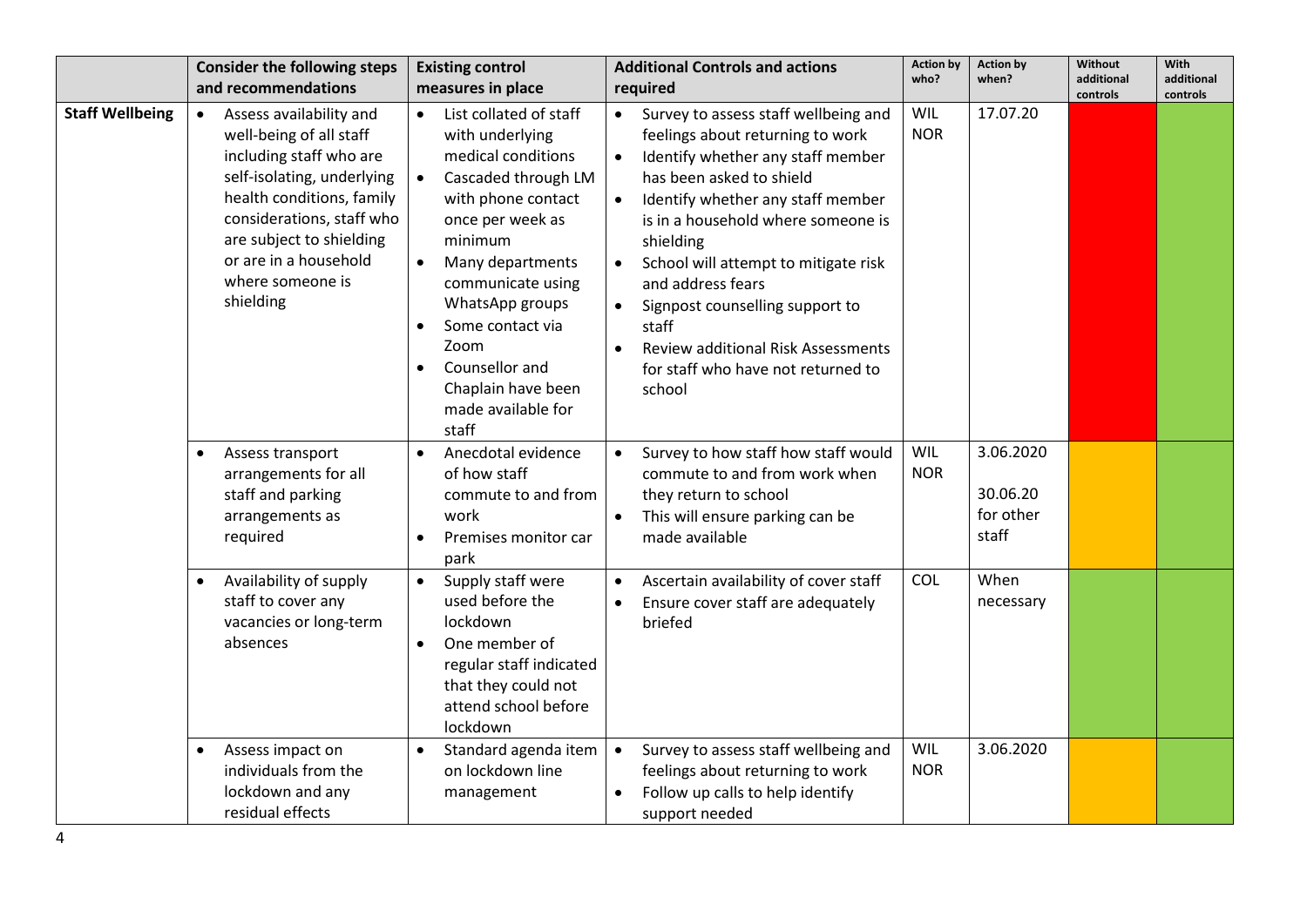|                                                                     | <b>Consider the following steps</b><br>and recommendations                                                                                            | <b>Existing control</b><br>measures in place                                                                                                                                                                                                                                                                                                                      | <b>Additional Controls and actions</b><br>required                                                                                                                                                                                                                                                                                                   | <b>Action by</b><br>who?        | <b>Action by</b><br>when?                           | Without<br>additional | With<br>additional |
|---------------------------------------------------------------------|-------------------------------------------------------------------------------------------------------------------------------------------------------|-------------------------------------------------------------------------------------------------------------------------------------------------------------------------------------------------------------------------------------------------------------------------------------------------------------------------------------------------------------------|------------------------------------------------------------------------------------------------------------------------------------------------------------------------------------------------------------------------------------------------------------------------------------------------------------------------------------------------------|---------------------------------|-----------------------------------------------------|-----------------------|--------------------|
|                                                                     |                                                                                                                                                       |                                                                                                                                                                                                                                                                                                                                                                   | School will attempt to mitigate risk<br>and address fears                                                                                                                                                                                                                                                                                            |                                 | 30.06.20<br>for other<br>staff                      | controls              | controls           |
|                                                                     | Assess staff expectations<br>$\bullet$<br>and any anxiety and<br>perceived inequalities                                                               | Standard agenda item<br>$\bullet$<br>on lockdown line<br>management                                                                                                                                                                                                                                                                                               | Survey to assess staff wellbeing and<br>$\bullet$<br>feelings about returning to work<br>Re-survey once plans for September<br>$\bullet$<br>reopening have been shared<br>School will attempt to mitigate risk<br>and address fears<br>Staff to be invited to visit school<br>before wider opening begins                                            | WIL<br><b>NOR</b>               | 17.07.20                                            |                       |                    |
| <b>Review Pupil</b><br>well-being and<br><b>Risk</b><br>assessments | Review the<br>$\bullet$<br>circumstances of pupils<br>who are likely to be<br>returning - are there any<br>new circumstances that<br>may pose a risk? | Currently making<br>$\bullet$<br>weekly phone contact<br>with EHCPs, CLAs,<br>children with a social<br>worker and other<br>students who the<br>school class as<br>vulnerable<br>Each student receives<br>$\bullet$<br>one phone call from<br>school per week in<br>addition to<br>communication with<br>staff via SHMW and<br>other accepted online<br>platforms | Survey to assess student<br>$\bullet$<br>circumstances to identify risk and<br>anxieties. Roll out Year 10 survey<br>with all year groups to ascertain<br>things we may need to be aware of<br>e.g. family member furloughed.<br>Aim to mitigate anxieties (e.g.<br>additional CPD for staff to help deal<br>with new anxieties e.g.<br>bereavement) | <b>SLT</b>                      | 17.06.20                                            |                       |                    |
|                                                                     | Risk assess individual<br>$\bullet$<br>pupils who need specific<br>care which cannot be<br>delivered whilst ensuring<br>social distancing             | Currently making<br>$\bullet$<br>weekly phone contact<br>with EHCPs, CLAs,<br>children with a social<br>worker and other<br>students who the                                                                                                                                                                                                                      | Clear explanations to be provided<br>by school on the expectations re:<br>social distancing and the reasons for<br>social distancing<br>Ensure signage and markings are<br>clear for all students                                                                                                                                                    | <b>SLT</b><br>and<br><b>CFE</b> | <b>Before</b><br>students<br>return in<br>September |                       |                    |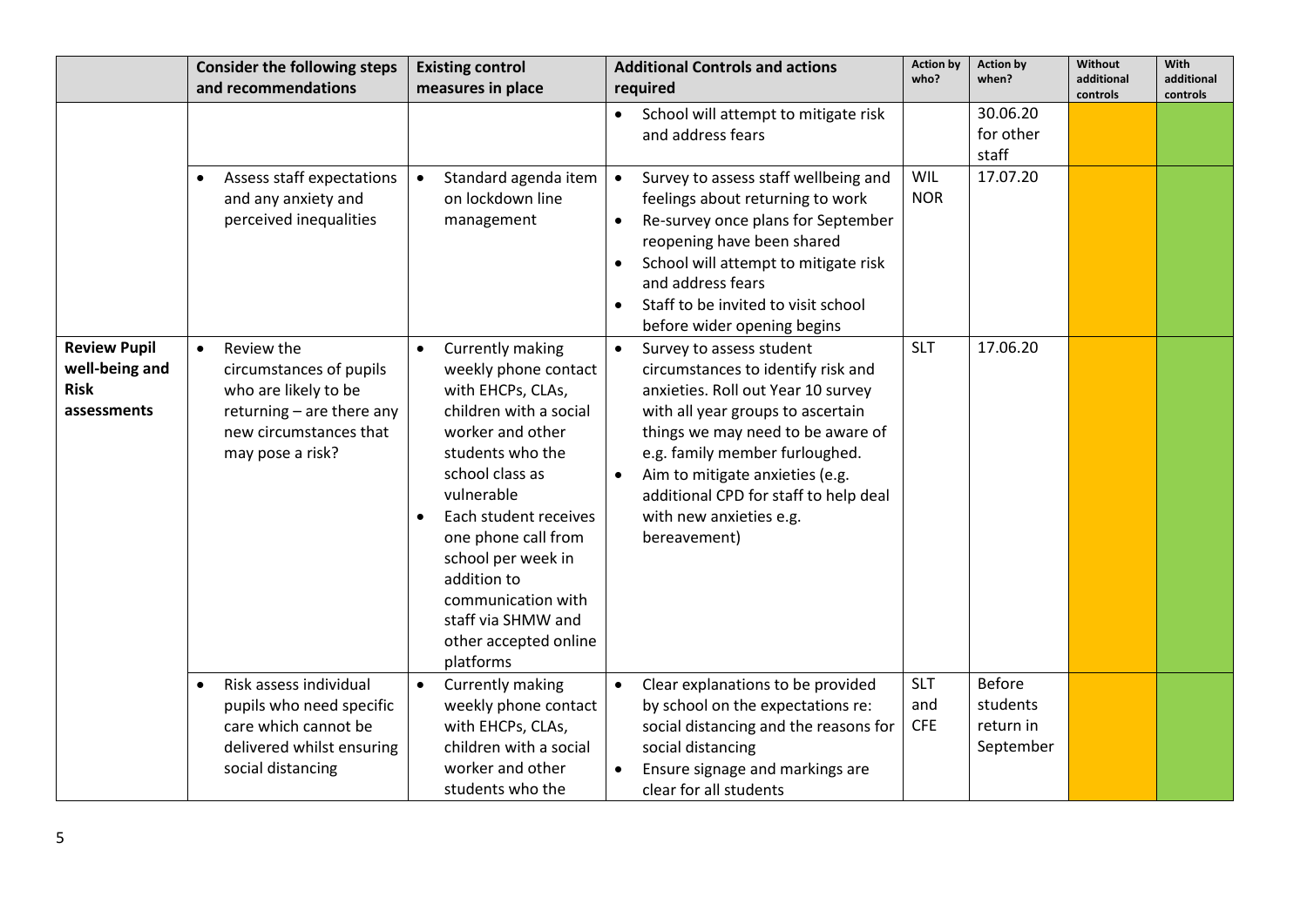|           | <b>Consider the following steps</b><br>and recommendations                                                                                                                      | <b>Existing control</b><br>measures in place                                                                                                                                                                                                                                                                                                                      | <b>Additional Controls and actions</b><br>required                                                                                                                                                                                                                                                                                                                                                                                                                                                                                                                                                                                                                   | <b>Action by</b><br>who? | <b>Action by</b><br>when? | <b>Without</b><br>additional<br>controls | With<br>additional<br>controls |
|-----------|---------------------------------------------------------------------------------------------------------------------------------------------------------------------------------|-------------------------------------------------------------------------------------------------------------------------------------------------------------------------------------------------------------------------------------------------------------------------------------------------------------------------------------------------------------------|----------------------------------------------------------------------------------------------------------------------------------------------------------------------------------------------------------------------------------------------------------------------------------------------------------------------------------------------------------------------------------------------------------------------------------------------------------------------------------------------------------------------------------------------------------------------------------------------------------------------------------------------------------------------|--------------------------|---------------------------|------------------------------------------|--------------------------------|
|           |                                                                                                                                                                                 | school class as<br>vulnerable<br>Each student receives<br>one phone call from<br>school per week in<br>addition to<br>communication with<br>staff via SHMW and<br>other accepted online<br>platforms                                                                                                                                                              | • Check these are understood by<br>most vulnerable<br>• TAs to work following social<br>distancing<br>No equipment to be shared<br>$\bullet$<br>Any student(s) who need support<br>to be sat in a place that allows<br>conversation between TA and<br>student to take place from a<br>distance<br>Ascertain with school nurse<br>whether additional risk assessments<br>need to be put in place for those<br>with medical needs who do not<br>have a shielding letter.                                                                                                                                                                                               |                          |                           |                                          |                                |
| $\bullet$ | Risk assess pupils with<br>behaviour issues or who<br>may be potentially<br>violent especially those<br>with a known risk of<br>spitting and or requiring<br>physical restraint | Currently making<br>$\bullet$<br>weekly phone contact<br>with EHCPs, CLAs,<br>children with a social<br>worker and other<br>students who the<br>school class as<br>vulnerable<br>Each student receives<br>$\bullet$<br>one phone call from<br>school per week in<br>addition to<br>communication with<br>staff via SHMW and<br>other accepted online<br>platforms | Seek advice on revisions that will<br>$\bullet$<br>need to be made to restraint policy<br>Students in zoned groups<br>$\bullet$<br>SLT on site for support<br>Will use prior knowledge to<br>$\bullet$<br>mitigate social conflict<br>Students and families will be made<br>aware of updated COVID related<br>behaviour expectations<br>In the event of an inadvertent<br>oversight, student will be reminded<br>of the need to follow the guidelines<br>in order to keep themselves and<br>others safe<br>In the event of deliberate<br>$\bullet$<br>contravention of the guidelines, the<br>student will be reminded by an SLT<br>member of the need to follow the | <b>SLT</b>               | 2.09.20                   |                                          |                                |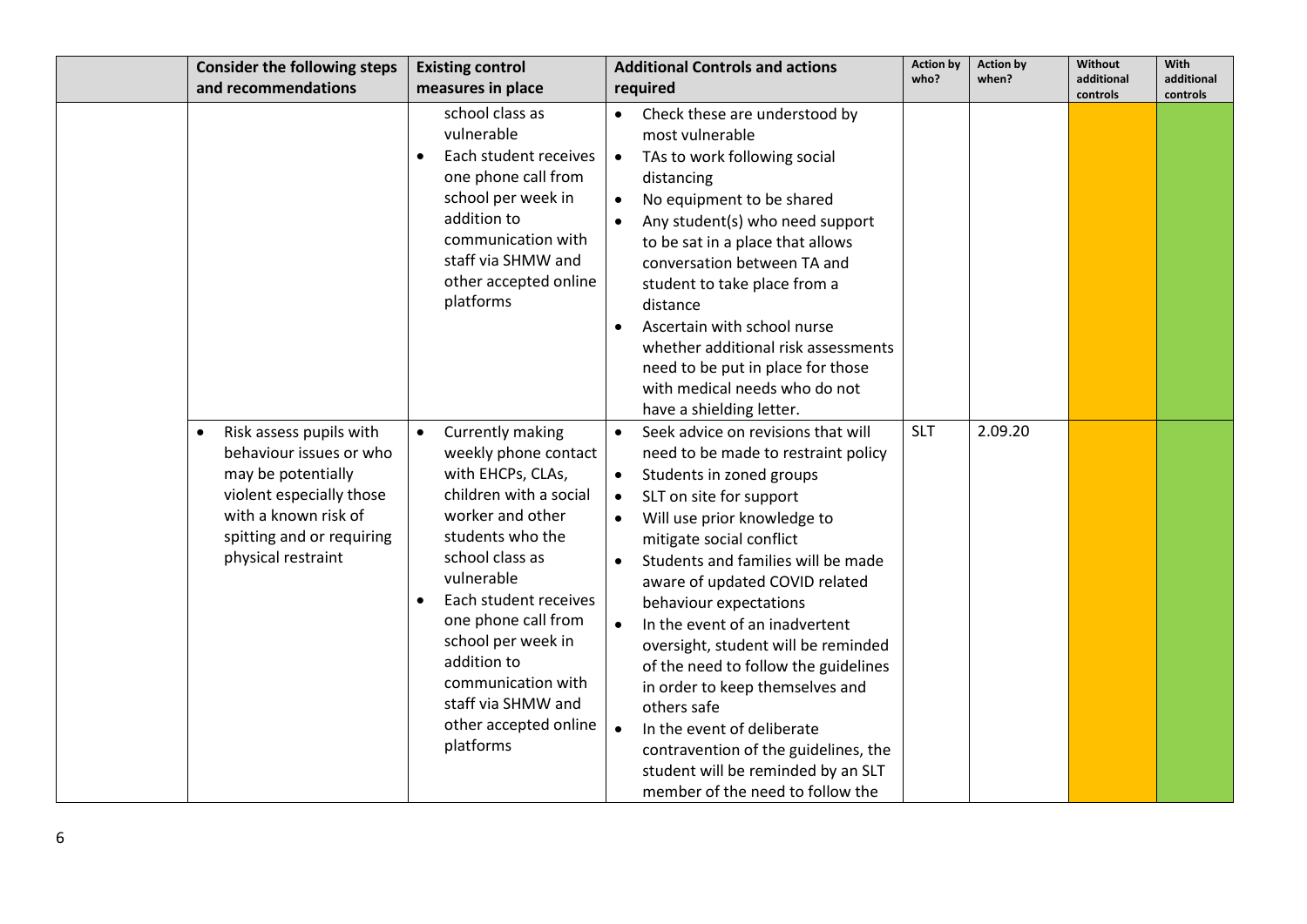|                                          | <b>Consider the following steps</b><br>and recommendations                                                                                                                                                 | <b>Existing control</b><br>measures in place                                                                                                                                                                        | <b>Additional Controls and actions</b><br>required                                                                                                                                                                                                                                                                                                                                                                                                                                                                                        | <b>Action by</b><br>who? | <b>Action by</b><br>when? | Without<br>additional | With<br>additional |
|------------------------------------------|------------------------------------------------------------------------------------------------------------------------------------------------------------------------------------------------------------|---------------------------------------------------------------------------------------------------------------------------------------------------------------------------------------------------------------------|-------------------------------------------------------------------------------------------------------------------------------------------------------------------------------------------------------------------------------------------------------------------------------------------------------------------------------------------------------------------------------------------------------------------------------------------------------------------------------------------------------------------------------------------|--------------------------|---------------------------|-----------------------|--------------------|
|                                          | Assess pupils who may<br>$\bullet$<br>be worried about<br>returning to school or<br>who have been in<br>challenging home<br>circumstances or<br>experienced<br>bereavement during the<br>pandemic (covid19 | Currently making<br>$\bullet$<br>weekly phone contact<br>with EHCPs, CLAs,<br>children with a social<br>worker and other<br>students who the<br>school class as<br>vulnerable<br>Each student receives<br>$\bullet$ | guidelines in order to keep<br>themselves and others safe<br>If this behaviour persists, the<br>student will be instructed to go<br>home and parents/carers will be<br>informed<br>Ascertain any bereavements from<br>$\bullet$<br>parents/carer to allow for support<br>to be planned. Share this list with all<br>staff. Done with Year 10, now do<br>with all students.<br>Research bereavement training for<br>$\bullet$<br>staff so that they feel confident in<br>supporting students<br>Share the recovery curriculum<br>$\bullet$ | <b>SLT</b>               | 17.07.20                  | controls              | controls           |
|                                          | related or not)                                                                                                                                                                                            | one phone call from<br>school per week in<br>addition to<br>communication with<br>staff via SHMW and<br>other accepted online<br>platforms                                                                          | documents with staff                                                                                                                                                                                                                                                                                                                                                                                                                                                                                                                      |                          |                           |                       |                    |
| Class group and<br>size<br>configuration | For primary school<br>$\bullet$<br>classes configure class<br>group in no more than<br>15 pupils per small group<br>and one teacher and if<br>needed a teaching<br>assistant.                              | <b>NA</b>                                                                                                                                                                                                           | <b>NA</b>                                                                                                                                                                                                                                                                                                                                                                                                                                                                                                                                 |                          |                           |                       |                    |
|                                          | For pre-school children<br>in early years settings,<br>the staff ratios within<br>the early years<br>foundation stage                                                                                      | <b>NA</b>                                                                                                                                                                                                           | <b>NA</b>                                                                                                                                                                                                                                                                                                                                                                                                                                                                                                                                 |                          |                           |                       |                    |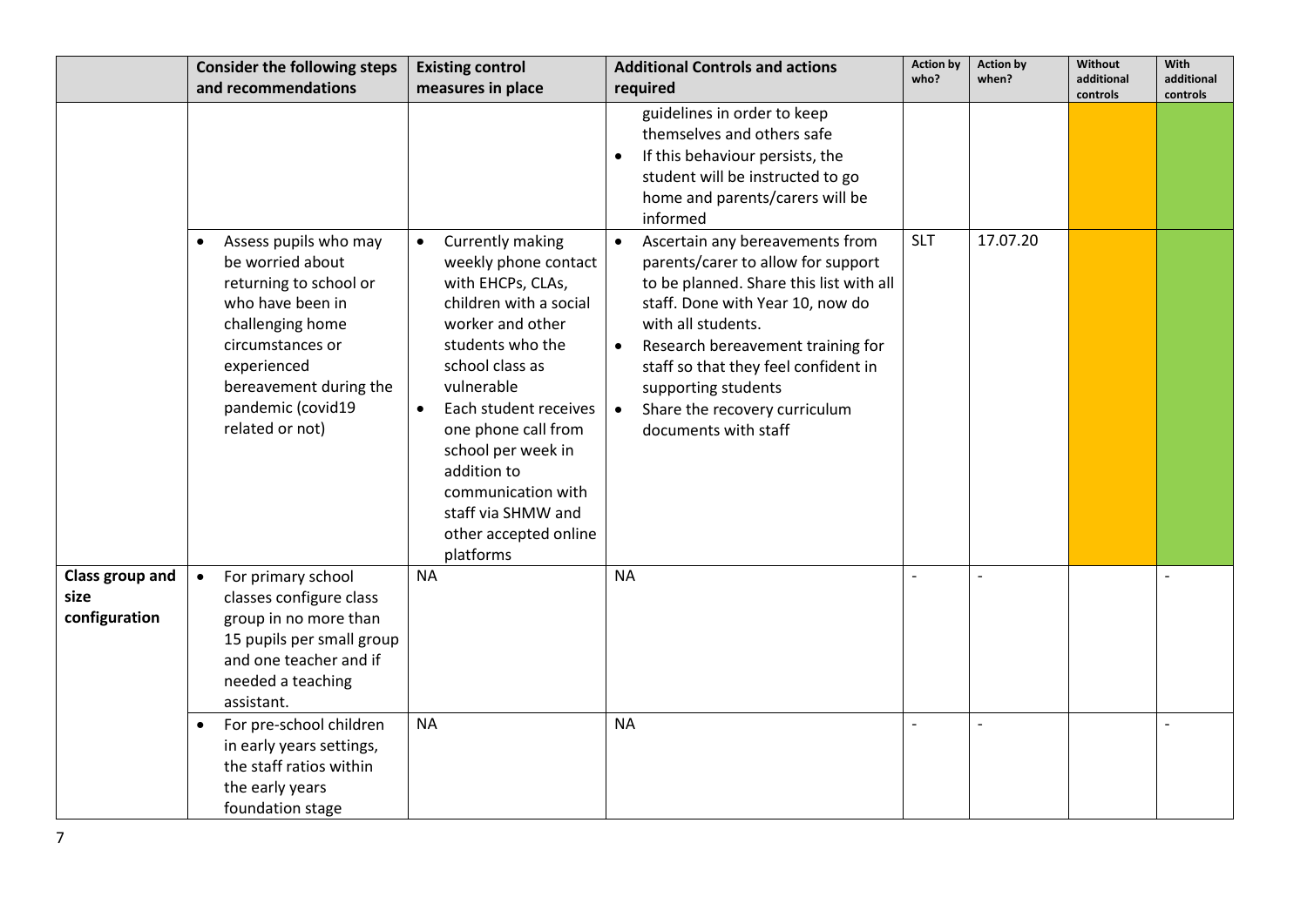|                                 | <b>Consider the following steps</b>                                                                                                                       | <b>Existing control</b>                                            | <b>Additional Controls and actions</b>                                                                                                                                                                                                                                                                                                                                  | <b>Action by</b><br>who?   | <b>Action by</b><br>when? | Without<br>additional | <b>With</b><br>additional |
|---------------------------------|-----------------------------------------------------------------------------------------------------------------------------------------------------------|--------------------------------------------------------------------|-------------------------------------------------------------------------------------------------------------------------------------------------------------------------------------------------------------------------------------------------------------------------------------------------------------------------------------------------------------------------|----------------------------|---------------------------|-----------------------|---------------------------|
|                                 | and recommendations                                                                                                                                       | measures in place                                                  | required                                                                                                                                                                                                                                                                                                                                                                |                            |                           | controls              | controls                  |
|                                 | continue to apply and<br>used to group these<br>children                                                                                                  |                                                                    |                                                                                                                                                                                                                                                                                                                                                                         |                            |                           |                       |                           |
|                                 | Each group should be a<br>consistent group and<br>that year group stays<br>away from other people<br>and groups                                           | <b>NA</b>                                                          | Guidance dictates that secondary<br>schools should have year group<br>bubbles<br>Zones will be used to minimise<br>$\bullet$<br>contact between year groups<br>Year group bubbles will have<br>$\bullet$<br>staggered arrival and dismissal<br>Year group bubbles will have<br>$\bullet$<br>staggered lunches and breaks<br>New signage to be in place for<br>September | <b>BAL</b>                 | 1.09.2020                 |                       |                           |
|                                 | Vulnerable children and<br>children of critical<br>workers in other year<br>groups should also be<br>split into small groups of<br>no more than 15 pupils | <b>NA</b>                                                          | No longer applicable as in classes<br>with rest of year group                                                                                                                                                                                                                                                                                                           | <b>SLT</b>                 | 8.06.20                   |                       |                           |
| <b>Refresh the</b><br>timetable | which lessons or activities<br>will be delivered                                                                                                          | A normal timetable is<br>$\bullet$<br>being for followed<br>online | Amendments to new timetable will<br>$\bullet$<br>be in place for September. Year 8<br>and Year 9 will need reblocking on<br>timetable as being taught in forms.                                                                                                                                                                                                         | <b>SLT</b><br>Teach<br>ers | 1.09.20                   |                       |                           |
|                                 | consider which lessons or<br>classroom activities could<br>take place outdoors                                                                            | <b>NA</b>                                                          | PE lessons to be outside as much as<br>$\bullet$<br>possible as per Government                                                                                                                                                                                                                                                                                          | <b>SLT</b>                 | Ahead of<br>Phase 2       |                       |                           |
|                                 | use the timetable and<br>selection of classroom or<br>other learning<br>environment to reduce<br>movement around the<br>school or building                | <b>NA</b>                                                          | Zones will be in place for each year<br>group<br>KS3 will remain in allocated room<br>$\bullet$<br>for majority of lessons                                                                                                                                                                                                                                              | <b>SLT</b>                 | 1.09.2020                 |                       |                           |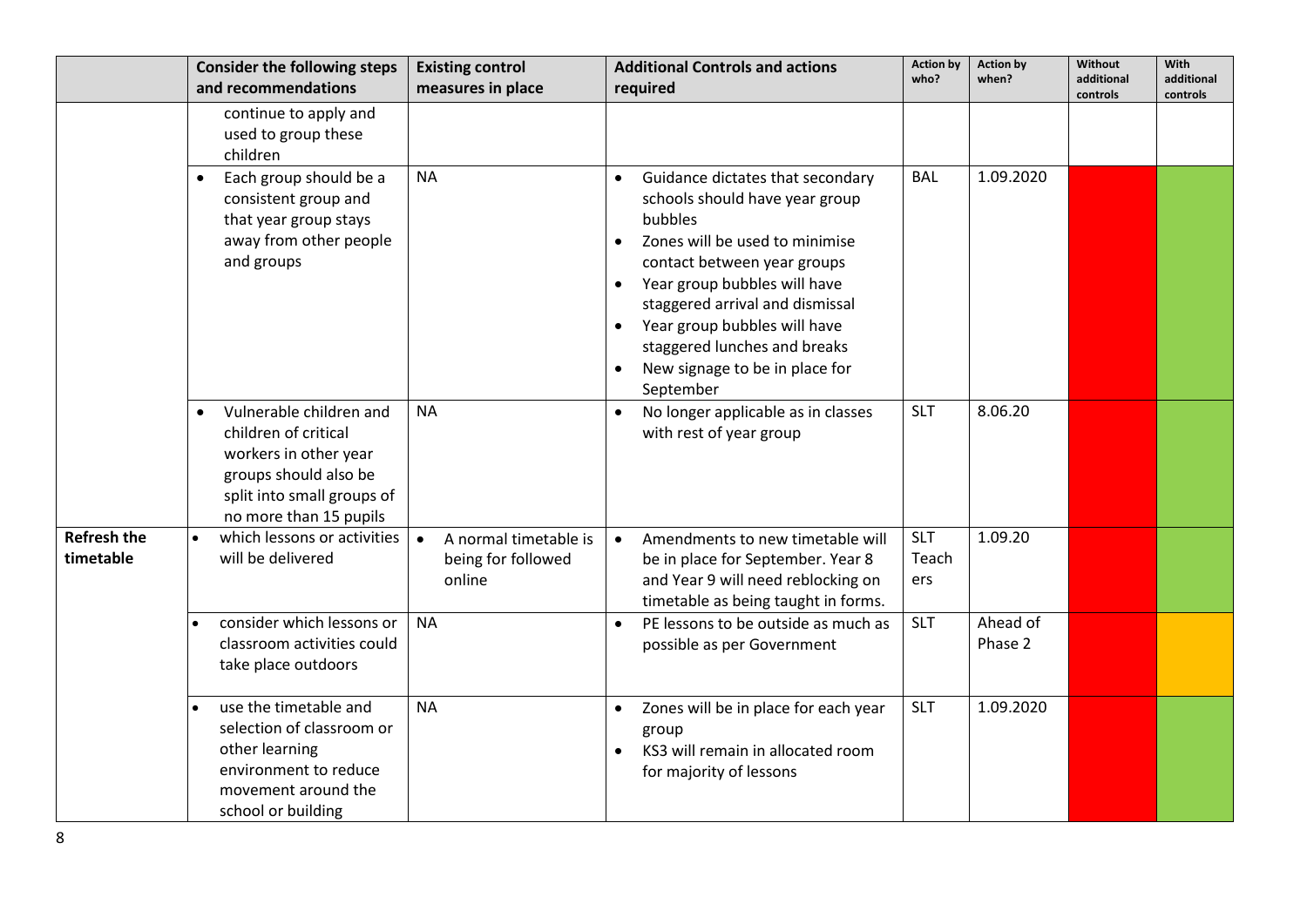|                                   | <b>Consider the following steps</b><br>and recommendations                                                                                     | <b>Existing control</b><br>measures in place                                                                                                   | <b>Additional Controls and actions</b><br>required                                                                                                                             | <b>Action by</b><br>who?                                                                   | <b>Action by</b><br>when? | Without<br>additional<br>controls | With<br>additional<br>controls |
|-----------------------------------|------------------------------------------------------------------------------------------------------------------------------------------------|------------------------------------------------------------------------------------------------------------------------------------------------|--------------------------------------------------------------------------------------------------------------------------------------------------------------------------------|--------------------------------------------------------------------------------------------|---------------------------|-----------------------------------|--------------------------------|
|                                   |                                                                                                                                                |                                                                                                                                                |                                                                                                                                                                                |                                                                                            |                           |                                   |                                |
|                                   | stagger assembly groups                                                                                                                        | <b>NA</b>                                                                                                                                      | Assemblies not allowed in current<br>$\bullet$<br>guidance. Collective worship will<br>need to take place in forms.                                                            | <b>SLT</b>                                                                                 | 1.09.2020                 |                                   |                                |
|                                   | stagger break times<br>$\bullet$<br>(including lunch), so that<br>all children are not<br>moving around the<br>school at the same time         | <b>NA</b>                                                                                                                                      | Year groups to remain in year group<br>$\bullet$<br>bubbles during break and lunch                                                                                             | <b>SLT</b>                                                                                 | 1.09.2020                 |                                   |                                |
| Curriculum &<br><b>Transition</b> | Balancing the need for<br>$\bullet$<br>remedial work and<br>"catch up" with the<br>social/emotional needs<br>of the children & young<br>people | Academic work being<br>$\bullet$<br>set<br>Form tutors still have<br>$\bullet$<br>regular contact<br>Wellbeing resources<br>are being provided | Combination of metacognition<br>$\bullet$<br>(especially self-regulation),<br>wellbeing and academic content to<br>be balanced and will transition to<br>more academic content | <b>SLT</b><br>and<br>teache<br>$\mathsf{r}$<br>deliver<br>ing in<br>school<br>sessio<br>ns | 1.09.2020                 |                                   |                                |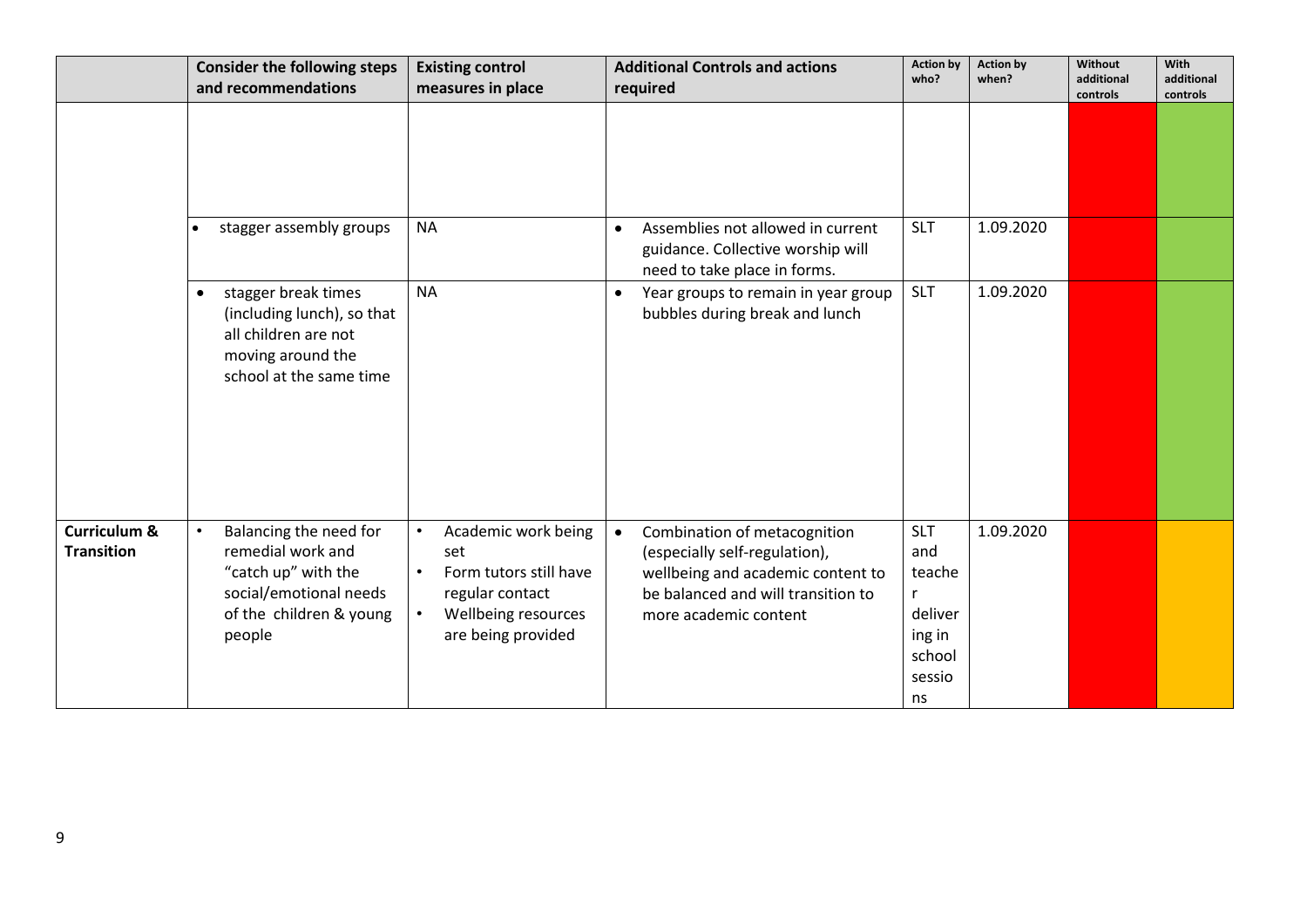| <b>Consider the following steps</b>                                                                                                                                | <b>Existing control</b>                                                                                                                                                                                                                                                       | <b>Additional Controls and actions</b>                                                                                                                                                     | <b>Action by</b>                | <b>Action by</b>                                 | Without                | With                   |
|--------------------------------------------------------------------------------------------------------------------------------------------------------------------|-------------------------------------------------------------------------------------------------------------------------------------------------------------------------------------------------------------------------------------------------------------------------------|--------------------------------------------------------------------------------------------------------------------------------------------------------------------------------------------|---------------------------------|--------------------------------------------------|------------------------|------------------------|
| and recommendations                                                                                                                                                | measures in place                                                                                                                                                                                                                                                             | required                                                                                                                                                                                   | who?                            | when?                                            | additional<br>controls | additional<br>controls |
| Addressing gaps in<br>$\bullet$<br>learning in a structured<br>and appropriately paced<br>way to maximise impact<br>of teaching without<br>overwhelming the pupils | Teachers are doing<br>their best to support<br>students who are<br>struggling remotely<br>School is making<br>contact with all pupils<br>to offer support<br>Resources to support<br>are being provided<br>where possible                                                     | Revisit SOW to ensure work missed<br>is interleaved and students who<br>have opportunities to learn content<br>provided during lockdown                                                    | <b>HODs</b>                     | <b>Before</b><br>students<br>return to<br>school |                        |                        |
| Maximising impact of<br>additional adults<br>matched to those<br>identified pupils who<br>need the support most                                                    | TAs are supporting<br><b>EHCP students and</b><br>other students on the<br>SEN register whilst at<br>home<br>Currently making<br>weekly phone contact<br>with EHCPs, CLAs,<br>children with a social<br>worker and other<br>students who the<br>school class as<br>vulnerable | Assess greatest need and identify<br>gaps, assign staff to support                                                                                                                         | <b>CFE</b><br>and<br><b>SLT</b> | In place $-$<br>evaluative<br>ongoing            |                        |                        |
| Managing transition (at<br>all stages) to best<br>support the next stage of<br>learning                                                                            | Initial thinking about<br>how to support<br>transition whilst<br>working remotely<br>underway                                                                                                                                                                                 | Heads of Year 7 to lead on effective<br>and safe transition with SLT                                                                                                                       | <b>ODO</b><br>and<br><b>ECA</b> | 2.09.20                                          |                        |                        |
| Supporting the handover<br>of critical information to<br>best support transition<br>(e.g.: Y6/7, SEND pupils)                                                      | Not yet started                                                                                                                                                                                                                                                               | All primaries need to be contacted<br>to gather teacher predictions, pupil<br>files, safeguarding files and<br>information they have on students'<br>home circumstances during<br>lockdown | <b>ODO</b><br>and<br><b>ECA</b> | 17.07.20                                         |                        |                        |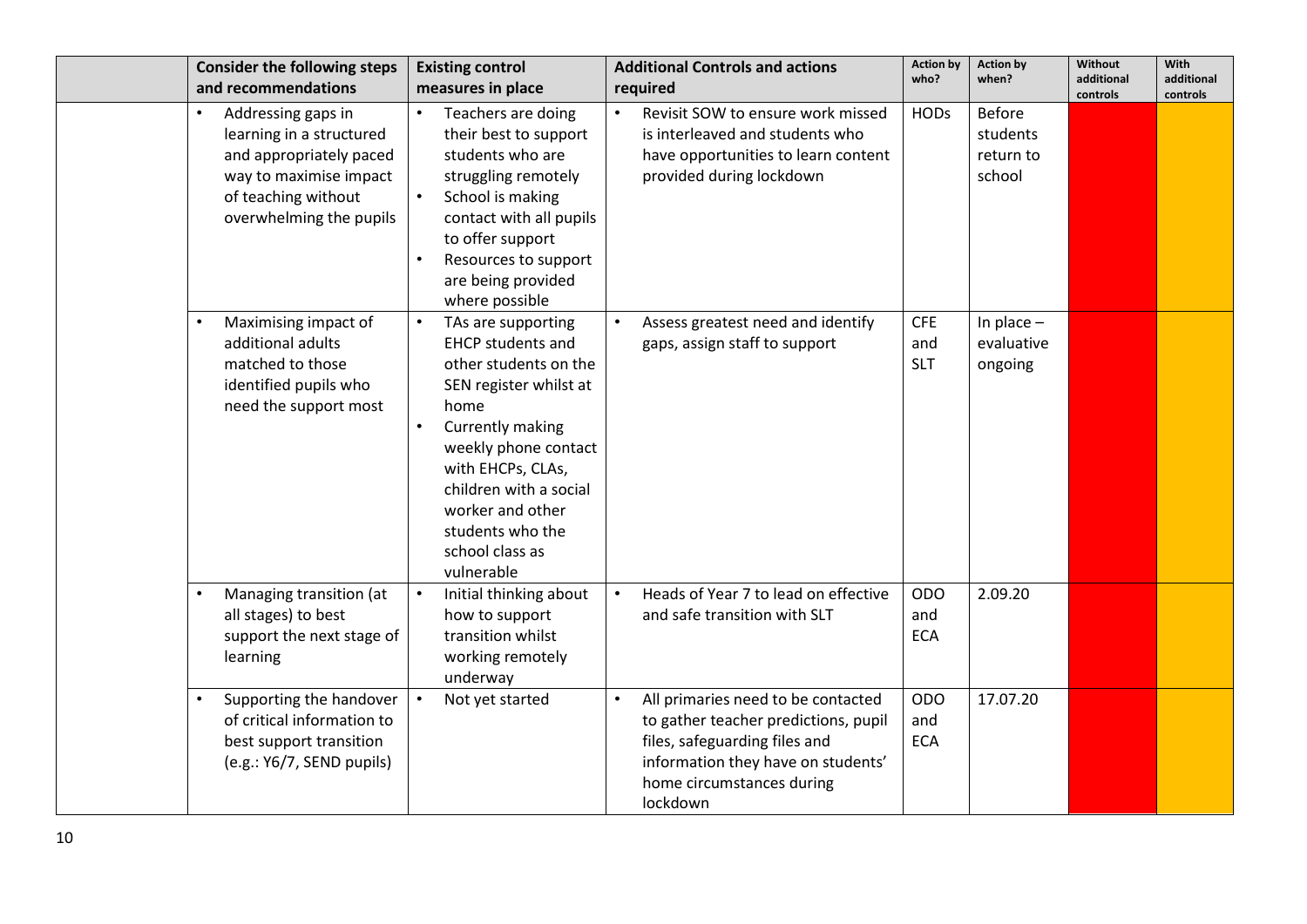|                                                                  | <b>Consider the following steps</b><br>and recommendations                                                                                                                                | <b>Existing control</b><br>measures in place | <b>Additional Controls and actions</b><br>required                                                                                                                             | <b>Action by</b><br>who?        | <b>Action by</b><br>when? | Without<br>additional       | <b>With</b><br>additional   |
|------------------------------------------------------------------|-------------------------------------------------------------------------------------------------------------------------------------------------------------------------------------------|----------------------------------------------|--------------------------------------------------------------------------------------------------------------------------------------------------------------------------------|---------------------------------|---------------------------|-----------------------------|-----------------------------|
|                                                                  | Maximising connectivity<br>between school<br>(Nursery/Primary,<br>Primary/Secondary) to<br>share practice and utilise<br>talent more widely                                               | <b>NA</b><br>$\bullet$                       | Plan for sharing best practice<br>between primary and secondary<br>school                                                                                                      | <b>ODO</b><br>and<br><b>ECA</b> | 17.07.20                  | controls                    | controls                    |
|                                                                  | Summer schools<br>opportunities (as<br>discussed with<br>Secondary colleagues)                                                                                                            | Do not normally run a<br>summer school       | Will evaluate feasibility of this in<br>current climate                                                                                                                        | <b>ODO</b><br>and<br><b>ECA</b> | 17.07.20                  | Decision<br>not yet<br>made | Decision<br>not yet<br>made |
| <b>Classroom and</b><br><b>learning</b><br>environment<br>layout | Organise classrooms and<br>other learning<br>environments                                                                                                                                 | <b>NA</b>                                    | Zones will be in place for each year<br>$\bullet$<br>group<br>KS3 will remain in allocated room<br>$\bullet$<br>for majority of lessons                                        | <b>BAL</b>                      | For Yr 10:<br>8.06.20     |                             |                             |
|                                                                  | Consider how play<br>$\bullet$<br>equipment is used<br>ensuring it is<br>appropriately cleaned<br>between groups of<br>children and that<br>multiple groups do not<br>use simultaneously. | <b>NA</b>                                    | PE staff to follow Government<br>$\bullet$<br>guidance                                                                                                                         | <b>FRA</b><br>and<br>PER        | 1.09.2020                 |                             |                             |
|                                                                  | Remove unnecessary<br>items from classrooms<br>and other learning<br>environments.                                                                                                        | <b>NA</b>                                    | Remove unnecessary items from<br>spaces being used<br>Staff members given allocated days<br>$\bullet$<br>to clear rooms, remove unnecessary<br>paper and make use of cupboards | <b>BAL</b>                      | 1.09.20                   |                             |                             |
|                                                                  | Remove soft furnishings<br>٠<br>that are hard to clean.                                                                                                                                   | <b>NA</b>                                    | Remove any soft furnishings in all<br>$\bullet$<br>rooms                                                                                                                       | <b>BAL</b>                      | For Yr 10:<br>8.06.20     |                             |                             |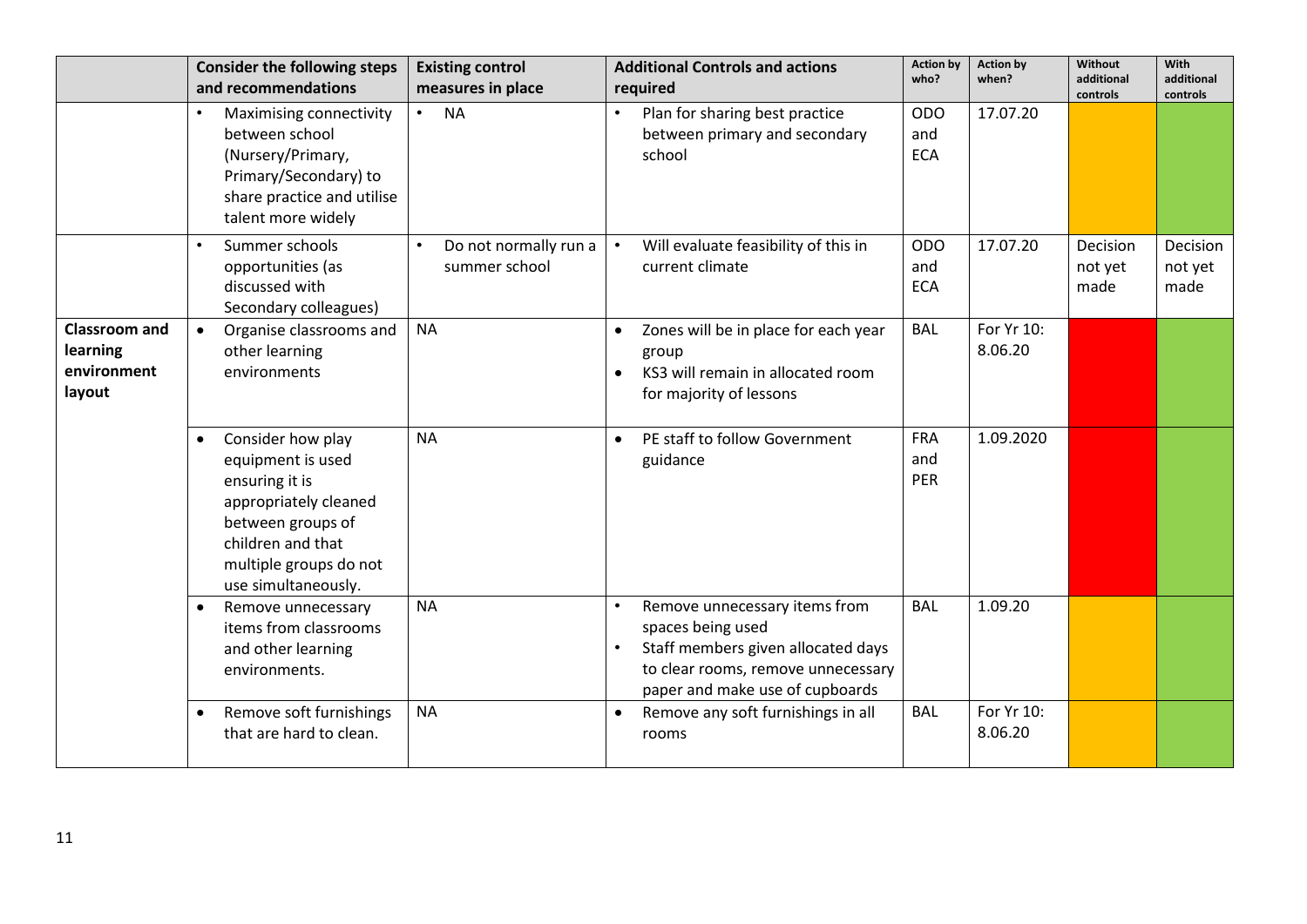| <b>Consider the following steps</b><br>and recommendations                                                                                                                                                             | <b>Existing control</b><br>measures in place | <b>Additional Controls and actions</b><br>required                                                                                                                                                                           | <b>Action by</b><br>who? | <b>Action by</b><br>when? | Without<br>additional<br>controls | With<br>additional<br>controls |
|------------------------------------------------------------------------------------------------------------------------------------------------------------------------------------------------------------------------|----------------------------------------------|------------------------------------------------------------------------------------------------------------------------------------------------------------------------------------------------------------------------------|--------------------------|---------------------------|-----------------------------------|--------------------------------|
| ensure that wherever<br>$\bullet$<br>possible children and<br>young people use the<br>same classroom or area<br>of a setting throughout<br>the day, with a thorough<br>cleaning of the rooms at<br>the end of the day. | <b>NA</b>                                    | Cleaning packs (e.g. wipes, antibac<br>gel etc) will be available in the<br>rooms<br>Zones will be in place for each year<br>$\bullet$<br>group<br>KS3 will remain in allocated room<br>$\bullet$<br>for majority of lessons | <b>SLT</b>               | 1.09.2020                 |                                   |                                |
| In schools and colleges,<br>$\bullet$<br>you may want to<br>consider seating<br>students at the same<br>desk each day if they<br>attend on consecutive<br>days                                                         |                                              | Cleaning company will deep clean<br>each day<br>Zones will be in place for each year<br>group<br>KS3 will remain in allocated room<br>for majority of lessons<br>KS3 will have an allocated desk                             | <b>SLT</b>               | 1.09.2020                 |                                   |                                |
| accessing rooms directly<br>$\bullet$<br>from outside where<br>possible                                                                                                                                                | <b>NA</b>                                    | Each zone will have own route<br>Routes will maximise time outside<br>$\bullet$                                                                                                                                              | <b>BAL</b>               | 1.09.2020                 |                                   |                                |
| considering one-way<br>$\bullet$<br>circulation, or place a<br>divider down the middle<br>of the corridor to keep<br>groups apart as they<br>move through the<br>setting where spaces are<br>accessed by corridors     | <b>NA</b>                                    | Have considered a one-way system,<br>$\bullet$<br>but each group will have a<br>designated zone. See route map.                                                                                                              | <b>BAL</b>               | 1.09.2020                 |                                   |                                |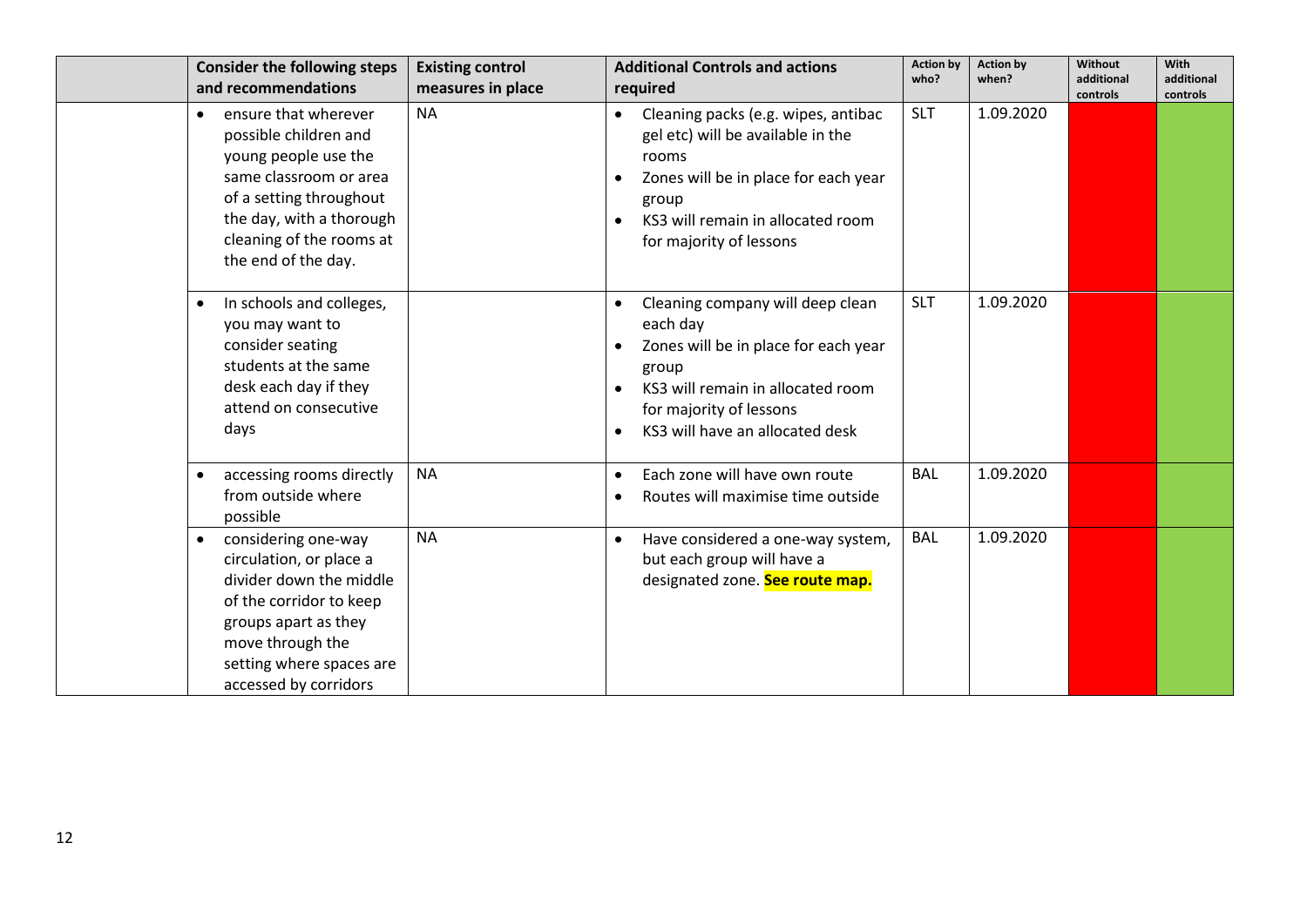| <b>Consider the following steps</b><br>and recommendations                                                                                                                                                                                                                                                                                                                                 | <b>Existing control</b><br>measures in place | <b>Additional Controls and actions</b><br>required                                                             | <b>Action by</b><br>who? | <b>Action by</b><br>when? | <b>Without</b><br>additional<br>controls | With<br>additional<br>controls |
|--------------------------------------------------------------------------------------------------------------------------------------------------------------------------------------------------------------------------------------------------------------------------------------------------------------------------------------------------------------------------------------------|----------------------------------------------|----------------------------------------------------------------------------------------------------------------|--------------------------|---------------------------|------------------------------------------|--------------------------------|
| staggering breaks to<br>$\bullet$<br>ensure that any corridors<br>or circulation routes<br>used have a limited<br>number of pupils using<br>them at any time                                                                                                                                                                                                                               | <b>NA</b>                                    | Zones for break and lunches<br>$\bullet$<br>Will use additional locations for<br>$\bullet$<br>break and lunch  | <b>SLT</b>               | 1.09.2020                 |                                          |                                |
| staggering lunch breaks -<br>$\bullet$<br>children and young<br>people should clean<br>their hands beforehand<br>and enter in the groups<br>they are already in,<br>groups should be kept<br>apart as much as<br>possible and tables<br>should be cleaned<br>between each group. If<br>such measures are not<br>possible, children should<br>be brought their lunch in<br>their classrooms | <b>NA</b>                                    | Zones for break and lunches<br>Will use additional locations for<br>break and lunch                            | <b>SLT</b>               | 1.09.2020                 |                                          |                                |
| ensuring that toilets do<br>$\bullet$<br>not become crowded by<br>limiting the number of<br>children or young people<br>who use the toilet<br>facilities at one time                                                                                                                                                                                                                       | <b>NA</b>                                    | Each year group to have a different<br>$\bullet$<br>toilet to other year groups who<br>share their break/lunch | <b>BAL</b>               | 1.09.2020                 |                                          |                                |
| identify the children and<br>$\bullet$<br>young people who may<br>need additional support<br>to follow these measures<br>(for example, routes<br>round school marked in<br>braille or with other                                                                                                                                                                                           | <b>NA</b>                                    | Assess greatest need and identify<br>gaps, assign staff to support                                             | <b>CFE</b>               | 1.09.2020                 |                                          |                                |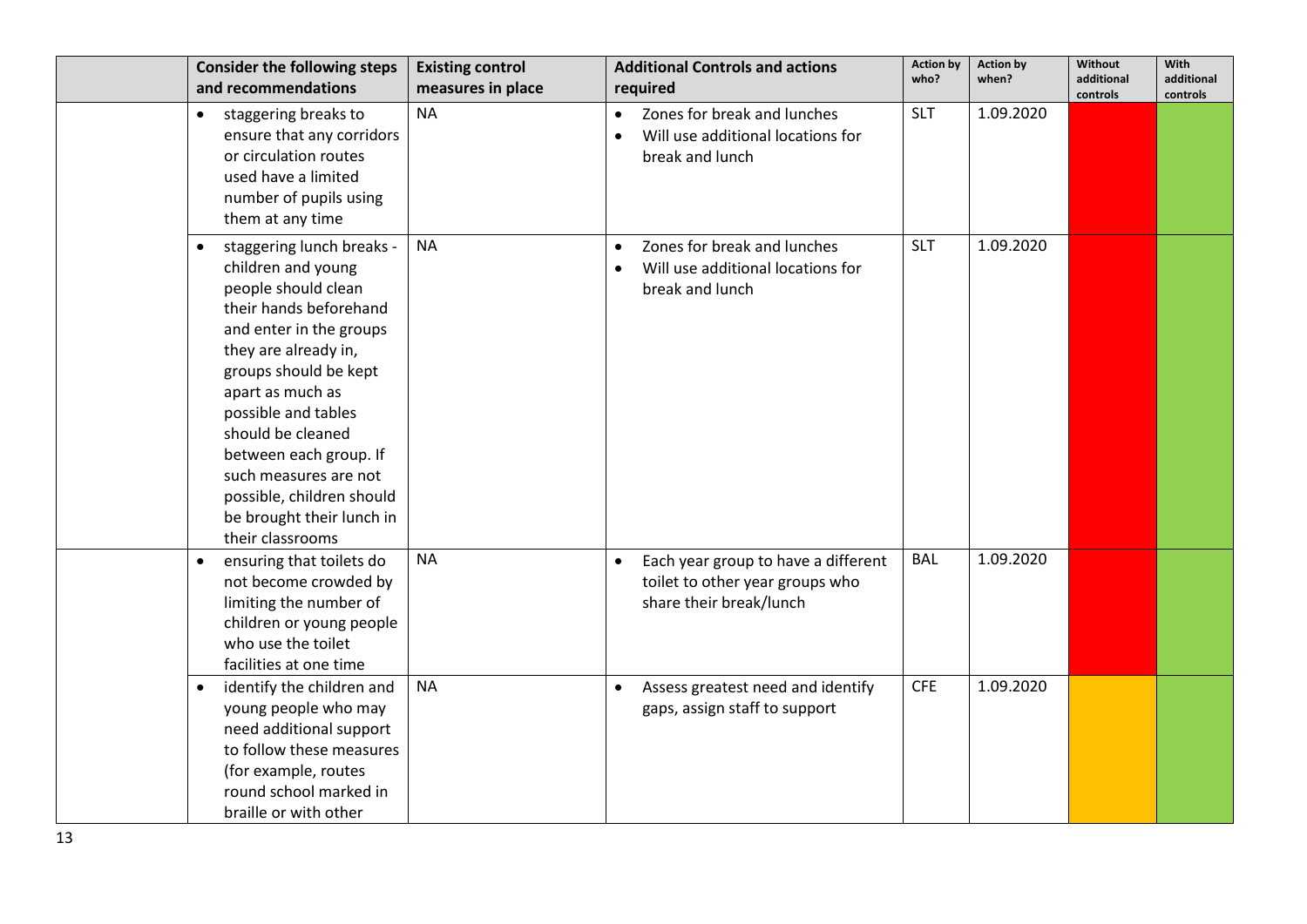|                     | <b>Consider the following steps</b>                                                                                                                                                                                                                                                                                                                           | <b>Existing control</b> | <b>Additional Controls and actions</b>                                                                                                                                                                                                      | <b>Action by</b><br>who? | <b>Action by</b><br>when? | Without<br>additional | With<br>additional |
|---------------------|---------------------------------------------------------------------------------------------------------------------------------------------------------------------------------------------------------------------------------------------------------------------------------------------------------------------------------------------------------------|-------------------------|---------------------------------------------------------------------------------------------------------------------------------------------------------------------------------------------------------------------------------------------|--------------------------|---------------------------|-----------------------|--------------------|
|                     | and recommendations                                                                                                                                                                                                                                                                                                                                           | measures in place       | required                                                                                                                                                                                                                                    |                          |                           | controls              | controls           |
|                     | meaningful symbols, and<br>social stories to support<br>them in understanding<br>how to follow rules)                                                                                                                                                                                                                                                         |                         |                                                                                                                                                                                                                                             |                          |                           |                       |                    |
| <b>Shared Space</b> | use of halls, dining areas<br>$\bullet$<br>and internal and external<br>sports facilities for lunch<br>and exercise at half<br>capacity.                                                                                                                                                                                                                      | <b>NA</b>               | Will stagger where students go for<br>$\bullet$<br>break/lunch to keep in year group<br>bubbles<br>Will use additional locations for<br>break/lunch                                                                                         | <b>SLT</b>               | 1.09.2020                 |                       |                    |
|                     | If class groups take<br>staggered breaks<br>between lessons, these<br>areas can be shared as<br>long as different groups<br>do not mix (and<br>especially do not play<br>sports or games<br>together) and adequate<br>cleaning between groups<br>between groups is in<br>place, following<br>the COVID-19: cleaning<br>of non-healthcare<br>settings guidance | <b>NA</b>               | Will stagger where students go for<br>break/lunch to keep in year group<br>bubbles<br>Will use additional locations for<br>break/lunch                                                                                                      | <b>SLT</b>               | 1.09.2020                 |                       |                    |
|                     | stagger the use of staff<br>$\bullet$<br>rooms and offices to<br>limit occupancy                                                                                                                                                                                                                                                                              | <b>NA</b>               | Staff room will need to be<br>$\bullet$<br>reorganised to allow for social<br>distancing<br>Suggest to staff that they limit the<br>amount of time spent in communal<br>areas. They should be used for the<br>fridge and making hot drinks. | <b>BAL</b>               | 1.09.2020                 |                       |                    |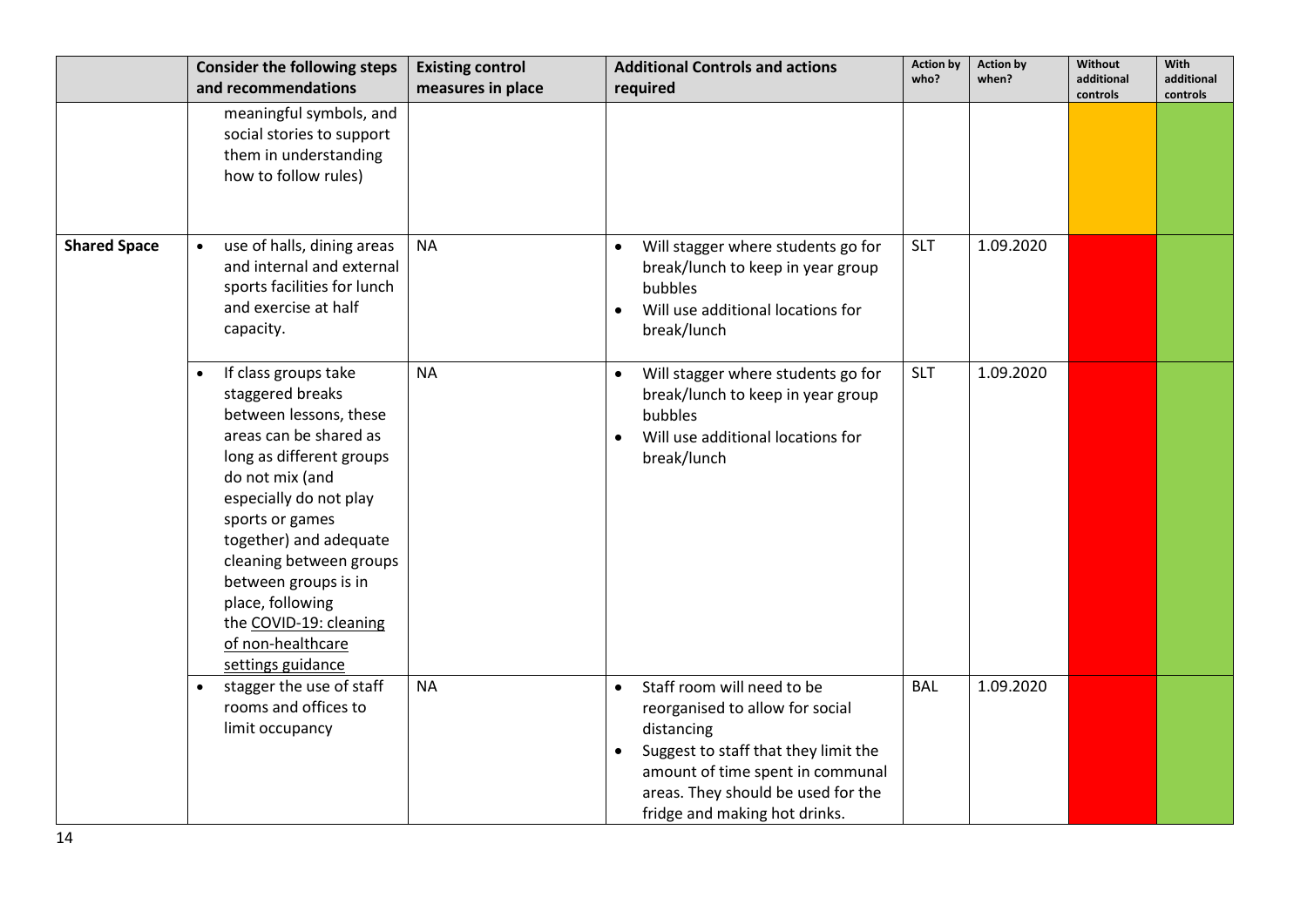|                                               | <b>Consider the following steps</b>                                                                                                                                                                                                                                       | <b>Existing control</b> | <b>Additional Controls and actions</b>                                                                                                                                                                                                                                            | <b>Action by</b>   | <b>Action by</b> | <b>Without</b>         | <b>With</b>            |
|-----------------------------------------------|---------------------------------------------------------------------------------------------------------------------------------------------------------------------------------------------------------------------------------------------------------------------------|-------------------------|-----------------------------------------------------------------------------------------------------------------------------------------------------------------------------------------------------------------------------------------------------------------------------------|--------------------|------------------|------------------------|------------------------|
|                                               | and recommendations                                                                                                                                                                                                                                                       | measures in place       | required                                                                                                                                                                                                                                                                          | who?               | when?            | additional<br>controls | additional<br>controls |
|                                               |                                                                                                                                                                                                                                                                           |                         | When using the staffroom or<br>$\bullet$<br>kitchen, staff should ensure that<br>they wash their hands before and<br>after use of the fridge and other<br>kitchen appliances.<br>Need to find alternative workspaces<br>for staff as will not necessarily have<br>classroom bases |                    |                  |                        |                        |
| <b>Outdoor space</b>                          | Maximise the use of<br>$\bullet$<br>outdoor space for<br>outdoor education,<br>exercise and breaks                                                                                                                                                                        | <b>NA</b>               | Break will be outside where<br>$\bullet$<br>possible<br>Wet break arrangements will be put<br>$\bullet$<br>in place<br>PE lessons to follow Gov. guidance<br>$\bullet$                                                                                                            | <b>SLT</b>         | 1.09.2020        |                        |                        |
|                                               | Ensure that if used<br>$\bullet$<br>outdoor equipment is<br>appropriately cleaned<br>between groups of<br>children and young<br>people using it, and that<br>multiple groups do not<br>use it simultaneously.<br>Read COVID-19: cleaning<br>of non-healthcare<br>settings | <b>NA</b>               | PE lessons to follow Gov. guidance<br>$\bullet$                                                                                                                                                                                                                                   | <b>PE</b><br>staff | 1.09.2020        |                        |                        |
| Start and end of $\vert \bullet \vert$<br>day | stagger drop-off and<br>collection times                                                                                                                                                                                                                                  | <b>NA</b>               | Staggered arrival and dismissal<br>$\bullet$<br>times<br>Different entrances<br>Signage indicating routes and zones                                                                                                                                                               | <b>SLT</b>         | 1.09.2020        |                        |                        |
|                                               | plan parents' drop-off<br>and pick-up protocols<br>that minimise adult to<br>adult contact                                                                                                                                                                                | <b>NA</b>               | Parents/carers not able to drop<br>$\bullet$<br>outside school. Will not be allowed<br>to drive down gravel path as per<br>usual.                                                                                                                                                 | <b>SLT</b>         | 1.09.2020        |                        |                        |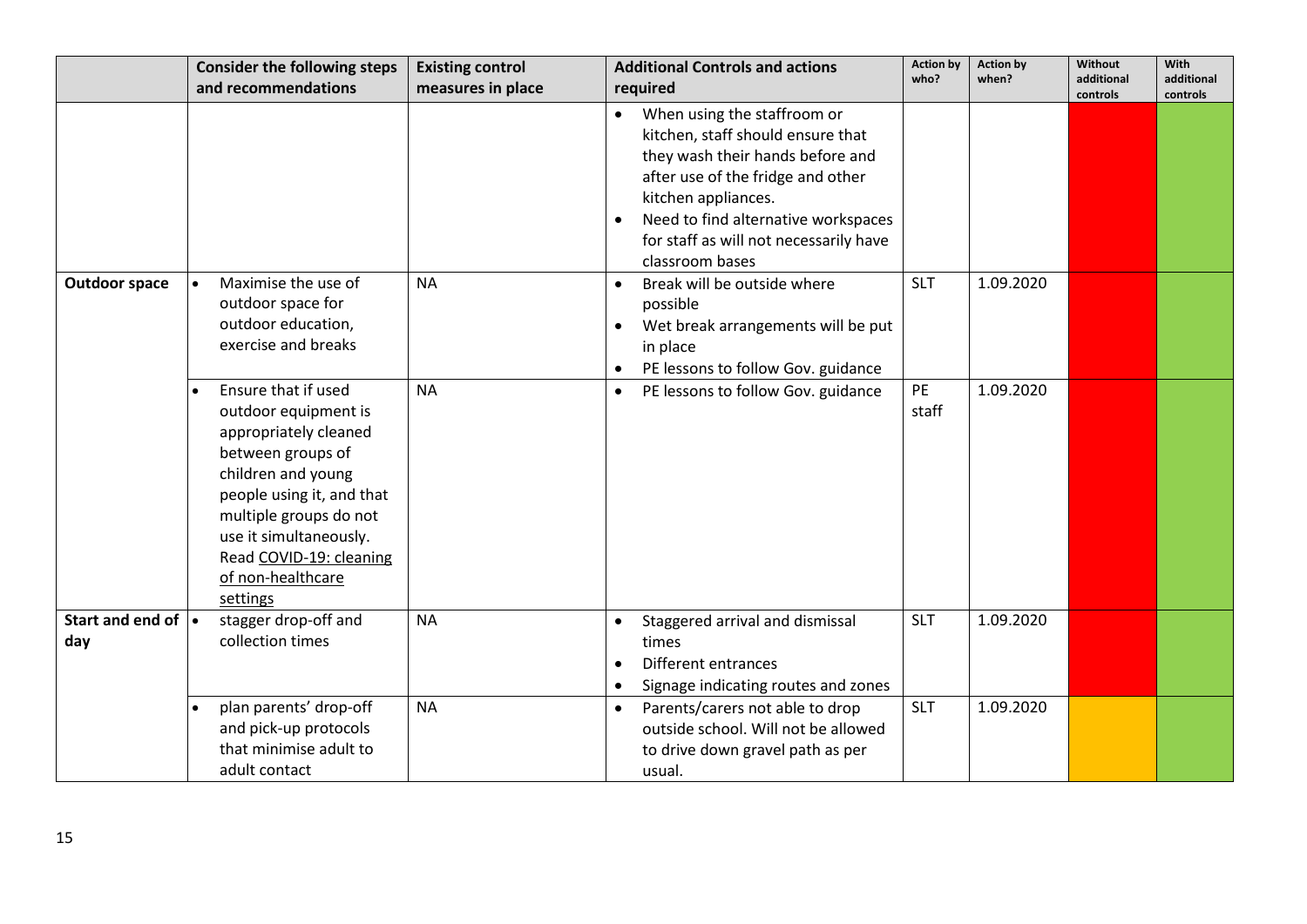|                                    | <b>Consider the following steps</b><br>and recommendations                                                                                                                                                                                                                        | <b>Existing control</b>                                                           | <b>Additional Controls and actions</b>                                                                                                                                                                                                                                                                                                             | <b>Action by</b><br>who? | <b>Action by</b><br>when? | Without<br>additional | With<br>additional |
|------------------------------------|-----------------------------------------------------------------------------------------------------------------------------------------------------------------------------------------------------------------------------------------------------------------------------------|-----------------------------------------------------------------------------------|----------------------------------------------------------------------------------------------------------------------------------------------------------------------------------------------------------------------------------------------------------------------------------------------------------------------------------------------------|--------------------------|---------------------------|-----------------------|--------------------|
|                                    |                                                                                                                                                                                                                                                                                   | measures in place                                                                 | required                                                                                                                                                                                                                                                                                                                                           |                          |                           | controls              | controls           |
|                                    |                                                                                                                                                                                                                                                                                   |                                                                                   | Communication with parents in all<br>year groups needed to make<br>expectations clear                                                                                                                                                                                                                                                              |                          |                           |                       |                    |
| <b>Travel</b><br>arrangements      | Assess the availability of<br>$\bullet$<br>transport and the<br>arrangements being<br>made by transport<br>providers                                                                                                                                                              | <b>NA</b>                                                                         | Consult with staff re: travel<br>$\bullet$<br>arrangements e.g. some staff may<br>wish to drive who do not normally<br>Check status of regular services<br>$\bullet$<br>Make sure parents/carers in all year<br>$\bullet$<br>groups are aware that free travel<br>has been cancelled for under 18s in<br>London<br>Share the safer travel guidance | <b>SLT</b>               | 1.09.2020                 |                       |                    |
|                                    | Consider how children<br>and young people arrive<br>at the education or<br>childcare setting, and<br>reduce any unnecessary<br>travel on coaches, buses<br>or public transport<br>where possible. Read<br>the Coronavirus (COVID-<br>19): safer travel<br>guidance for passengers | <b>NA</b>                                                                         | Many students have to use public<br>transport to get to St Ursula's<br>Share the safer travel guidance<br>$\bullet$                                                                                                                                                                                                                                | <b>SLT</b>               | 1.09.2020                 |                       |                    |
| 2.                                 | <b>Communicating your plans and supporting individuals</b>                                                                                                                                                                                                                        |                                                                                   |                                                                                                                                                                                                                                                                                                                                                    |                          |                           |                       |                    |
| Children,<br>parents and<br>carers | tell children, young<br>people, parents, carers or<br>any visitors, such as<br>suppliers, not to enter<br>the education or<br>childcare setting if they<br>are displaying any<br>symptoms of coronavirus<br>(following the COVID-19:<br>guidance for households                   | Communicated pre<br>$\bullet$<br>lockdown and<br>also in place for key<br>workers | Will send communication to remind<br>parents/carers of this before more<br>students return<br>All external doors and gates still<br>require a fob to grant access and<br>reception still have control over<br>who comes and goes from the<br>reception areas.                                                                                      | <b>SLT</b>               | 8.06.20                   |                       |                    |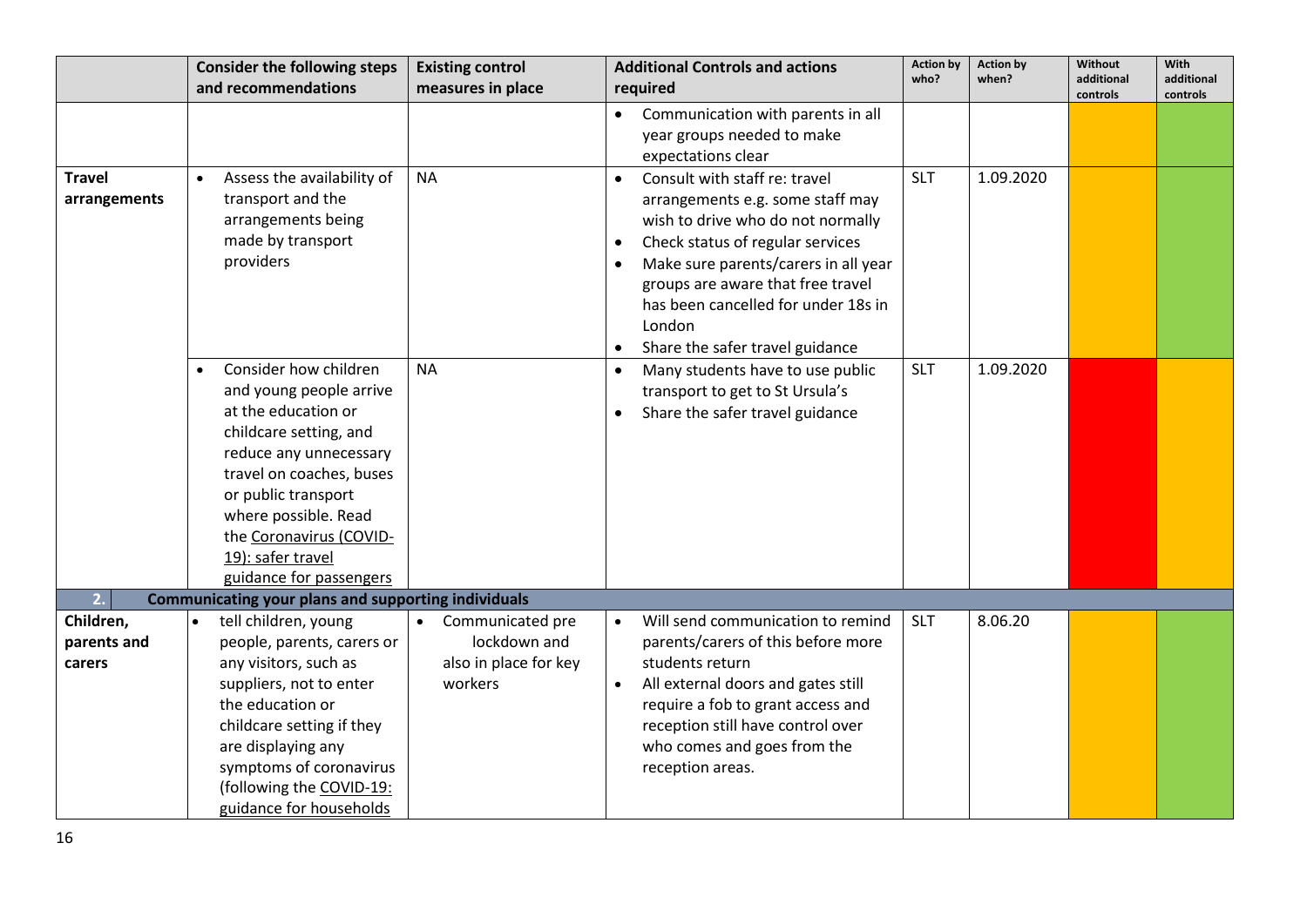|           | <b>Consider the following steps</b>                                                                                                                                                                                              | <b>Existing control</b>                  | <b>Additional Controls and actions</b>                                                                                                                                                                                                                                                                                                                                                                                           | <b>Action by</b> | <b>Action by</b> | Without                | With                   |
|-----------|----------------------------------------------------------------------------------------------------------------------------------------------------------------------------------------------------------------------------------|------------------------------------------|----------------------------------------------------------------------------------------------------------------------------------------------------------------------------------------------------------------------------------------------------------------------------------------------------------------------------------------------------------------------------------------------------------------------------------|------------------|------------------|------------------------|------------------------|
|           | and recommendations                                                                                                                                                                                                              | measures in place                        | required                                                                                                                                                                                                                                                                                                                                                                                                                         | who?             | when?            | additional<br>controls | additional<br>controls |
|           | with possible coronavirus<br>infection)                                                                                                                                                                                          |                                          | • Any visitors will no longer sign in;<br>reception will sign them in for a fire<br>register.<br>Any documents that need to be<br>shared will be done following social<br>distancing guidelines.<br>Not expecting parents/carers or<br>$\bullet$<br>other visitors on site. If a meeting<br>does have to take place, will take<br>place in a designated room with<br>good ventilation and social<br>distancing will be followed. |                  |                  |                        |                        |
| $\bullet$ | Parents to inform the<br>school is anyone in the<br>house is displaying<br>symptoms                                                                                                                                              | <b>NA</b>                                | Will communicate this to<br>$\bullet$<br>parents/carers before return                                                                                                                                                                                                                                                                                                                                                            | <b>SLT</b>       | 8.06.20          |                        |                        |
|           | tell parents that if their<br>child needs to be<br>accompanied to the<br>education or childcare<br>setting, only one parent<br>should attend                                                                                     | <b>NA</b>                                | Will communicate this to<br>$\bullet$<br>parents/carers before return                                                                                                                                                                                                                                                                                                                                                            | <b>SLT</b>       | 8.06.20          |                        |                        |
| $\bullet$ | tell parents and young<br>people their allocated<br>drop off and collection<br>times and the process for<br>doing so, including<br>protocols for minimising<br>adult to adult contact (for<br>example, which entrance<br>to use) | <b>NA</b>                                | Will communicate this to<br>parents/carers before return                                                                                                                                                                                                                                                                                                                                                                         | <b>SLT</b>       | 8.06.20          |                        |                        |
|           | make clear to parents<br>that they cannot gather<br>at entrance gates or                                                                                                                                                         | • Cancelled all face to<br>face meetings | Will communicate this to<br>$\bullet$<br>parents/carers before return                                                                                                                                                                                                                                                                                                                                                            | <b>SLT</b>       | 8.06.20          |                        |                        |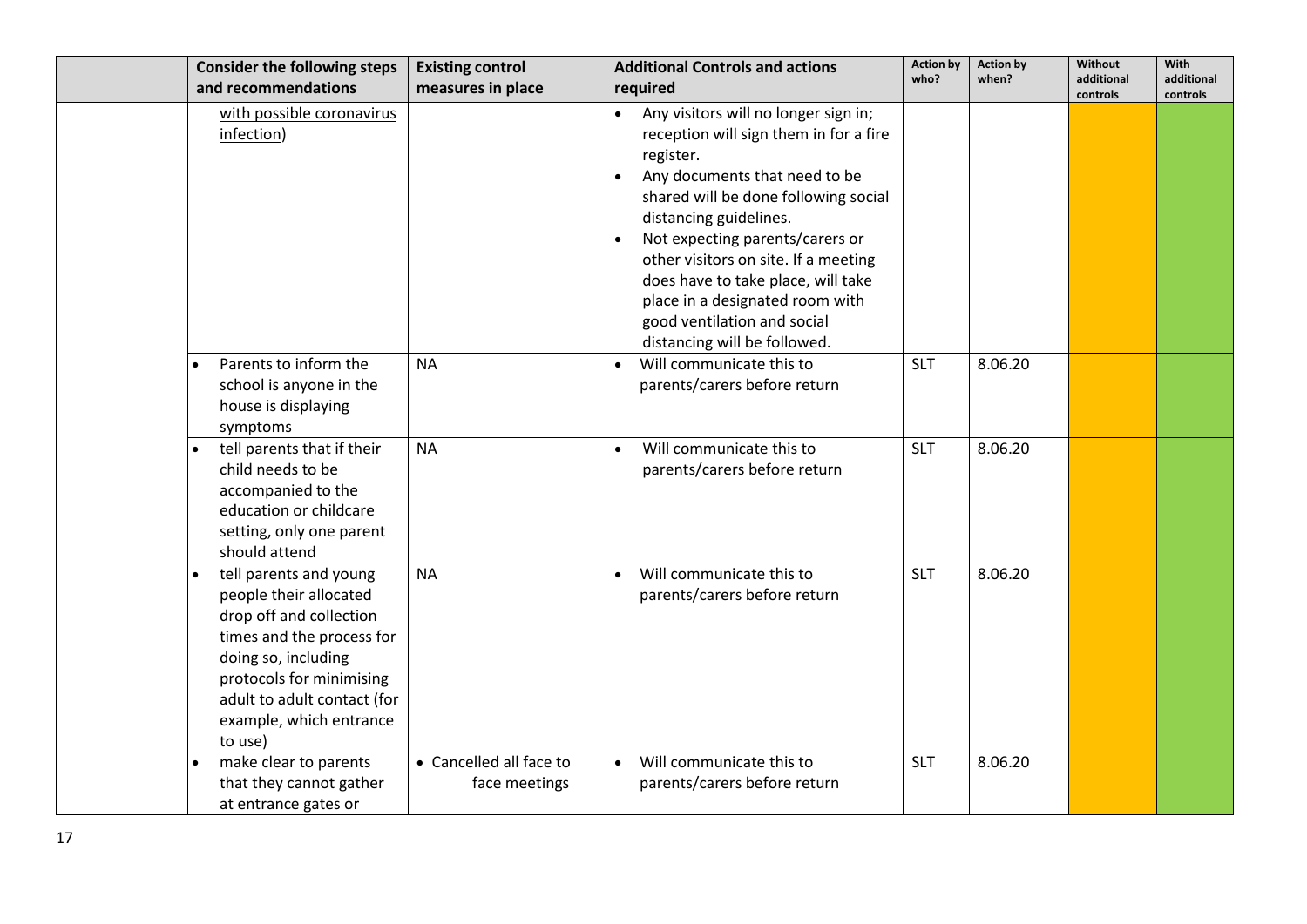|          | <b>Consider the following steps</b>                                                                                                                                                                                                                                      | <b>Existing control</b>                                                                                                 | <b>Additional Controls and actions</b>                                                                                                                                                                                                                                                                                                                   | <b>Action by</b><br>who?                 | <b>Action by</b><br>when?                             | Without<br>additional | With<br>additional |
|----------|--------------------------------------------------------------------------------------------------------------------------------------------------------------------------------------------------------------------------------------------------------------------------|-------------------------------------------------------------------------------------------------------------------------|----------------------------------------------------------------------------------------------------------------------------------------------------------------------------------------------------------------------------------------------------------------------------------------------------------------------------------------------------------|------------------------------------------|-------------------------------------------------------|-----------------------|--------------------|
|          | and recommendations                                                                                                                                                                                                                                                      | measures in place                                                                                                       | required                                                                                                                                                                                                                                                                                                                                                 |                                          |                                                       | controls              | controls           |
|          | doors, or enter the site<br>(unless they have a pre-<br>arranged appointment,<br>which should be<br>conducted safely)<br>also think about engaging<br>parents and children in<br>education resources such<br>as e-bug and PHE schools<br>resources<br>ensure parents and | • Wellbeing and PSHE<br>programme being<br>shared remotely<br>On-going<br>$\bullet$                                     | • All external doors and gates still<br>require a fob to grant access and<br>reception still have control over who<br>comes and goes from the reception<br>areas.<br>• Will focus on re engagement when<br>students return to school with some<br>teaching. Not just focused on catch<br>up.<br>Will communicate this to<br>$\bullet$                    | <b>DUR</b><br>and<br>HOY<br><b>SLT</b>   | 17.07.20<br>8.06.20                                   |                       |                    |
|          | young people are aware<br>of recommendations on<br>transport to and from<br>education or childcare<br>setting (including<br>avoiding peak times).<br>Read the Coronavirus<br>(COVID-19): safer travel<br>guidance for passengers                                         | communication with<br>parents                                                                                           | parents/carers before return<br>• Share links with parents via<br>newsletter and website<br>Emails to be sent to alert parents of<br>the resource<br>Risk assessments to be placed on<br>website<br>COVID link available to streamline<br>parental access to updates and<br>information from school.<br>Email parents for up to date contact<br>details. |                                          |                                                       |                       |                    |
| Children | use age appropriate<br>$\bullet$<br>materials to explain and<br>maintain social<br>distancing                                                                                                                                                                            |                                                                                                                         | Colour coded signage to ensure<br>social distancing<br>Maps for evacuation routes<br>displayed through the building                                                                                                                                                                                                                                      | <b>BAL</b>                               | 8.06.20                                               |                       |                    |
|          | Support pupils who are<br>$\bullet$<br>worried about returning<br>to school or who have<br>been in challenging<br>home circumstances or<br>experienced<br>bereavement during the                                                                                         | All families are<br>$\bullet$<br>contacted by staff<br>weekly<br>Vulnerable pupils<br>contacted weekly by<br><b>SLT</b> | Relevant CPD provided for all staff<br>$\bullet$<br>prior to return on Bereavement and<br>Mental Health and Well-being.<br>Form time activities to include a<br>$\bullet$<br>barometer of need<br>Chaplain and Counsellor to be<br>$\bullet$<br>available to address any concerns.                                                                       | DUR,<br>NOR,<br>School<br>Counci<br>llor | Ongoing,<br>support<br>may be<br>needed<br>throughout |                       |                    |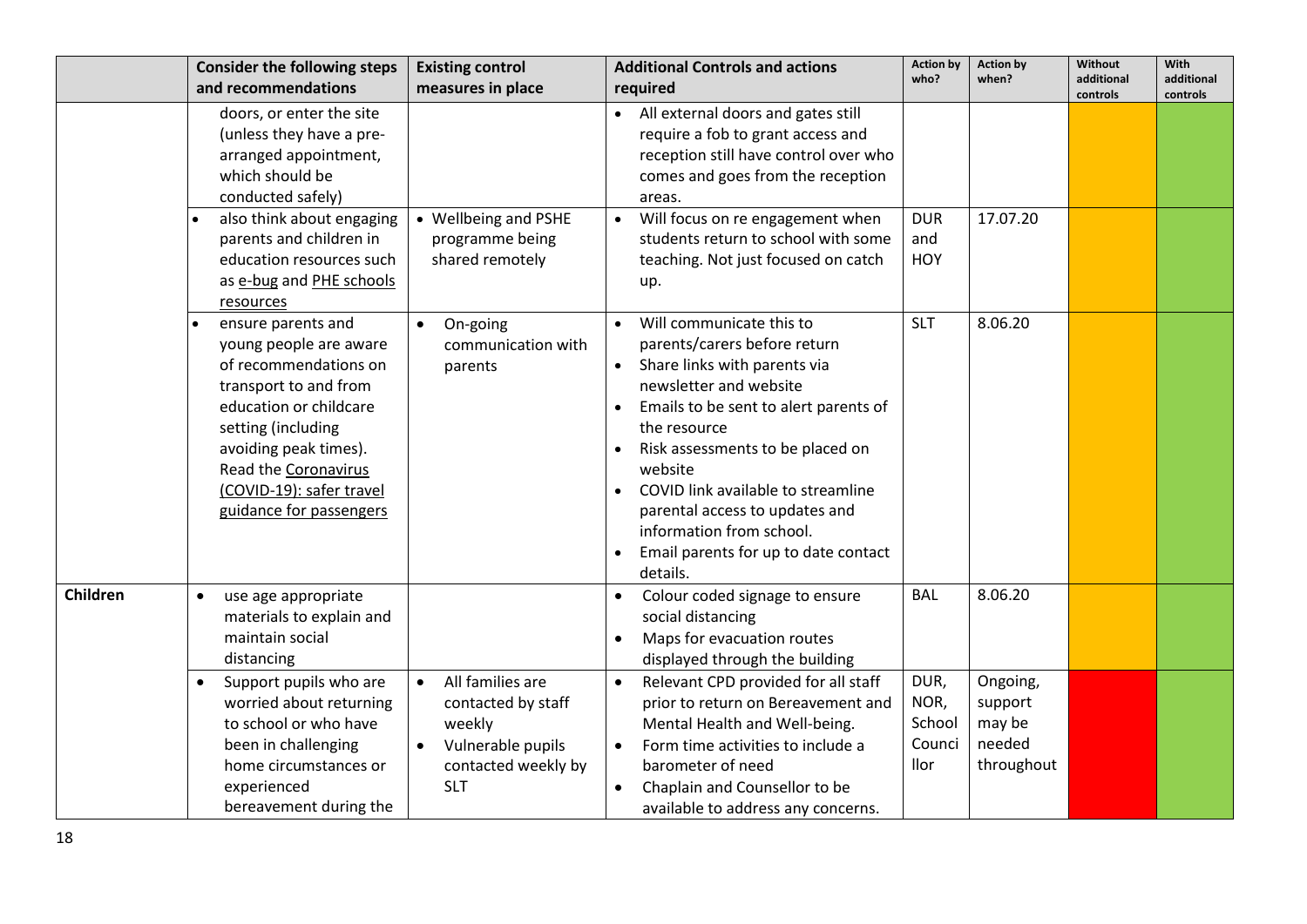|              | <b>Consider the following steps</b><br>and recommendations                                                                    | <b>Existing control</b><br>measures in place                                                                                                                                                     | <b>Additional Controls and actions</b><br>required                                                                                                                                                                           | <b>Action by</b><br>who? | <b>Action by</b><br>when? | Without<br>additional<br>controls | With<br>additional<br>controls |
|--------------|-------------------------------------------------------------------------------------------------------------------------------|--------------------------------------------------------------------------------------------------------------------------------------------------------------------------------------------------|------------------------------------------------------------------------------------------------------------------------------------------------------------------------------------------------------------------------------|--------------------------|---------------------------|-----------------------------------|--------------------------------|
|              | pandemic (covid19<br>related or not)                                                                                          | Safeguarding<br>$\bullet$<br>amended document<br>in place and shared<br>via the website.                                                                                                         |                                                                                                                                                                                                                              |                          |                           |                                   |                                |
|              | Promote understanding<br>$\bullet$<br>of the different<br>experiences for our<br>children and young<br>people during lockdown | Positive activities<br>$\bullet$<br>have provided pupils<br>with an outlet to<br>support others in<br>community<br>Form time activities<br>$\bullet$<br>focussed on well-<br>being and community | Form time activities to focus on the<br>experience of pupils during<br>lockdown<br>Evaluate and celebrate the positive<br>$\bullet$<br>aspects of lockdown<br>Celebration wall of work during<br>COVID.                      | <b>DUR</b>               | Ongoing                   |                                   |                                |
|              | Consider how pupils with<br>$\bullet$<br>specific needs are<br>reintegrated                                                   | SENCO has weekly<br>$\bullet$<br>contact with pupils<br>who have an EHCP<br>RA for EHCP                                                                                                          | Consider transition of SEN pupils<br>$\bullet$<br>from Yr. 6<br>SENCO to be available when needed<br>$\bullet$<br>for key children and support plans<br>put in place.<br>Social time to be structured for<br>specific pupils | CFE,<br><b>SLT</b>       | 8.06.20                   |                                   |                                |
|              | Deliver activities that<br>$\bullet$<br>focus on relationships -<br>adult/pupil, pupil/pupil                                  | Contact with all<br>$\bullet$<br>pupils via telephone<br>contact and SMHW<br>Pupils encouraged to<br>link with each other<br>via school rooms                                                    | Increase time with Form Tutors<br>$\bullet$<br>PSHEE curriculum adapted to meet<br>need of pupils post COVID                                                                                                                 | DUR,<br><b>FTs</b>       | 8.06.20                   |                                   |                                |
| <b>Staff</b> | communicate frequently                                                                                                        | Weekly<br>$\bullet$<br>communication from<br>HT<br>Line management<br>$\bullet$<br>meeting fortnightly<br>with weekly catch up<br>with LM.                                                       | • Further communication as necessary                                                                                                                                                                                         | SLT,<br><b>HODs</b>      | Ongoing                   |                                   |                                |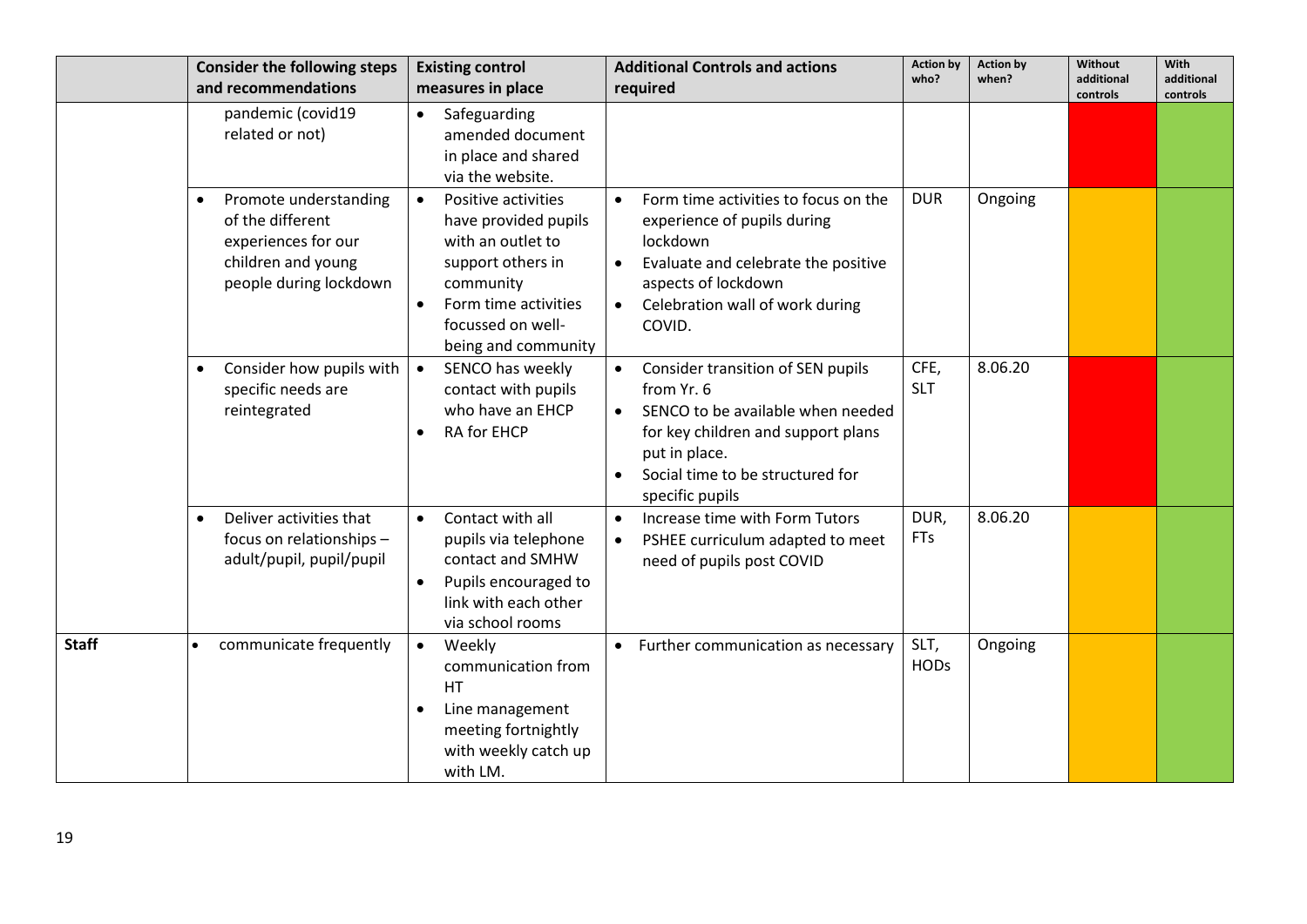| <b>Consider the following steps</b><br>and recommendations                                                                                                                                             | <b>Existing control</b><br>measures in place                                                                                                                  | <b>Additional Controls and actions</b><br>required                                                                                                                                                                                                                                                                          | <b>Action by</b><br>who?                                          | <b>Action by</b><br>when? | Without<br>additional<br>controls | With<br>additional<br>controls |
|--------------------------------------------------------------------------------------------------------------------------------------------------------------------------------------------------------|---------------------------------------------------------------------------------------------------------------------------------------------------------------|-----------------------------------------------------------------------------------------------------------------------------------------------------------------------------------------------------------------------------------------------------------------------------------------------------------------------------|-------------------------------------------------------------------|---------------------------|-----------------------------------|--------------------------------|
|                                                                                                                                                                                                        | HODs communicate<br>on a weekly basis<br>with staff                                                                                                           |                                                                                                                                                                                                                                                                                                                             |                                                                   |                           |                                   |                                |
| talk to staff about the<br>plans (for example, safety<br>measures, timetable<br>changes and staggered<br>arrival and departure<br>times), including<br>discussing whether<br>training would be helpful | Have communicated<br>expectations for<br>home learning.                                                                                                       | Risk assessment made available to<br>$\bullet$<br>all<br>Risk Assessment shared with Union<br>$\bullet$<br>rep<br>Email written to staff in<br>$\bullet$<br>collaboration with Union rep<br>Inset given as required for any<br>$\bullet$<br>return<br>Once plan is implemented, staff<br>$\bullet$<br>briefing each morning | SLT,<br><b>TUR</b>                                                | 1.06.20                   |                                   |                                |
| Consider the support<br>needs of staff and put in<br>place interventions to<br>support everybody's<br>mental health                                                                                    | Chaplain and<br>$\bullet$<br>counsellor available<br>for staff<br>Employee assistance<br>scheme<br>Cycle to work scheme<br>Consideration is<br>given to staff | To continue existing support of staff<br>$\bullet$<br>Signpost any help lines as required.<br>$\bullet$                                                                                                                                                                                                                     | DUR,<br>NOR,<br>School<br>Counci<br>llor,<br>SLT in<br><b>LMM</b> | Ongoing                   |                                   |                                |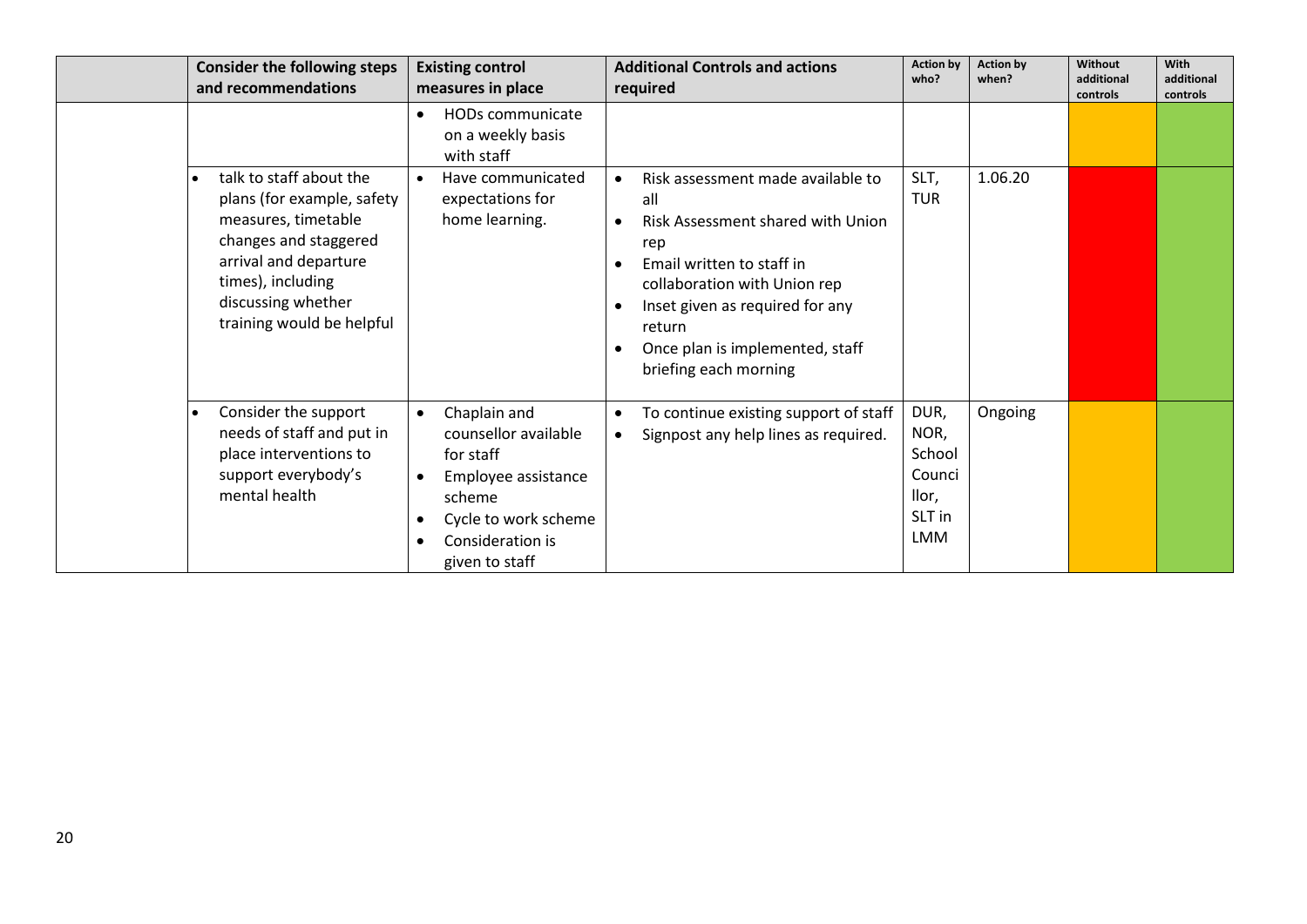|                                                                                                           | <b>Consider the following steps</b><br>and recommendations                                                                                                                             | <b>Existing control</b><br>measures in place | <b>Additional Controls and actions</b><br>required                                                                                                                                                                                                                                                                                                                                            | <b>Action by</b><br>who? | <b>Action by</b><br>when? | Without<br>additional<br>controls | With<br>additional<br>controls |
|-----------------------------------------------------------------------------------------------------------|----------------------------------------------------------------------------------------------------------------------------------------------------------------------------------------|----------------------------------------------|-----------------------------------------------------------------------------------------------------------------------------------------------------------------------------------------------------------------------------------------------------------------------------------------------------------------------------------------------------------------------------------------------|--------------------------|---------------------------|-----------------------------------|--------------------------------|
| <b>Contractors and</b><br>I۰<br>suppliers<br>suppliers                                                    | communicate early with<br>contractors and suppliers<br>that will need to prepare<br>to support your plans for<br>opening for example,<br>cleaning, catering, food<br>supplies, hygiene | <b>NA</b><br>$\bullet$                       | Meeting with cleaning<br>$\bullet$<br>supervisor to discuss<br>expectations and what<br>additional cleaning they will be<br>providing and how they will<br>protect their staff<br>Make orders a required<br>$\bullet$<br>Deep clean to take place ahead<br>$\bullet$<br>of opening<br>Adapted cleaning will take place<br>each day. Cleaning company to<br>update cleaning plan.              | <b>BAL</b><br>WIL        | 8.06.20                   |                                   |                                |
|                                                                                                           | discuss with cleaning<br>contractors or staff the<br>additional cleaning<br>requirements and agree<br>additional hours to allow<br>for this if needed                                  | <b>NA</b><br>$\bullet$                       | Meeting with cleaning<br>$\bullet$<br>supervisor to discuss<br>expectations and what<br>additional cleaning they will be<br>providing and how they will<br>protect their staff<br>Make orders a required<br>$\bullet$<br>Deep clean to take place ahead<br>$\bullet$<br>of opening<br>Adapted cleaning will take place<br>$\bullet$<br>each day. Cleaning company to<br>update cleaning plan. | <b>BAL</b><br>WIL        | 8.06.20                   |                                   |                                |
| $\overline{\mathbf{3}}$<br><b>Daily Arrangements when open</b>                                            |                                                                                                                                                                                        |                                              |                                                                                                                                                                                                                                                                                                                                                                                               |                          |                           |                                   |                                |
| <b>Daily</b><br>$\bullet$<br><b>Arrangements -</b><br><b>Keeping</b><br><b>Cohorts</b><br><b>Together</b> | ensure that children and<br>young people are in the<br>same small groups at all<br>times each day, and<br>different groups are not<br>mixed during the day, or<br>on subsequent days   |                                              | • See attached plan.                                                                                                                                                                                                                                                                                                                                                                          | SLT,<br><b>BAL</b>       | 8.06.20                   |                                   |                                |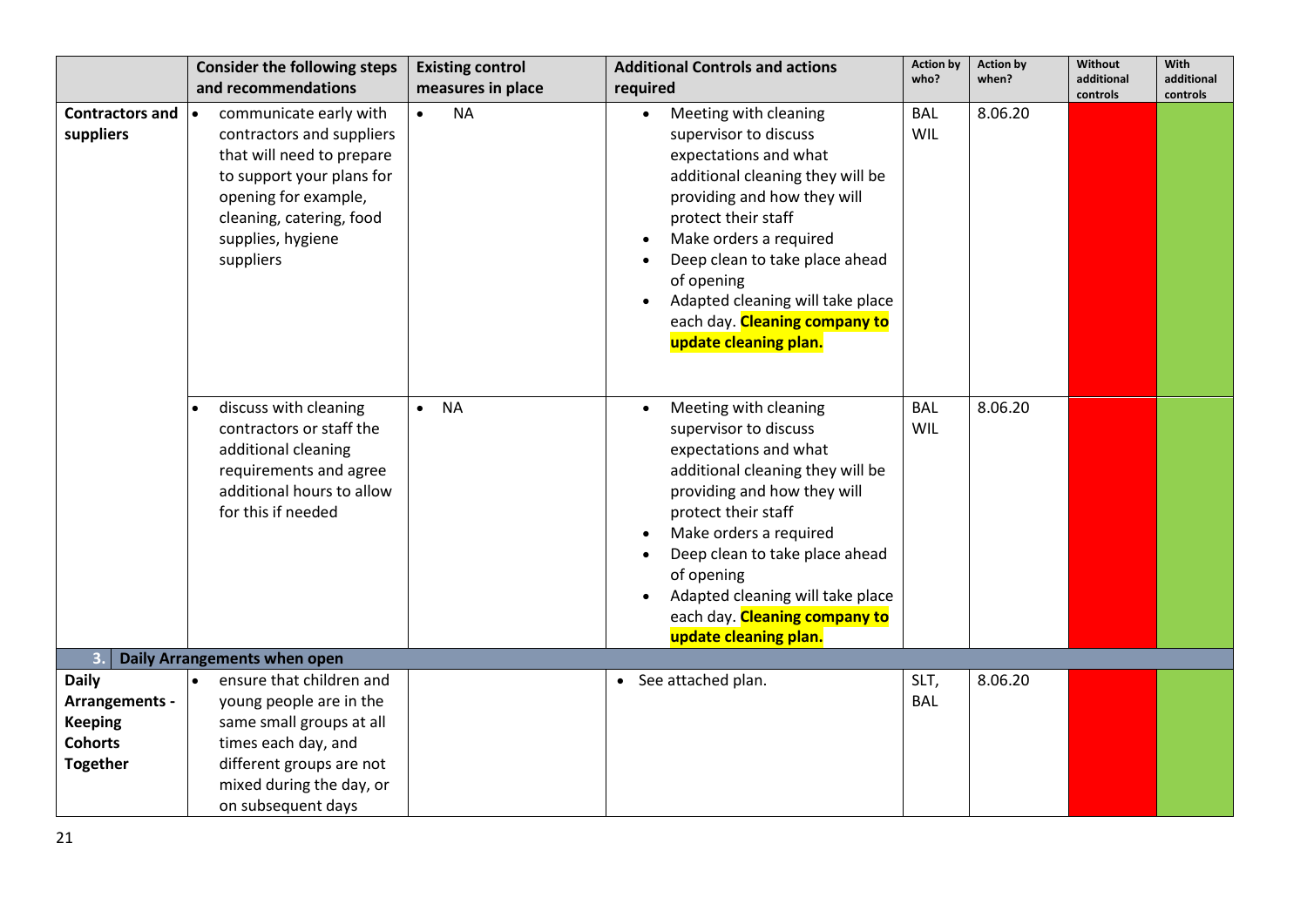|                     | <b>Consider the following steps</b> | <b>Existing control</b> | <b>Additional Controls and actions</b>         | <b>Action by</b> | <b>Action by</b> | Without                | With                   |
|---------------------|-------------------------------------|-------------------------|------------------------------------------------|------------------|------------------|------------------------|------------------------|
|                     | and recommendations                 | measures in place       | required                                       | who?             | when?            | additional<br>controls | additional<br>controls |
|                     | ensure that the same                |                         | • See attached plan.                           | SLT,             | 8.06.20          |                        |                        |
|                     | teacher(s) and other staff          |                         |                                                | <b>BAL</b>       |                  |                        |                        |
|                     | are assigned to each                |                         |                                                |                  |                  |                        |                        |
|                     | group and, as far as                |                         |                                                |                  |                  |                        |                        |
|                     | possible, these stay the            |                         |                                                |                  |                  |                        |                        |
|                     | same during the day and             |                         |                                                |                  |                  |                        |                        |
|                     | on subsequent days,                 |                         |                                                |                  |                  |                        |                        |
|                     | recognising for secondary           |                         |                                                |                  |                  |                        |                        |
|                     | and college settings there          |                         |                                                |                  |                  |                        |                        |
|                     | will be some subject                |                         |                                                |                  |                  |                        |                        |
|                     | specialist rotation of staff        |                         |                                                |                  |                  |                        |                        |
|                     | ensure that wherever                |                         | • See attached plan.                           | SLT,             | 8.06.20          |                        |                        |
|                     | possible children and               |                         |                                                | <b>BAL</b>       |                  |                        |                        |
|                     | young people use the                |                         |                                                |                  |                  |                        |                        |
|                     | same classroom or area              |                         |                                                |                  |                  |                        |                        |
|                     | of a setting throughout             |                         |                                                |                  |                  |                        |                        |
|                     | the day, with a thorough            |                         |                                                |                  |                  |                        |                        |
|                     | cleaning of the rooms at            |                         |                                                |                  |                  |                        |                        |
|                     | the end of the day. In              |                         |                                                |                  |                  |                        |                        |
|                     | schools and colleges, you           |                         |                                                |                  |                  |                        |                        |
|                     | may want to consider                |                         |                                                |                  |                  |                        |                        |
|                     | seating students at the             |                         |                                                |                  |                  |                        |                        |
|                     | same desk each day if               |                         |                                                |                  |                  |                        |                        |
|                     | they attend on                      |                         |                                                |                  |                  |                        |                        |
|                     | consecutive days                    |                         |                                                |                  |                  |                        |                        |
| <b>Cleaning and</b> | review the arrangements             |                         | Discuss COVID-19 cleaning of non-<br>$\bullet$ | <b>BAL</b>       | 8.06.20          |                        |                        |
| <b>Hygiene</b>      | for routine maintenance             |                         | healthcare settings guidance with              |                  |                  |                        |                        |
|                     | of the premises - follow            |                         | cleaning company                               |                  |                  |                        |                        |
|                     | the COVID-19: cleaning of           |                         | • Adapted cleaning will take place             |                  |                  |                        |                        |
|                     | non-healthcare settings             |                         | each day. Cleaning company to                  |                  |                  |                        |                        |
|                     | guidance                            |                         | update cleaning plan.                          |                  |                  |                        |                        |
|                     | ensure that sufficient              |                         | Hand sanitiser outside each room<br>$\bullet$  | <b>BAL</b>       | 8.06.20          |                        |                        |
|                     | handwashing facilities are          |                         | used                                           |                  |                  |                        |                        |
|                     | available. Where a sink is          |                         | Hygiene boxes in each room                     |                  |                  |                        |                        |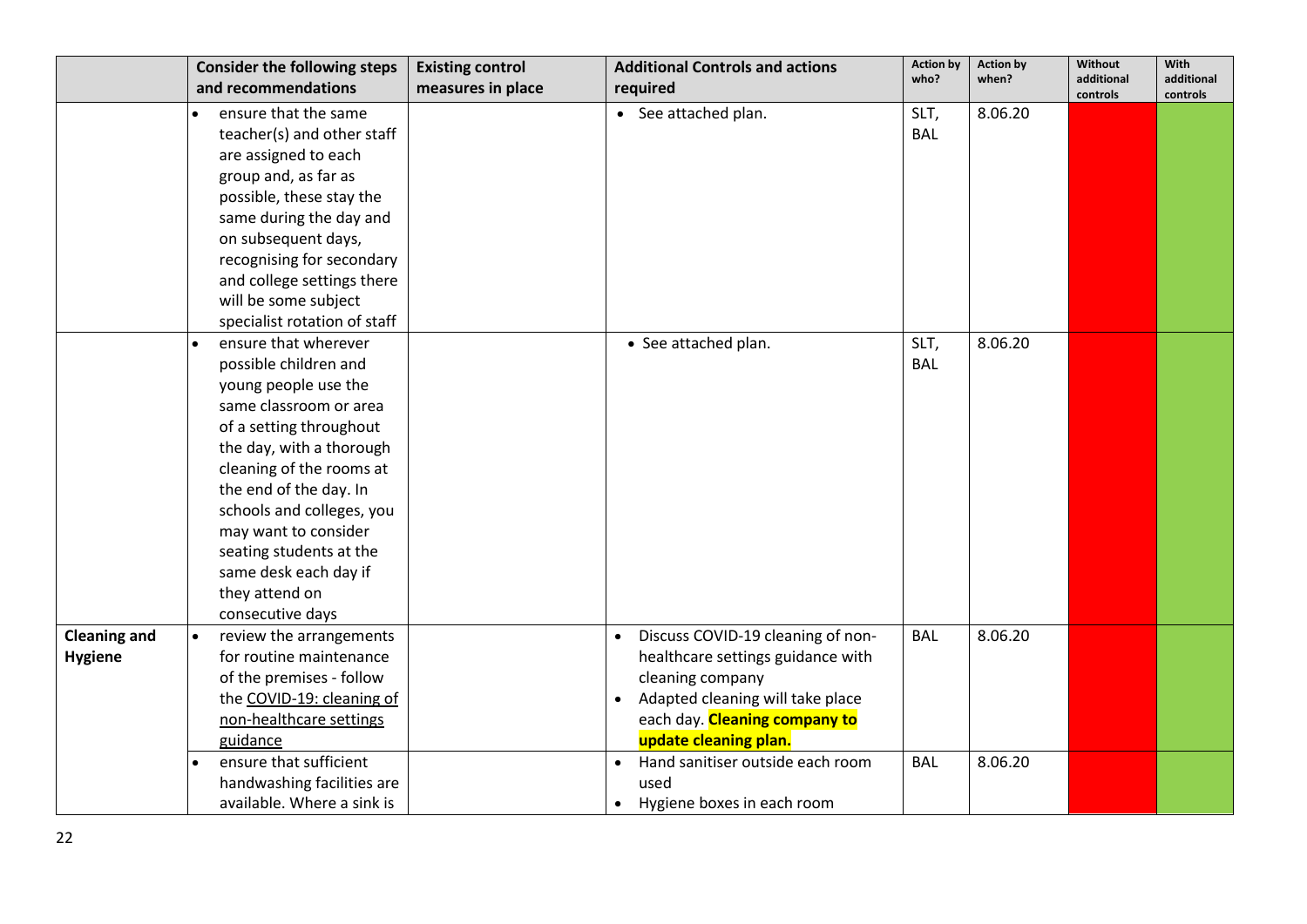| <b>Consider the following steps</b>         | <b>Existing control</b> | <b>Additional Controls and actions</b>        | <b>Action by</b> | <b>Action by</b> | Without                | With                   |
|---------------------------------------------|-------------------------|-----------------------------------------------|------------------|------------------|------------------------|------------------------|
| and recommendations                         | measures in place       | required                                      | who?             | when?            | additional<br>controls | additional<br>controls |
| not nearby, provide hand                    |                         | • Each 'bubble' has own toilet                |                  |                  |                        |                        |
| sanitiser in classrooms                     |                         | facilities                                    |                  |                  |                        |                        |
| and other learning                          |                         | Adapted cleaning will take place              |                  |                  |                        |                        |
| environments                                |                         | each day. Cleaning company to                 |                  |                  |                        |                        |
|                                             |                         | update cleaning plan.                         |                  |                  |                        |                        |
| clean surfaces that                         |                         | Students to clean table and chair             | <b>BAL</b>       | 8.06.20          |                        |                        |
| children and young                          |                         | following each session and before             | WIL              |                  |                        |                        |
| people are touching, such                   |                         | lunch                                         |                  |                  |                        |                        |
| as toys, books, desks,                      |                         | Discuss COVID-19 cleaning of non-             |                  |                  |                        |                        |
| chairs, doors, sinks,                       |                         | healthcare settings guidance with             |                  |                  |                        |                        |
| toilets, light switches,                    |                         | cleaning company                              |                  |                  |                        |                        |
| bannisters, more                            |                         | Adapted cleaning will take place<br>$\bullet$ |                  |                  |                        |                        |
| regularly than normal                       |                         | each day. Cleaning company to                 |                  |                  |                        |                        |
|                                             |                         | update cleaning plan.                         |                  |                  |                        |                        |
| ensure that all adults and                  |                         | Expectations made clear to students           | <b>SLT</b>       | 8.06.20          |                        |                        |
| children:                                   |                         | and staff                                     |                  |                  |                        |                        |
| $\triangleright$ frequently wash            |                         | All students and staff to use hand            |                  |                  |                        |                        |
| their hands with                            |                         | sanitiser on arrival                          |                  |                  |                        |                        |
| soap and water for                          |                         | Hand sanitiser in key locations               |                  |                  |                        |                        |
| 20 seconds and dry                          |                         | around the building                           |                  |                  |                        |                        |
| thoroughly. Review                          |                         | Adapted cleaning will take place              |                  |                  |                        |                        |
| the guidance on                             |                         | each day. Cleaning company to                 |                  |                  |                        |                        |
| hand cleaning                               |                         | update cleaning plan.                         |                  |                  |                        |                        |
| clean their hands on<br>➤                   |                         |                                               |                  |                  |                        |                        |
| arrival at the setting,<br>before and after |                         |                                               |                  |                  |                        |                        |
| eating, and after                           |                         |                                               |                  |                  |                        |                        |
| sneezing or coughing                        |                         |                                               |                  |                  |                        |                        |
| are encouraged not<br>➤                     |                         |                                               |                  |                  |                        |                        |
| to touch their                              |                         |                                               |                  |                  |                        |                        |
| mouth, eyes and                             |                         |                                               |                  |                  |                        |                        |
| nose                                        |                         |                                               |                  |                  |                        |                        |
| use a tissue or elbow                       |                         |                                               |                  |                  |                        |                        |
| to cough or sneeze                          |                         |                                               |                  |                  |                        |                        |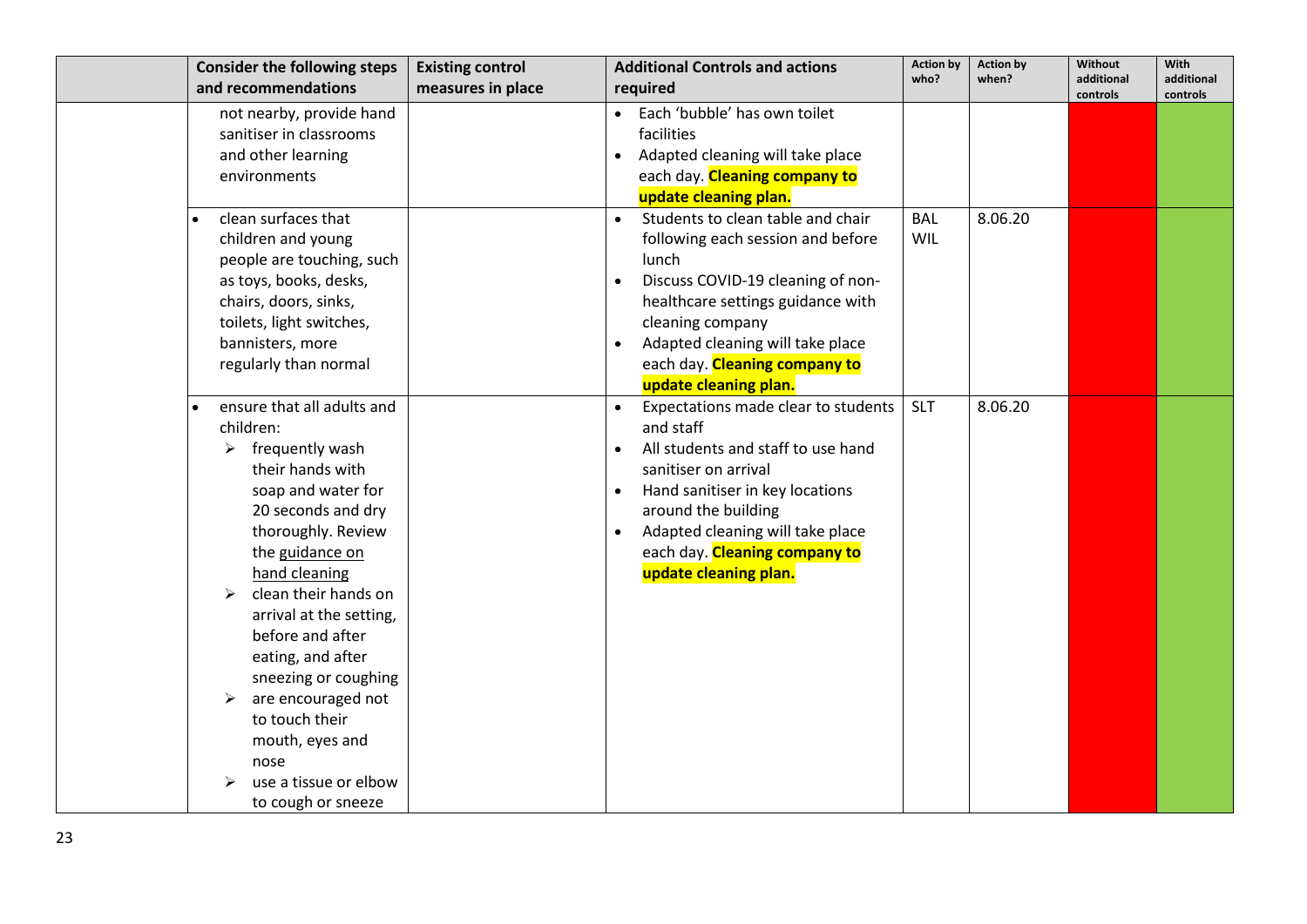| <b>Consider the following steps</b><br>and recommendations                                                                                           | <b>Existing control</b><br>measures in place | <b>Additional Controls and actions</b><br>required                                                                                                                                                                                                            | <b>Action by</b><br>who? | <b>Action by</b><br>when? | Without<br>additional<br>controls | <b>With</b><br>additional<br>controls |
|------------------------------------------------------------------------------------------------------------------------------------------------------|----------------------------------------------|---------------------------------------------------------------------------------------------------------------------------------------------------------------------------------------------------------------------------------------------------------------|--------------------------|---------------------------|-----------------------------------|---------------------------------------|
| and use bins for<br>tissue waste ('catch<br>it, bin it, kill it')                                                                                    |                                              |                                                                                                                                                                                                                                                               |                          |                           |                                   |                                       |
| ensure that help is<br>available for children and<br>young people who have<br>trouble cleaning their<br>hands independently                          | <b>NA</b>                                    | <b>NA</b>                                                                                                                                                                                                                                                     |                          |                           |                                   |                                       |
| consider how to<br>encourage young<br>children to learn and<br>practise these habits<br>through games, songs<br>and repetition                       | <b>NA</b>                                    | <b>NA</b>                                                                                                                                                                                                                                                     |                          |                           |                                   |                                       |
| ensure that bins for<br>tissues are emptied<br>throughout the day                                                                                    | <b>NA</b>                                    | Discuss COVID-19 cleaning of non-<br>$\bullet$<br>healthcare settings guidance with<br>cleaning company<br>Adapted cleaning will take place<br>each day. Cleaning company to<br>update cleaning plan.                                                         | <b>BAL</b><br><b>WIL</b> | 8.06.20                   |                                   |                                       |
| where possible, all spaces<br>should be well ventilated<br>using natural ventilation<br>(opening windows) or<br>ventilation units                    |                                              | Windows open in rooms chosen<br>$\bullet$<br>Big spaces selected for groups                                                                                                                                                                                   | <b>BAL</b>               | 8.06.20<br>then daily     |                                   |                                       |
| prop doors open, where<br>safe to do so (bearing in<br>mind fire safety and<br>safeguarding), to limit<br>use of door handles and<br>aid ventilation |                                              | Will prop open doors where<br>possible<br>Normal fire procedures not<br>effective. Cleaning company to<br>update cleaning plan.<br>Will ensure new fire routes are<br>$\bullet$<br>rehearsed whilst observing social<br>distancing. In the event of a fire, a | <b>BAL</b>               | 8.06.20                   |                                   |                                       |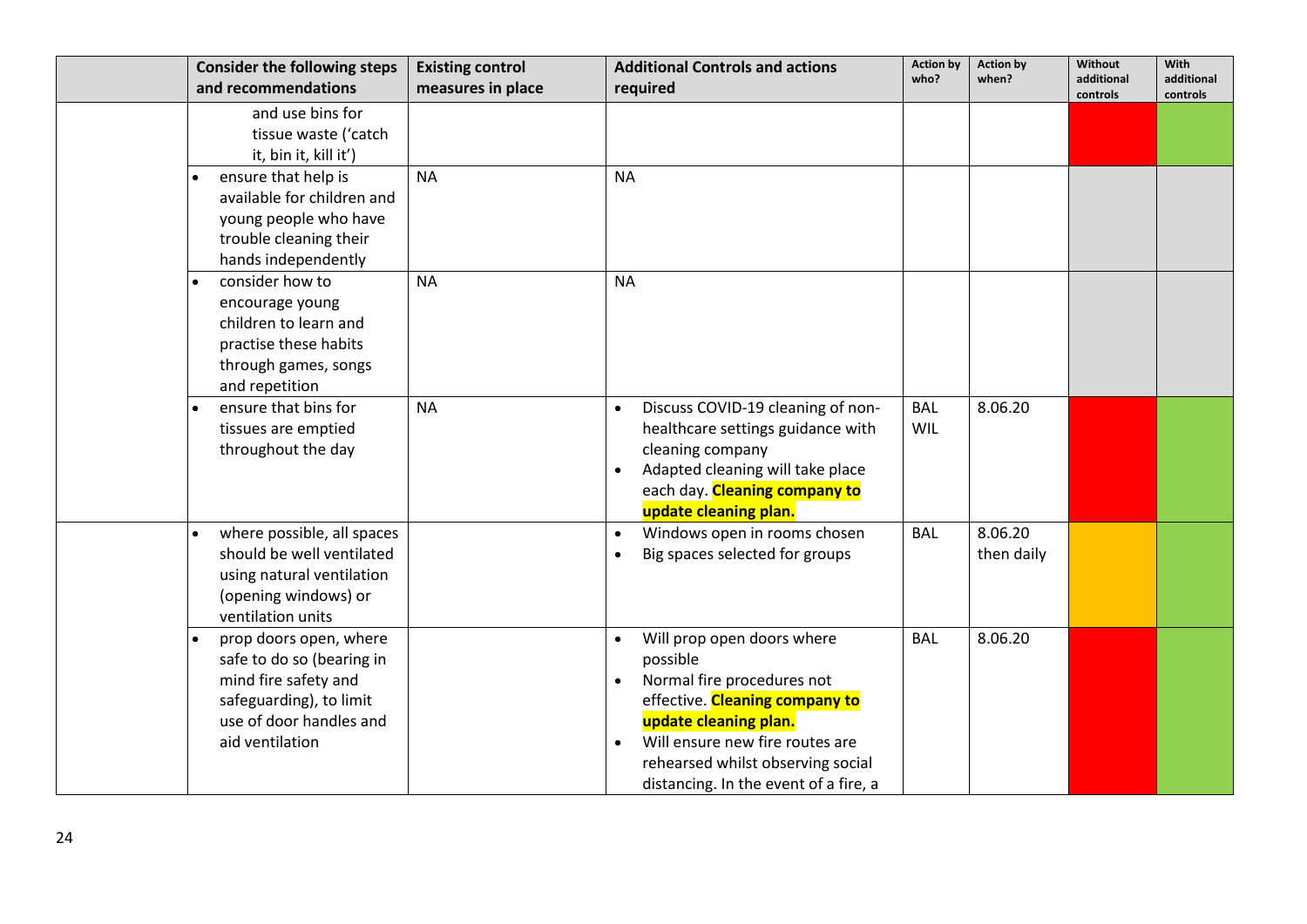|                                   | <b>Consider the following steps</b><br>and recommendations                                                                                                                                                         | <b>Existing control</b><br>measures in place | <b>Additional Controls and actions</b><br>required                                                                                                    | <b>Action by</b><br>who? | <b>Action by</b><br>when?                 | Without<br>additional<br>controls | With<br>additional<br>controls |
|-----------------------------------|--------------------------------------------------------------------------------------------------------------------------------------------------------------------------------------------------------------------|----------------------------------------------|-------------------------------------------------------------------------------------------------------------------------------------------------------|--------------------------|-------------------------------------------|-----------------------------------|--------------------------------|
|                                   |                                                                                                                                                                                                                    |                                              | safe and quick exit would supersede<br>social distancing.                                                                                             |                          |                                           |                                   |                                |
|                                   | get in touch with public<br>sector buying<br>organisation partners (for<br>example ESPO, YPO,<br>NEPO) about<br>proportionate supplies of<br>soap, anti-bacterial gel<br>and cleaning products if<br>needed        |                                              | Order additional supplies from in<br>house cleaning company                                                                                           | <b>BAL</b>               | 8.06.20                                   |                                   |                                |
|                                   | there is no need for<br>anything other than<br>normal personal hygiene<br>and washing of clothes<br>following a day in an<br>educational or childcare<br>setting                                                   |                                              | Will share guidance with students<br>and parents                                                                                                      | <b>SLT</b>               | 8.06.20                                   |                                   |                                |
| <b>Reduce Mixing</b><br>of Groups | accessing rooms directly<br>$\bullet$<br>from outside where<br>possible                                                                                                                                            |                                              | See attached map<br>Walk through routes for staff and<br>students                                                                                     | <b>BAL</b>               | 8.06.20                                   |                                   |                                |
|                                   | considering one-way<br>$\bullet$<br>circulation, or place a<br>divider down the middle<br>of the corridor to keep<br>groups apart as they<br>move through the<br>setting where spaces are<br>accessed by corridors |                                              | One-way system not possible<br>$\bullet$<br>Designated routes in place<br>Have put groups in different<br>locations to reduce contact in<br>corridors | <b>BAL</b>               | 8.06.20                                   |                                   |                                |
|                                   | staggering breaks to<br>$\bullet$<br>ensure that any corridors<br>or circulation routes<br>used have a limited                                                                                                     |                                              | Will stagger where students go for<br>$\bullet$<br>break if weather allows<br>Plan for them to eat packed lunch in<br>classrooms                      | <b>SLT</b>               | To be put<br>in place<br>when<br>students |                                   |                                |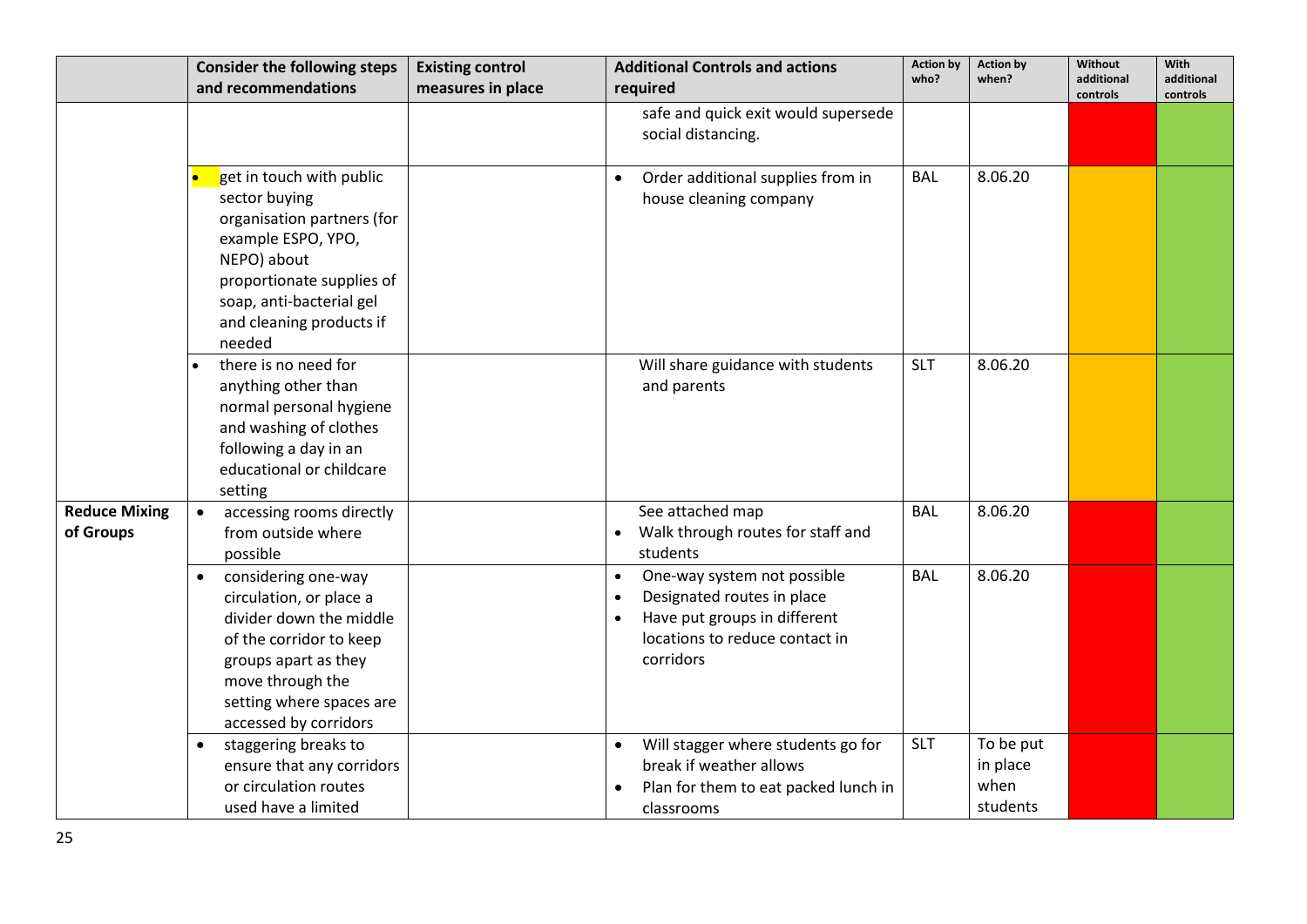| <b>Consider the following steps</b>    | <b>Existing control</b> | <b>Additional Controls and actions</b>            | <b>Action by</b><br>who? | <b>Action by</b><br>when? | Without<br>additional | With<br>additional |
|----------------------------------------|-------------------------|---------------------------------------------------|--------------------------|---------------------------|-----------------------|--------------------|
| and recommendations                    | measures in place       | required                                          |                          |                           | controls              | controls           |
| number of pupils using                 |                         | Breaks to take place in different<br>$\bullet$    |                          | begin to                  |                       |                    |
| them at any time                       |                         | locations from normal                             |                          | have lunch                |                       |                    |
|                                        |                         |                                                   |                          | on site                   |                       |                    |
| staggering lunch breaks -<br>$\bullet$ |                         | Plan for them to eat packed lunch in              | <b>SLT</b>               | To be put                 |                       |                    |
| children and young                     |                         | classrooms                                        |                          | in place                  |                       |                    |
| people should clean                    |                         | Students will wash hands before<br>$\bullet$      |                          | when                      |                       |                    |
| their hands beforehand                 |                         | eating in allocated toilets                       |                          | students                  |                       |                    |
| and enter in the groups                |                         | maintaining social distancing                     |                          | begin to                  |                       |                    |
| they are already in,                   |                         |                                                   |                          | have lunch                |                       |                    |
| groups should be kept                  |                         |                                                   |                          | on site                   |                       |                    |
| apart as much as                       |                         |                                                   |                          |                           |                       |                    |
| possible and tables                    |                         |                                                   |                          |                           |                       |                    |
| should be cleaned                      |                         |                                                   |                          |                           |                       |                    |
| between each group. If                 |                         |                                                   |                          |                           |                       |                    |
| such measures are not                  |                         |                                                   |                          |                           |                       |                    |
| possible, children should              |                         |                                                   |                          |                           |                       |                    |
| be brought their lunch in              |                         |                                                   |                          |                           |                       |                    |
| their classrooms                       |                         |                                                   |                          |                           |                       |                    |
| ensuring that toilets do<br>$\bullet$  |                         | Each room has own toilet facilities               | <b>BAL</b>               | 8.06.20                   |                       |                    |
| not become crowded by                  |                         | Social distancing will be maintained<br>$\bullet$ |                          |                           |                       |                    |
| limiting the number of                 |                         | Toilets will be supervised<br>$\bullet$           |                          |                           |                       |                    |
| children or young people               |                         |                                                   |                          |                           |                       |                    |
| who use the toilet                     |                         |                                                   |                          |                           |                       |                    |
| facilities at one time                 |                         |                                                   |                          |                           |                       |                    |
| noting that some<br>$\bullet$          |                         | Signage to be in place<br>$\bullet$               | <b>BAL</b>               | 8.06.20                   |                       |                    |
| children and young                     |                         |                                                   |                          |                           |                       |                    |
| people will need                       |                         |                                                   |                          |                           |                       |                    |
| additional support to                  |                         |                                                   |                          |                           |                       |                    |
| follow these measures                  |                         |                                                   |                          |                           |                       |                    |
| (for example, routes                   |                         |                                                   |                          |                           |                       |                    |
| round school marked in                 |                         |                                                   |                          |                           |                       |                    |
| braille or with other                  |                         |                                                   |                          |                           |                       |                    |
| meaningful symbols, and                |                         |                                                   |                          |                           |                       |                    |
| social stories to support              |                         |                                                   |                          |                           |                       |                    |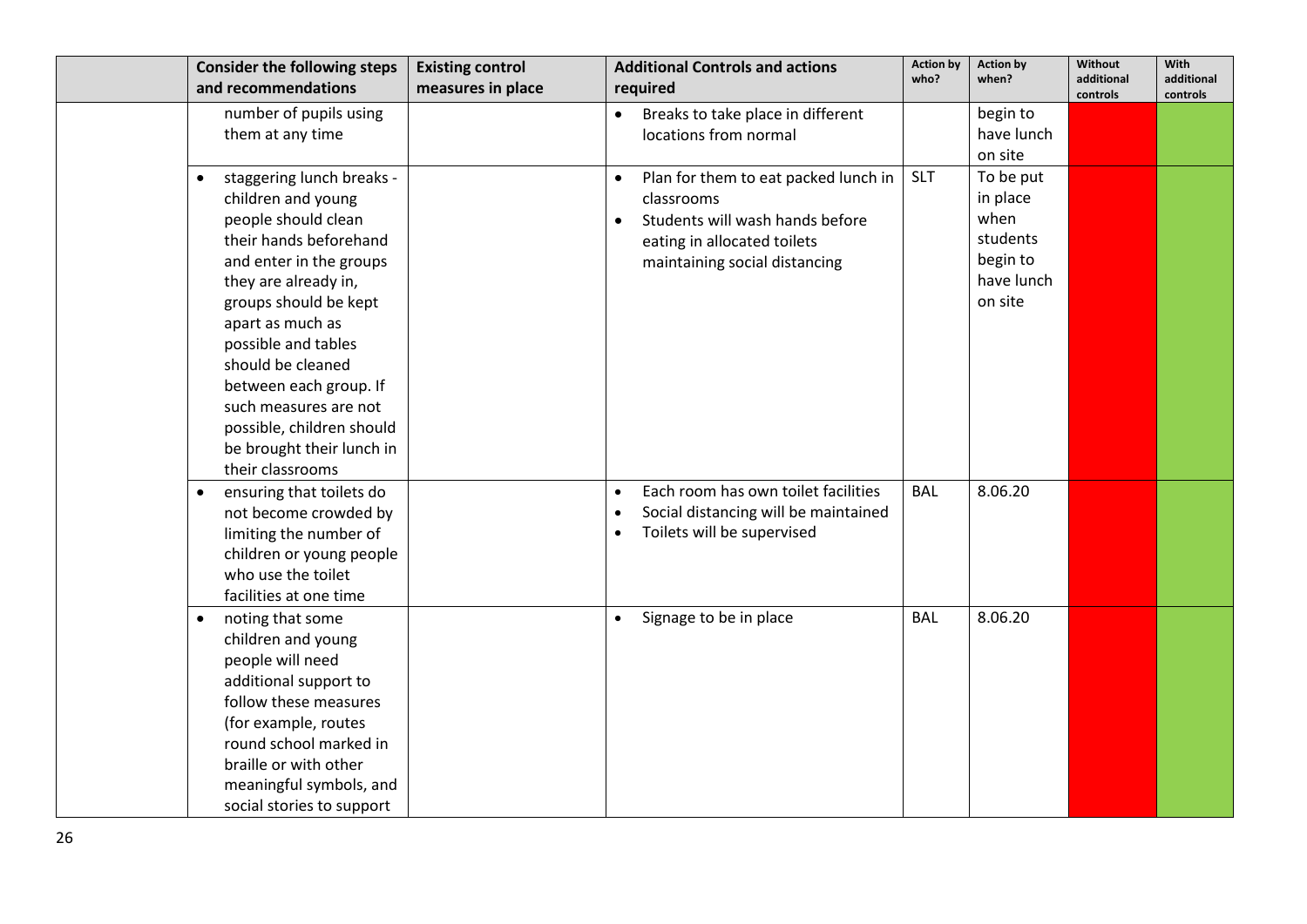|                                       | <b>Consider the following steps</b>                                                                                                                                                                                                                                                                 | <b>Existing control</b> | <b>Additional Controls and actions</b>                                                                                                                                                                      | <b>Action by</b><br>who? | <b>Action by</b><br>when?                                                                                        | Without<br>additional | With<br>additional |
|---------------------------------------|-----------------------------------------------------------------------------------------------------------------------------------------------------------------------------------------------------------------------------------------------------------------------------------------------------|-------------------------|-------------------------------------------------------------------------------------------------------------------------------------------------------------------------------------------------------------|--------------------------|------------------------------------------------------------------------------------------------------------------|-----------------------|--------------------|
|                                       | and recommendations                                                                                                                                                                                                                                                                                 | measures in place       | required                                                                                                                                                                                                    |                          |                                                                                                                  | controls              | controls           |
|                                       | them in understanding                                                                                                                                                                                                                                                                               |                         |                                                                                                                                                                                                             |                          |                                                                                                                  |                       |                    |
|                                       | how to follow rules)                                                                                                                                                                                                                                                                                |                         |                                                                                                                                                                                                             |                          |                                                                                                                  |                       |                    |
| <b>Use of Outdoor</b><br><b>Space</b> | for exercise and break<br>$\bullet$                                                                                                                                                                                                                                                                 |                         | Will stagger where students go for<br>$\bullet$<br>break if weather allows<br>Plan for them to eat packed lunch in<br>$\bullet$<br>classrooms<br>Breaks to take place in different<br>locations from normal | <b>SLT</b>               | To be put<br>in place<br>when<br>students<br>begin to<br>have lunch<br>on site and<br>have<br>breaks             |                       |                    |
|                                       |                                                                                                                                                                                                                                                                                                     |                         |                                                                                                                                                                                                             |                          | outside.                                                                                                         |                       |                    |
|                                       | for outdoor education,<br>$\bullet$<br>where possible, as this<br>can limit transmission<br>and more easily allow for<br>distance between<br>children and staff                                                                                                                                     |                         | Will stagger where students go for<br>$\bullet$<br>any outdoor education if in place                                                                                                                        | <b>SLT</b>               | To be put<br>in place<br>when<br>students<br>begin to<br>have lunch<br>on site and<br>have<br>breaks<br>outside. |                       |                    |
|                                       | although outdoor<br>$\bullet$<br>equipment should not<br>be used unless the<br>setting is able to ensure<br>that it is appropriately<br>cleaned between groups<br>of children and young<br>people using it, and that<br>multiple groups do not<br>use it simultaneously.<br>Read COVID-19: cleaning |                         | Will not be used<br>$\bullet$                                                                                                                                                                               | <b>NA</b>                | <b>NA</b>                                                                                                        |                       |                    |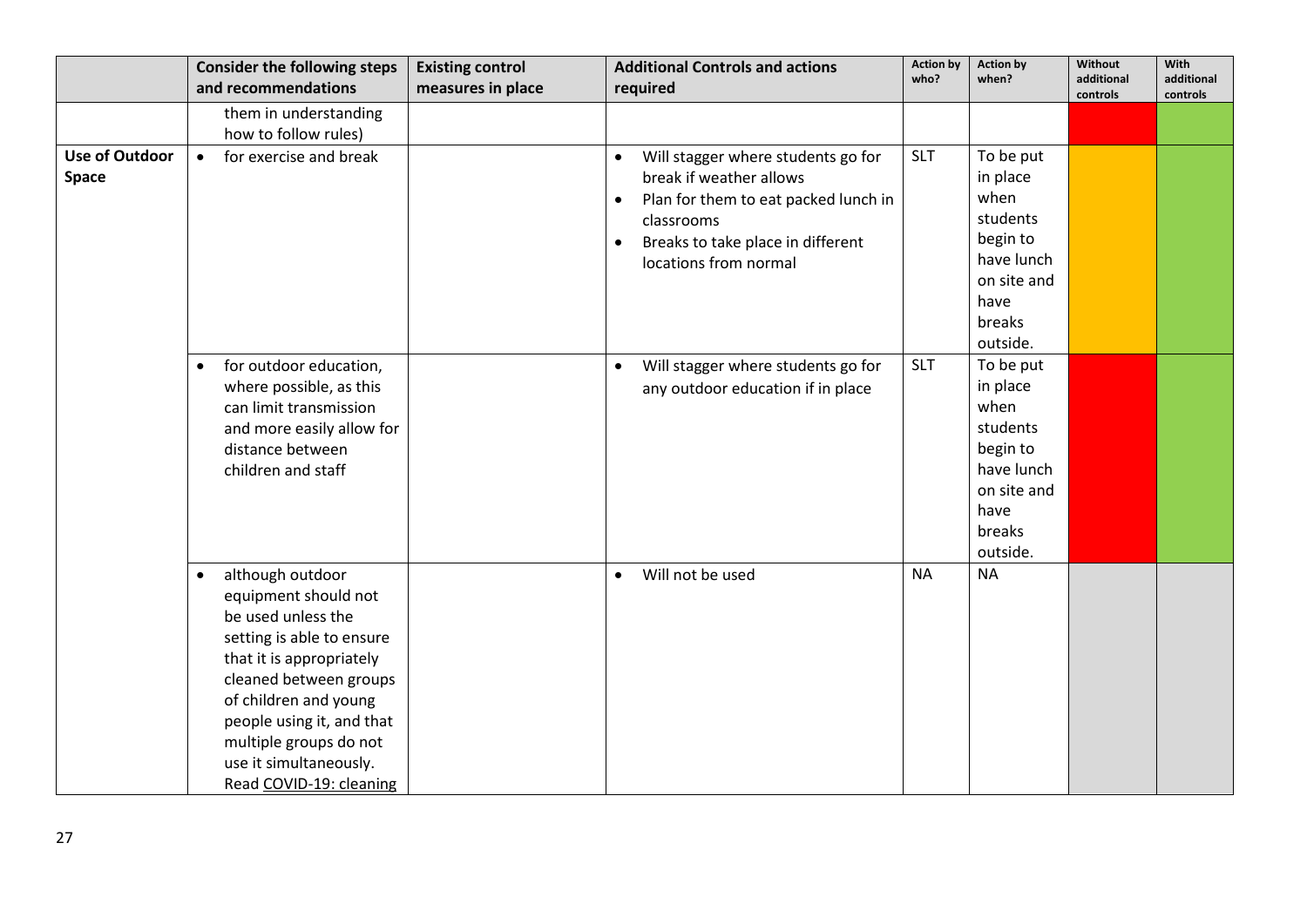|                     | <b>Consider the following steps</b>                                                                                                                                                                                                                                                                                                                                                                                                                                                    | <b>Existing control</b> | <b>Additional Controls and actions</b>                                                                                                                                                                                                                                                                                                                                                                                                                                                                                        | <b>Action by</b> | <b>Action by</b>                                                                                                 | <b>Without</b>         | With                   |
|---------------------|----------------------------------------------------------------------------------------------------------------------------------------------------------------------------------------------------------------------------------------------------------------------------------------------------------------------------------------------------------------------------------------------------------------------------------------------------------------------------------------|-------------------------|-------------------------------------------------------------------------------------------------------------------------------------------------------------------------------------------------------------------------------------------------------------------------------------------------------------------------------------------------------------------------------------------------------------------------------------------------------------------------------------------------------------------------------|------------------|------------------------------------------------------------------------------------------------------------------|------------------------|------------------------|
|                     | and recommendations                                                                                                                                                                                                                                                                                                                                                                                                                                                                    | measures in place       | required                                                                                                                                                                                                                                                                                                                                                                                                                                                                                                                      | who?             | when?                                                                                                            | additional<br>controls | additional<br>controls |
|                     | of non-healthcare                                                                                                                                                                                                                                                                                                                                                                                                                                                                      |                         |                                                                                                                                                                                                                                                                                                                                                                                                                                                                                                                               |                  |                                                                                                                  |                        |                        |
|                     | settings                                                                                                                                                                                                                                                                                                                                                                                                                                                                               |                         |                                                                                                                                                                                                                                                                                                                                                                                                                                                                                                                               |                  |                                                                                                                  |                        |                        |
| <b>Shared space</b> | use halls, dining areas<br>and internal and external<br>sports facilities for lunch<br>and exercise at half<br>capacity. If class groups<br>take staggered breaks<br>between lessons, these<br>areas can be shared as<br>long as different groups<br>do not mix (and<br>especially do not play<br>sports or games<br>together) and adequate<br>cleaning between groups<br>between groups is in<br>place, following<br>the COVID-19: cleaning of<br>non-healthcare settings<br>guidance |                         | Will stagger where students go for<br>break if weather allows<br>Plan for them to eat packed lunch in<br>$\bullet$<br>classrooms<br>Breaks to take place in different<br>$\bullet$<br>locations from normal<br>Physical activities would be planned<br>$\bullet$<br>in conjunction with PE Department<br>to ensure health and safety                                                                                                                                                                                          | <b>SLT</b>       | To be put<br>in place<br>when<br>students<br>begin to<br>have lunch<br>on site and<br>have<br>breaks<br>outside. |                        |                        |
|                     | stagger the use of staff<br>rooms and offices to limit<br>occupancy                                                                                                                                                                                                                                                                                                                                                                                                                    |                         | Fewer members of staff on site if<br>Year 10 return. Additional spaces<br>can be organised if required.<br>Staff room to be deep cleaned<br>$\bullet$<br>Computers marked off<br>$\bullet$<br>Soft furnishing to be removed<br>$\bullet$<br>Suggest to staff that they limit the<br>$\bullet$<br>amount of time spent in communal<br>areas. They should be used for the<br>fridge and making hot drinks.<br>When using the staffroom or<br>$\bullet$<br>kitchen, staff should ensure that<br>they wash their hands before and | <b>BAL</b>       | 8.06.20                                                                                                          |                        |                        |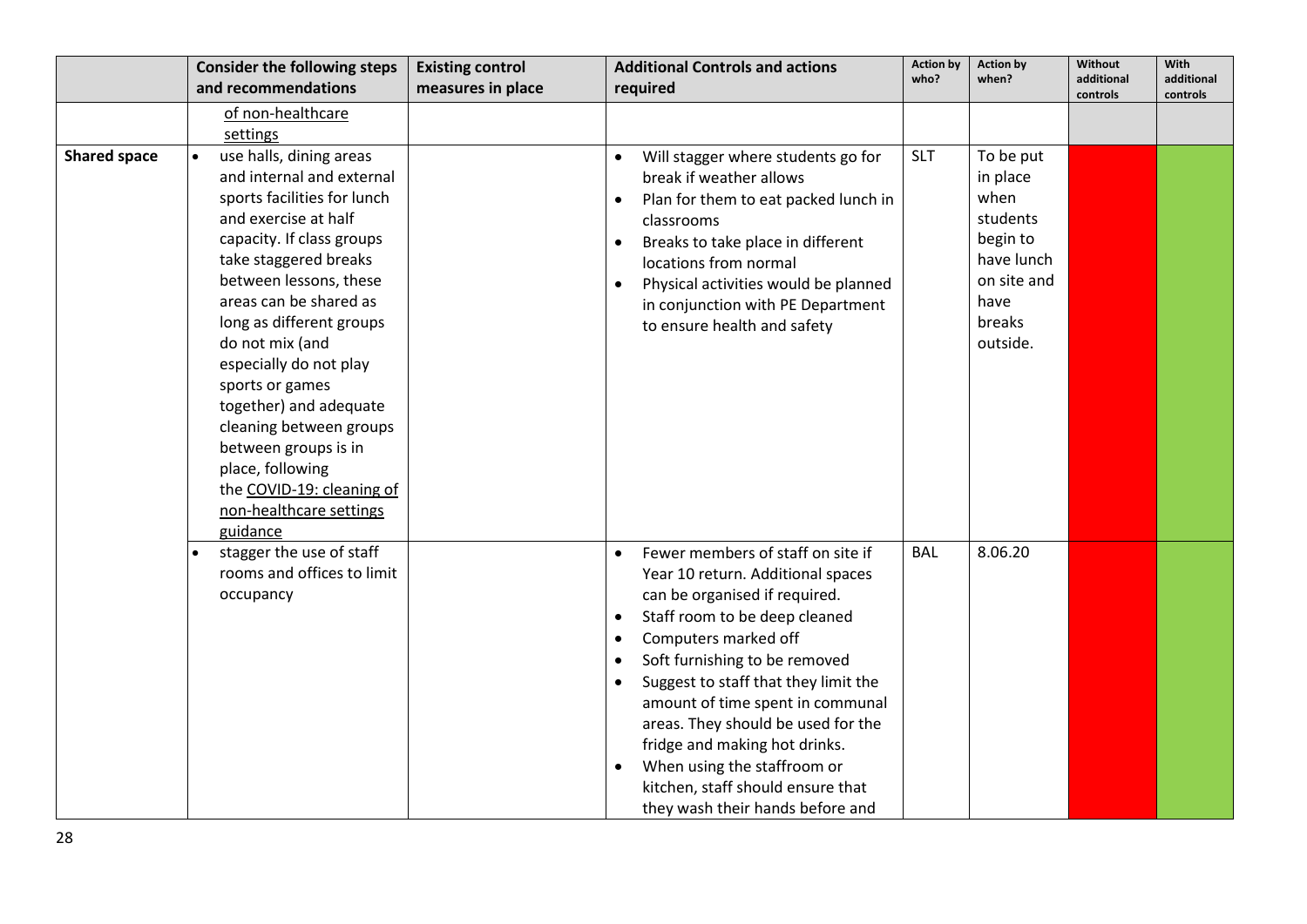|                            | <b>Consider the following steps</b>                                                                                                                                                      | <b>Existing control</b> | <b>Additional Controls and actions</b>                                                                                                                                                                                                                                                                                                                | <b>Action by</b> | <b>Action by</b> | <b>Without</b>         | With                   |
|----------------------------|------------------------------------------------------------------------------------------------------------------------------------------------------------------------------------------|-------------------------|-------------------------------------------------------------------------------------------------------------------------------------------------------------------------------------------------------------------------------------------------------------------------------------------------------------------------------------------------------|------------------|------------------|------------------------|------------------------|
|                            | and recommendations                                                                                                                                                                      | measures in place       | required                                                                                                                                                                                                                                                                                                                                              | who?             | when?            | additional<br>controls | additional<br>controls |
| <b>Shared</b><br>resources | by limiting the amount of<br>shared resources that are<br>taken home and limit<br>exchange of take-home<br>resources between<br>children, young people<br>and staff                      |                         | after use of the fridge and other<br>kitchen appliances.<br>Students will be instructed to bring<br>in their own pencil cases<br>Students will be provided with an<br>$\bullet$<br>exercise book which they use for all<br>their notes. They will be responsible<br>for these books. Teachers will not                                                | <b>SLT</b>       | 8.06.20          |                        |                        |
|                            |                                                                                                                                                                                          |                         | be expected to collect these books<br>for marking. Any work that teachers<br>wish to give feedback on will<br>continue to be submitted online.<br>Students will be told to bring their<br>own reading book as the library will<br>not be open.<br>Students told not to share<br>equipment<br>Limit resources being handed to<br>$\bullet$<br>students |                  |                  |                        |                        |
|                            | by seeking to prevent the<br>sharing of stationery and<br>other equipment where<br>possible. Shared<br>materials and surfaces<br>should be cleaned and<br>disinfected more<br>frequently |                         | Students told not to share<br>$\bullet$<br>equipment<br>Students have own desk and<br>$\bullet$<br>materials to clean made available                                                                                                                                                                                                                  | <b>SLT</b>       | 8.06.20          |                        |                        |
|                            | although practical lessons<br>can go ahead if<br>equipment can be<br>cleaned thoroughly and<br>the classroom or other<br>learning environment is                                         |                         | No practical planned for Year 10<br>return                                                                                                                                                                                                                                                                                                            |                  |                  |                        |                        |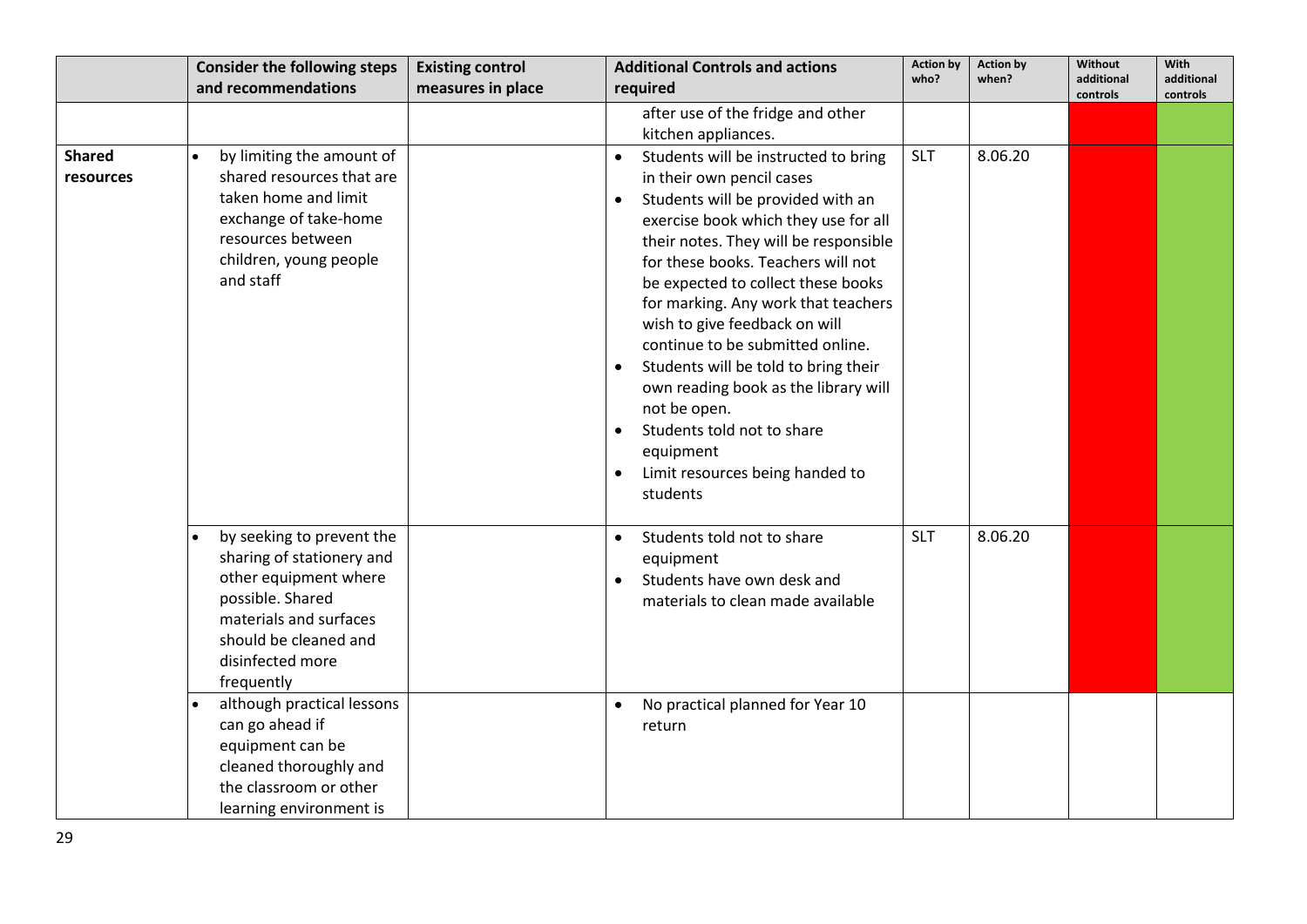|              | <b>Consider the following steps</b> | <b>Existing control</b> | <b>Additional Controls and actions</b> | <b>Action by</b> | <b>Action by</b> | <b>Without</b>         | With                   |
|--------------|-------------------------------------|-------------------------|----------------------------------------|------------------|------------------|------------------------|------------------------|
|              | and recommendations                 | measures in place       | required                               | who?             | when?            | additional<br>controls | additional<br>controls |
|              | occupied by the same                |                         |                                        |                  |                  |                        |                        |
|              | children or young people            |                         |                                        |                  |                  |                        |                        |
|              | in one day, or properly             |                         |                                        |                  |                  |                        |                        |
|              | cleaned between cohorts             |                         |                                        |                  |                  |                        |                        |
|              | taking appropriate                  |                         | <b>NA</b>                              |                  |                  |                        |                        |
| Transport    | actions to reduce risk if           |                         |                                        |                  |                  |                        |                        |
| arrangements | hygiene rules and social            |                         |                                        |                  |                  |                        |                        |
| where        | distancing is not possible,         |                         |                                        |                  |                  |                        |                        |
| necessary    | for example when                    |                         |                                        |                  |                  |                        |                        |
| including:   | transporting children and           |                         |                                        |                  |                  |                        |                        |
|              | young people with                   |                         |                                        |                  |                  |                        |                        |
|              | complex needs who need              |                         |                                        |                  |                  |                        |                        |
|              | support to access the               |                         |                                        |                  |                  |                        |                        |
|              | vehicle or fasten                   |                         |                                        |                  |                  |                        |                        |
|              | seatbelts)                          |                         |                                        |                  |                  |                        |                        |
|              | making sure schools,                |                         | Guidance will be shared<br>$\bullet$   | <b>SLT</b>       | 8.06.20          |                        |                        |
|              | parents and young                   |                         |                                        |                  |                  |                        |                        |
|              | people follow                       |                         |                                        |                  |                  |                        |                        |
|              | the Coronavirus (COVID-             |                         |                                        |                  |                  |                        |                        |
|              | 19): safer travel guidance          |                         |                                        |                  |                  |                        |                        |
|              | for passengers when                 |                         |                                        |                  |                  |                        |                        |
|              | planning their travel               |                         |                                        |                  |                  |                        |                        |
|              | ensuring that transport             |                         | <b>NA</b>                              |                  |                  |                        |                        |
|              | arrangements cater for              |                         |                                        |                  |                  |                        |                        |
|              | any changes to start and            |                         |                                        |                  |                  |                        |                        |
|              | finish times                        |                         |                                        |                  |                  |                        |                        |
|              | making sure transport               |                         | <b>NA</b>                              |                  |                  |                        |                        |
|              | providers do not work if            |                         |                                        |                  |                  |                        |                        |
|              | they or a member of their           |                         |                                        |                  |                  |                        |                        |
|              | household are displaying            |                         |                                        |                  |                  |                        |                        |
|              | any symptoms of                     |                         |                                        |                  |                  |                        |                        |
|              | coronavirus                         |                         |                                        |                  |                  |                        |                        |
|              | making sure transport               |                         | <b>NA</b>                              |                  |                  |                        |                        |
|              | providers, as far as                |                         |                                        |                  |                  |                        |                        |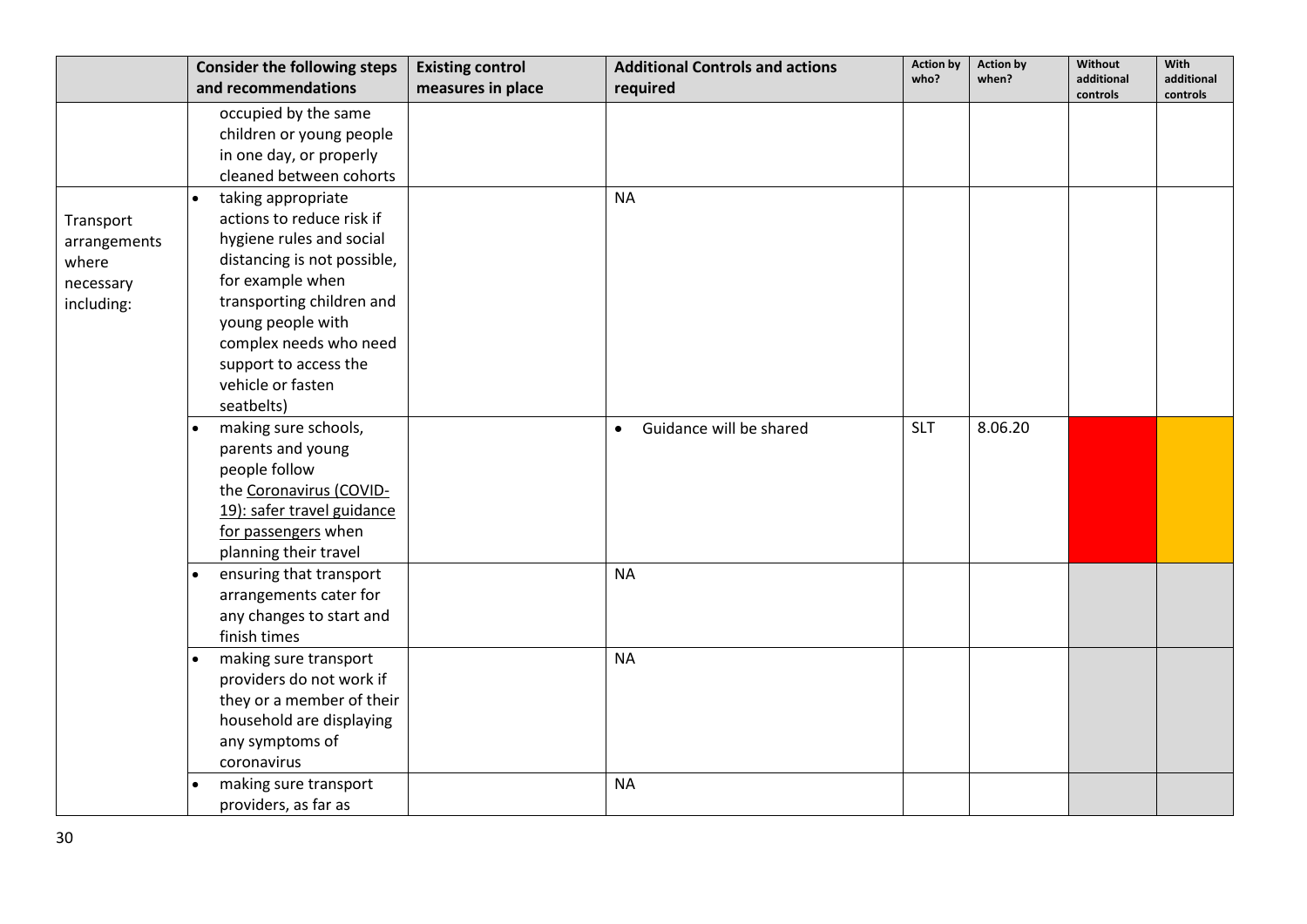| <b>Consider the following steps</b><br>and recommendations | <b>Existing control</b><br>measures in place | <b>Additional Controls and actions</b><br>required | <b>Action by</b><br>who? | <b>Action by</b><br>when? | Without<br>additional | With<br>additional |
|------------------------------------------------------------|----------------------------------------------|----------------------------------------------------|--------------------------|---------------------------|-----------------------|--------------------|
|                                                            |                                              |                                                    |                          |                           | controls              | controls           |
| possible, follow hygiene                                   |                                              |                                                    |                          |                           |                       |                    |
| rules and try to keep                                      |                                              |                                                    |                          |                           |                       |                    |
| distance from their                                        |                                              |                                                    |                          |                           |                       |                    |
| passengers                                                 |                                              |                                                    |                          |                           |                       |                    |
| encouraging parents and                                    |                                              | Will inform parents/carers of this<br>$\bullet$    | <b>SLT</b>               | 8.06.20                   |                       |                    |
| children and young                                         |                                              | advice                                             |                          |                           |                       |                    |
| people to walk or cycle to                                 |                                              |                                                    |                          |                           |                       |                    |
| their education setting<br>where possible                  |                                              |                                                    |                          |                           |                       |                    |
| local authorities or                                       |                                              | <b>NA</b>                                          |                          |                           |                       |                    |
| $\bullet$                                                  |                                              |                                                    |                          |                           |                       |                    |
| transport providers could<br>consider the following:       |                                              |                                                    |                          |                           |                       |                    |
| guidance or training                                       |                                              |                                                    |                          |                           |                       |                    |
| for school transport                                       |                                              |                                                    |                          |                           |                       |                    |
| colleagues                                                 |                                              |                                                    |                          |                           |                       |                    |
| substituting smaller<br>$\bullet$                          |                                              |                                                    |                          |                           |                       |                    |
| vehicles with larger                                       |                                              |                                                    |                          |                           |                       |                    |
| ones, or running 2                                         |                                              |                                                    |                          |                           |                       |                    |
| vehicles rather than                                       |                                              |                                                    |                          |                           |                       |                    |
| one, where possible,                                       |                                              |                                                    |                          |                           |                       |                    |
| to reduce the number                                       |                                              |                                                    |                          |                           |                       |                    |
| of passengers per                                          |                                              |                                                    |                          |                           |                       |                    |
| vehicle and increase                                       |                                              |                                                    |                          |                           |                       |                    |
| the amount of space                                        |                                              |                                                    |                          |                           |                       |                    |
| between passengers                                         |                                              |                                                    |                          |                           |                       |                    |
| cordoning off seats<br>$\bullet$                           |                                              |                                                    |                          |                           |                       |                    |
| and eliminating face-                                      |                                              |                                                    |                          |                           |                       |                    |
| to-face seating,                                           |                                              |                                                    |                          |                           |                       |                    |
| where vehicle                                              |                                              |                                                    |                          |                           |                       |                    |
| capacity allows, to                                        |                                              |                                                    |                          |                           |                       |                    |
| help passengers                                            |                                              |                                                    |                          |                           |                       |                    |
| spread out                                                 |                                              |                                                    |                          |                           |                       |                    |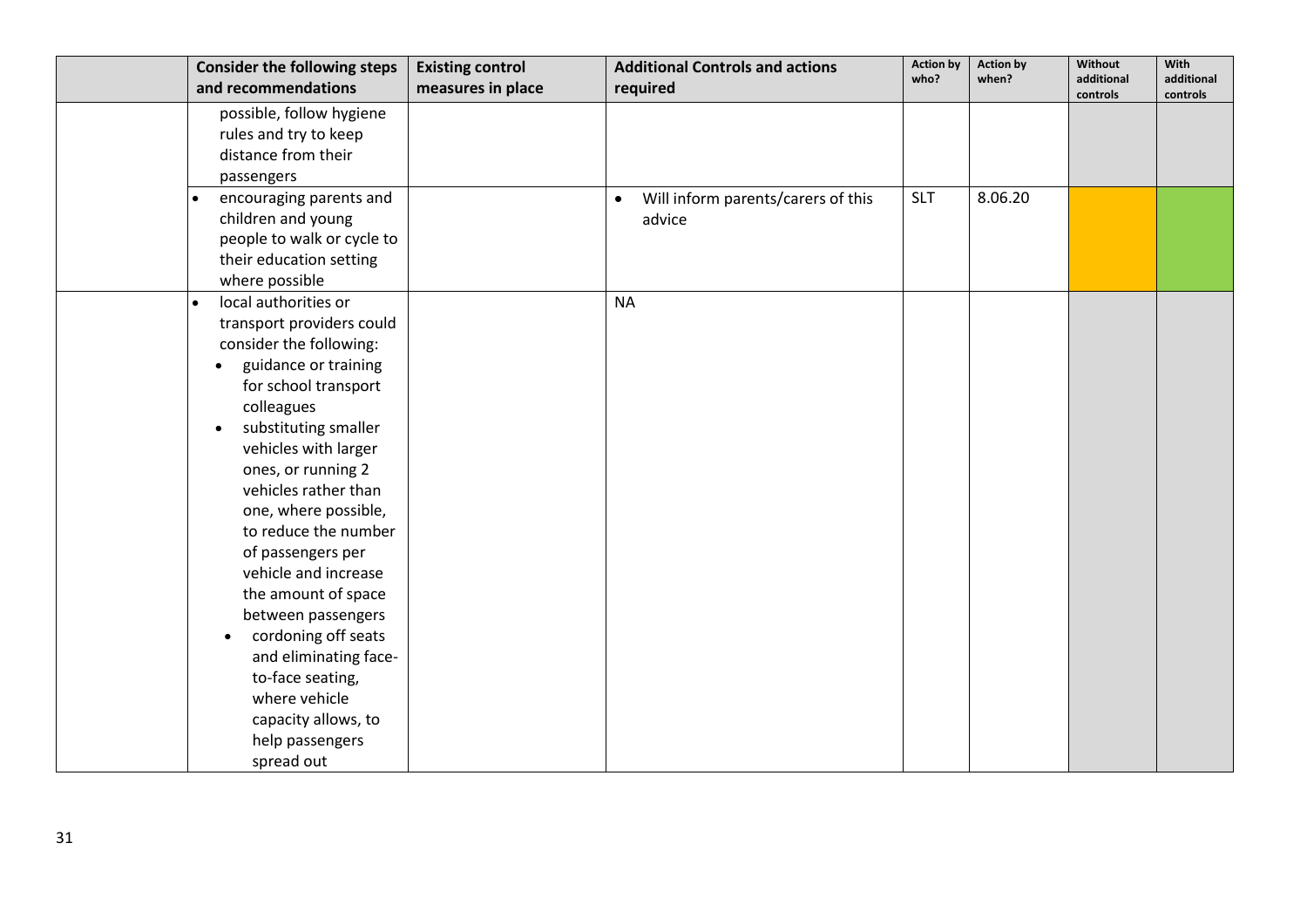|                                                  | <b>Consider the following steps</b><br>and recommendations                                                                                                                                                                                                                                      | <b>Existing control</b> | <b>Additional Controls and actions</b><br>required                                                                                                                                                                                                                                                                                                                                                                                                                                                                                                                  | <b>Action by</b><br>who?     | <b>Action by</b><br>when? | <b>Without</b><br>additional | With<br>additional |
|--------------------------------------------------|-------------------------------------------------------------------------------------------------------------------------------------------------------------------------------------------------------------------------------------------------------------------------------------------------|-------------------------|---------------------------------------------------------------------------------------------------------------------------------------------------------------------------------------------------------------------------------------------------------------------------------------------------------------------------------------------------------------------------------------------------------------------------------------------------------------------------------------------------------------------------------------------------------------------|------------------------------|---------------------------|------------------------------|--------------------|
|                                                  |                                                                                                                                                                                                                                                                                                 | measures in place       |                                                                                                                                                                                                                                                                                                                                                                                                                                                                                                                                                                     |                              |                           | controls                     | controls           |
|                                                  | communicating revised<br>travel plans clearly to<br>contractors, local                                                                                                                                                                                                                          |                         | <b>NA</b>                                                                                                                                                                                                                                                                                                                                                                                                                                                                                                                                                           |                              |                           |                              |                    |
|                                                  | authorities and parents                                                                                                                                                                                                                                                                         |                         |                                                                                                                                                                                                                                                                                                                                                                                                                                                                                                                                                                     |                              |                           |                              |                    |
|                                                  | where appropriate (for                                                                                                                                                                                                                                                                          |                         |                                                                                                                                                                                                                                                                                                                                                                                                                                                                                                                                                                     |                              |                           |                              |                    |
|                                                  | instance, to agree pick-up<br>and drop-off times                                                                                                                                                                                                                                                |                         |                                                                                                                                                                                                                                                                                                                                                                                                                                                                                                                                                                     |                              |                           |                              |                    |
|                                                  | Individual care if anyone becomes unwell                                                                                                                                                                                                                                                        |                         |                                                                                                                                                                                                                                                                                                                                                                                                                                                                                                                                                                     |                              |                           |                              |                    |
| Confirmed case<br>of coronavirus<br>in a setting | If anyone becomes<br>$\bullet$<br>unwell with a new,<br>continuous cough or a<br>high temperature in an<br>education or childcare<br>setting, they must be<br>sent home and advised<br>to follow the COVID-19:<br>guidance for households<br>with possible<br>coronavirus infection<br>guidance |                         | Consult with First Aiders to ensure<br>staff are willing to offer First Aid<br>Child supervised in medical room.<br>$\bullet$<br>Parents contacted to collect child<br>and told to follow COVID-19<br>guidance<br>Child allowed to return to school<br>only when virus free (negative test)<br>Parent to alert school outcome of<br>test.<br>Parents of all children in the<br>'bubble' informed of test result.<br>If positive: All children and staff<br>linked to that 'bubble' are<br>informed. The educational offer to<br>be reassessed on staff availability | First<br>Aider<br>on<br>duty | Ongoing                   |                              |                    |
|                                                  | If a child is awaiting<br>$\bullet$<br>collection, they should<br>be moved, if possible, to<br>a room where they can<br>be isolated behind a<br>closed door, depending<br>on the age of the child<br>and with appropriate<br>adult supervision if                                               |                         | and pupil attendance.<br>Actions suggested will be adopted.<br>$\bullet$<br>All staff will be given copy of<br>'implementing protective measures'<br>document and all cleaning and<br>premises staff will be given<br>'cleaning in non-healthcare setting.'                                                                                                                                                                                                                                                                                                         | <b>BAL</b><br>WIL            | 8.06.20                   |                              |                    |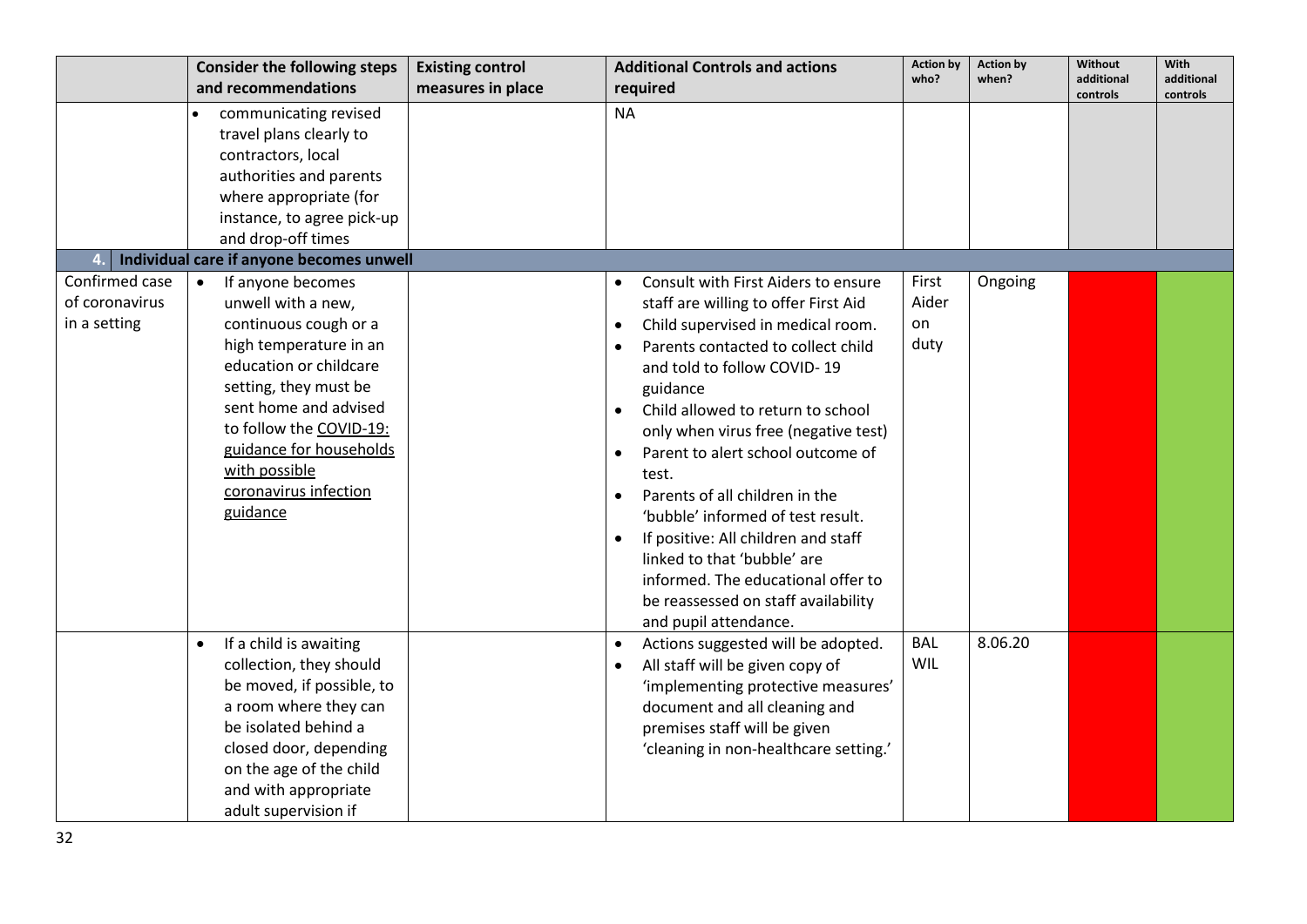| <b>Consider the following steps</b>                                                                                                                                                                                                                                          | <b>Existing control</b> | <b>Additional Controls and actions</b>                                                                                                                                                                                              | <b>Action by</b>         | <b>Action by</b> | Without                | <b>With</b>            |
|------------------------------------------------------------------------------------------------------------------------------------------------------------------------------------------------------------------------------------------------------------------------------|-------------------------|-------------------------------------------------------------------------------------------------------------------------------------------------------------------------------------------------------------------------------------|--------------------------|------------------|------------------------|------------------------|
| and recommendations                                                                                                                                                                                                                                                          | measures in place       | required                                                                                                                                                                                                                            | who?                     | when?            | additional<br>controls | additional<br>controls |
| required. Ideally, a<br>window should be<br>opened for ventilation. If<br>it is not possible to<br>isolate them, move them<br>to an area which is at<br>least 2 metres away<br>from other people.                                                                            |                         |                                                                                                                                                                                                                                     |                          |                  |                        |                        |
| If they need to go to the<br>$\bullet$<br>bathroom while waiting<br>to be collected, they<br>should use a separate<br>bathroom if possible.<br>The bathroom should be<br>cleaned and disinfected<br>using standard cleaning<br>products before being<br>used by anyone else. |                         | Bathroom has been identified.<br>$\bullet$<br>Toilet will be closed for any other<br>$\bullet$<br>use.<br>Cleaner on site to disinfect the<br>$\bullet$<br>toilet.<br>Signing sheet to monitor cleaning in<br>$\bullet$<br>toilets. | <b>BAL</b>               | 8.06.20          |                        |                        |
| PPE should be worn by<br>$\bullet$<br>staff caring for the child<br>while they await<br>collection                                                                                                                                                                           |                         | PPE made available<br>$\bullet$<br>Disposal instructions available and<br>$\bullet$<br>displayed.                                                                                                                                   | <b>TCO</b>               | 8.06.20          |                        |                        |
| In an emergency, call<br>$\bullet$<br>999 if they are seriously<br>ill or injured or their life<br>is at risk. Do not visit the<br>GP, pharmacy, urgent<br>care centre or a hospital.                                                                                        |                         | School follows standard procedure<br>$\bullet$                                                                                                                                                                                      | All<br>staff             |                  |                        |                        |
| If a member of staff has<br>$\bullet$<br>helped someone who<br>was unwell with a new,                                                                                                                                                                                        |                         | Remaining students in 'bubble' to<br>$\bullet$<br>be taken to the handwashing<br>station.<br>Member of staff to wash hands.                                                                                                         | <b>SLT</b><br><b>BAL</b> | 8.06.20          |                        |                        |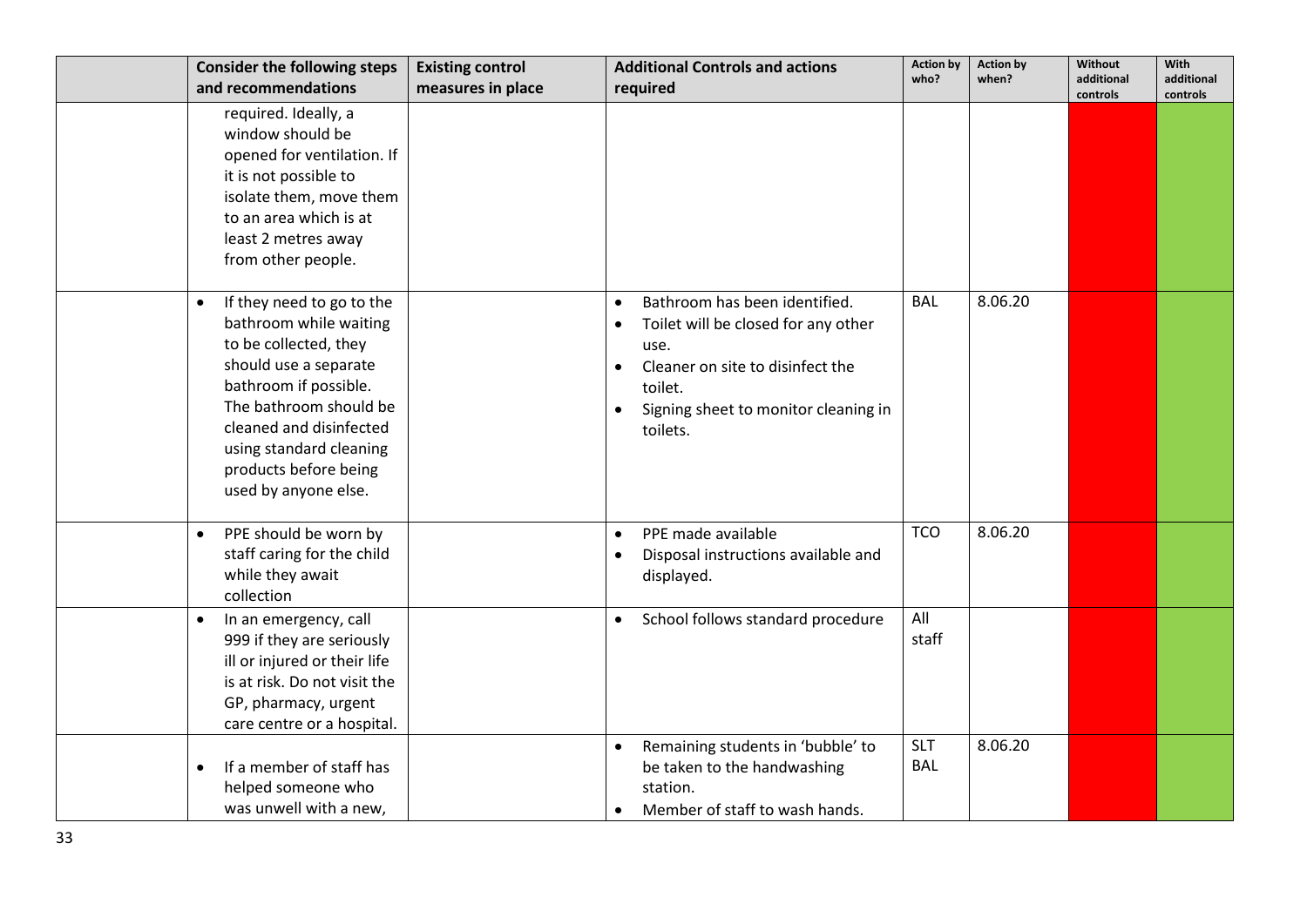|         | <b>Consider the following steps</b> | <b>Existing control</b> | <b>Additional Controls and actions</b>   | <b>Action by</b> | <b>Action by</b> | Without                | With                   |
|---------|-------------------------------------|-------------------------|------------------------------------------|------------------|------------------|------------------------|------------------------|
|         | and recommendations                 | measures in place       | required                                 | who?             | when?            | additional<br>controls | additional<br>controls |
|         | continuous cough or a               |                         | Area to be disinfected.<br>$\bullet$     |                  |                  |                        |                        |
|         | high temperature, they              |                         |                                          |                  |                  |                        |                        |
|         | do not need to go home              |                         |                                          |                  |                  |                        |                        |
|         | unless they develop                 |                         |                                          |                  |                  |                        |                        |
|         | symptoms themselves                 |                         |                                          |                  |                  |                        |                        |
|         | (and in which case, a test          |                         |                                          |                  |                  |                        |                        |
|         | is available) or the child          |                         |                                          |                  |                  |                        |                        |
|         | subsequently tests                  |                         |                                          |                  |                  |                        |                        |
|         | positive (see 'What                 |                         |                                          |                  |                  |                        |                        |
|         | happens if there is a               |                         |                                          |                  |                  |                        |                        |
|         | confirmed case of                   |                         |                                          |                  |                  |                        |                        |
|         | coronavirus in a setting?'          |                         |                                          |                  |                  |                        |                        |
|         | below). They should                 |                         |                                          |                  |                  |                        |                        |
|         | wash their hands                    |                         |                                          |                  |                  |                        |                        |
|         | thoroughly for 20                   |                         |                                          |                  |                  |                        |                        |
|         | seconds after any                   |                         |                                          |                  |                  |                        |                        |
|         | contact with someone                |                         |                                          |                  |                  |                        |                        |
|         | who is unwell. Cleaning             |                         |                                          |                  |                  |                        |                        |
|         | the affected area with              |                         |                                          |                  |                  |                        |                        |
|         | normal household                    |                         |                                          |                  |                  |                        |                        |
|         | disinfectant after                  |                         |                                          |                  |                  |                        |                        |
|         | someone with symptoms               |                         |                                          |                  |                  |                        |                        |
|         | has left will reduce the            |                         |                                          |                  |                  |                        |                        |
|         | risk of passing the                 |                         |                                          |                  |                  |                        |                        |
|         | infection on to other               |                         |                                          |                  |                  |                        |                        |
|         | people. See the COVID-              |                         |                                          |                  |                  |                        |                        |
|         | 19: cleaning of non-                |                         |                                          |                  |                  |                        |                        |
|         | healthcare settings                 |                         |                                          |                  |                  |                        |                        |
|         | guidance.                           |                         |                                          |                  |                  |                        |                        |
| Testing | Access to testing for<br>$\bullet$  |                         | Make staff aware of testing<br>$\bullet$ | <b>SLT</b>       |                  |                        |                        |
|         | teachers and other staff            |                         | available.                               |                  |                  |                        |                        |
|         | available to all essential          |                         |                                          |                  |                  |                        |                        |
|         | workers. This includes              |                         |                                          |                  |                  |                        |                        |
|         | anyone involved in                  |                         |                                          |                  |                  |                        |                        |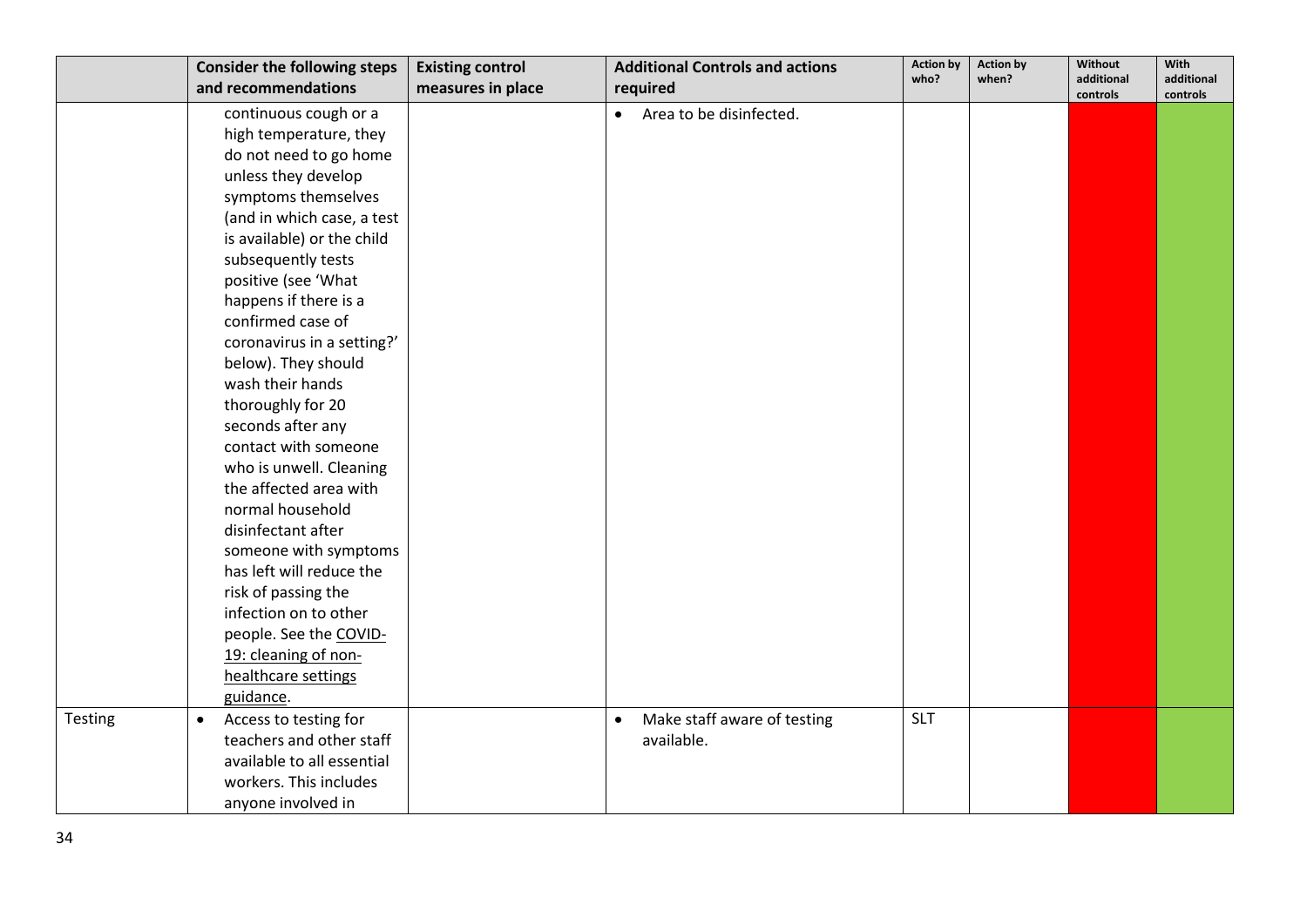|     | <b>Consider the following steps</b> | <b>Existing control</b> | <b>Additional Controls and actions</b> | <b>Action by</b> | <b>Action by</b> | Without                | With                   |
|-----|-------------------------------------|-------------------------|----------------------------------------|------------------|------------------|------------------------|------------------------|
|     | and recommendations                 | measures in place       | required                               | who?             | when?            | additional<br>controls | additional<br>controls |
|     | education, childcare or             |                         |                                        |                  |                  |                        |                        |
|     | social work - including             |                         |                                        |                  |                  |                        |                        |
|     | both public and                     |                         |                                        |                  |                  |                        |                        |
|     | voluntary sector                    |                         |                                        |                  |                  |                        |                        |
|     | workers, as well as foster          |                         |                                        |                  |                  |                        |                        |
|     | carers. See the full list of        |                         |                                        |                  |                  |                        |                        |
|     | essential workers.                  |                         |                                        |                  |                  |                        |                        |
|     | Education settings as               |                         |                                        |                  |                  |                        |                        |
|     | employers can book                  |                         |                                        |                  |                  |                        |                        |
|     | tests through an online             |                         |                                        |                  |                  |                        |                        |
|     | digital portal. There is            |                         |                                        |                  |                  |                        |                        |
|     | also an option for                  |                         |                                        |                  |                  |                        |                        |
|     | employees to book tests             |                         |                                        |                  |                  |                        |                        |
|     | directly on the portal.             |                         |                                        |                  |                  |                        |                        |
| PPE | Check availability and<br>$\bullet$ |                         | PPE equipment available                | BAL,             | 1.06.20          |                        |                        |
|     | supply of PPE. The                  |                         | No staff or student will be            | <b>TCO</b>       |                  |                        |                        |
|     | majority of staff in                |                         | prevented from wearing a face          |                  |                  |                        |                        |
|     | education settings will             |                         | covering                               |                  |                  |                        |                        |
|     | not require PPE beyond              |                         | Guidance will be made available        |                  |                  |                        |                        |
|     | what they would                     |                         | for appropriate use of PPE             |                  |                  |                        |                        |
|     | normally need for their             |                         | All staff will be given copy of        |                  |                  |                        |                        |
|     | work, even if they are              |                         | 'implementing protective               |                  |                  |                        |                        |
|     | not always able to                  |                         | measures' document                     |                  |                  |                        |                        |
|     | maintain a distance of 2            |                         |                                        |                  |                  |                        |                        |
|     | metres from                         |                         |                                        |                  |                  |                        |                        |
|     | others. PPE is only                 |                         |                                        |                  |                  |                        |                        |
|     | needed in a very small              |                         |                                        |                  |                  |                        |                        |
|     | number of cases                     |                         |                                        |                  |                  |                        |                        |
|     | including:                          |                         |                                        |                  |                  |                        |                        |
|     | Children, young people              |                         |                                        |                  |                  |                        |                        |
|     | and students whose care             |                         |                                        |                  |                  |                        |                        |
|     | routinely already involves          |                         |                                        |                  |                  |                        |                        |
|     | the use of PPE due to               |                         |                                        |                  |                  |                        |                        |
|     | their intimate care needs           |                         |                                        |                  |                  |                        |                        |